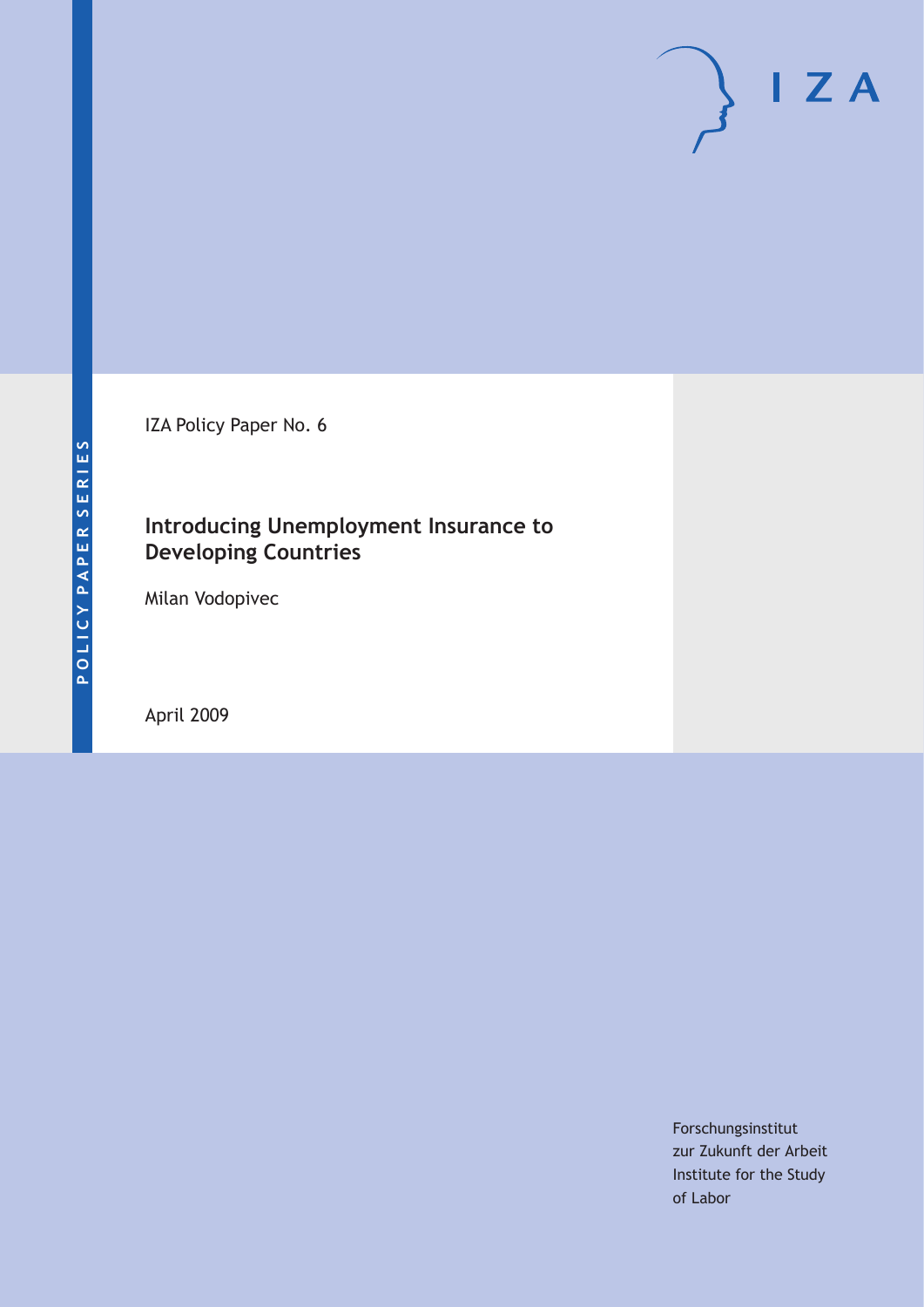# **Introducing Unemployment Insurance to Developing Countries**

**Milan Vodopivec** 

*World Bank and IZA* 

Policy Paper No. 6 April 2009

IZA

P.O. Box 7240 53072 Bonn **Germany** 

Phone: +49-228-3894-0 Fax: +49-228-3894-180 E-mail: [iza@iza.org](mailto:iza@iza.org)

The IZA Policy Paper Series publishes work by IZA staff and network members with immediate relevance for policymakers. Any opinions and views on policy expressed are those of the author(s) and not necessarily those of IZA.

The papers often represent preliminary work and are circulated to encourage discussion. Citation of such a paper should account for its provisional character. A revised version may be available directly from the corresponding author.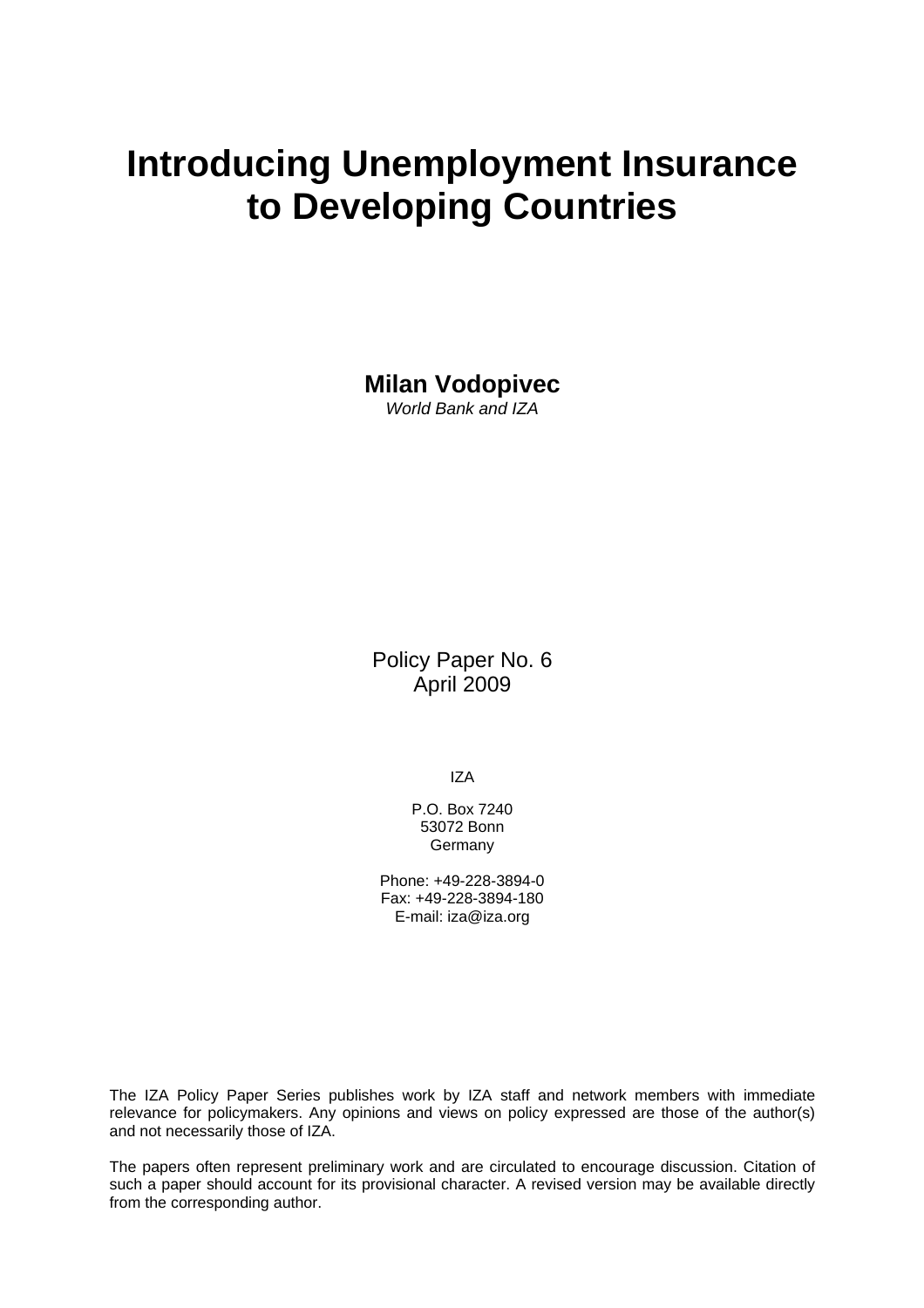IZA Policy Paper No. 6 April 2009

# **ABSTRACT**

### **Introducing Unemployment Insurance to Developing Countries[\\*](#page-2-0)**

The paper identifies key labor market and institutional differences between developed and developing countries, analyzes how these differences affect the working of the standard, OECD-style unemployment insurance (UI) program, and derives a desirable design of unemployment benefit program in developing countries. It argues that these countries – faced by large informal sector, weak administrative capacity, large political risk, and environment prone to corruption – should tailor the OECD-style UI program to suit their circumstances. To minimize employment disincentives, to ensure affordability, and to minimize administration cots, such adaptations include: (i) relying on self-insurance (via unemployment insurance savings accounts – UISAs) as a main source of financing and complementing it by solidarity funding; (ii) simplifying monitoring of job-search behavior and labor market status, and even eliminating personal monitoring of continuing eligibility requirements in the early phases; (iii) keeping modest benefits both in terms of the replacement rate and potential benefit duration; (iv) drawing on employers' and workers' contributions as sources of financing; and (v) piggybacking on existing networks to administer benefits. Particularly attractive is the UISAs-cum-borrowing version that uses pension wealth as collateral, making the system proof to moral hazard and strategic behavior, and allowing it to be rapidly deployed, such as in response to the currently emerging global economic crises.

JEL Classification: J65, J68

Keywords: unemployment, unemployment insurance, unemployment insurance savings accounts

Corresponding author:

 $\overline{a}$ 

Milan Vodopivec The World Bank 1818 H Street, NW Washington, D.C. 20433 USA E-mail: [Mvodopivec@worldbank.org](mailto:Mvodopivec@worldbank.org) 

<span id="page-2-0"></span><sup>\*</sup> Productive comments of Samuel Freije, Rasmus Heltberg, Hugo Hopenhayn, Jai-Joon Hur, Donald Parsons, Jaime Saavedra, Wayne Vroman, Jungyoll Yun, and helpful discussions with Gordon Betcherman, Eduardo Fajnzylber, Adriana Kugler, Carmen Pagés, Gonzalo Reyes Hartley, and Jan van Ours are gratefully acknowledged. I am particularly indebted to David Robalino and Andras Bodor, with whom we developed the idea of unemployment insurance savings accounts with pension wealth as collateral. The findings, interpretations, and conclusions expressed herein are those of the author and do not necessarily reflect the views of The World Bank and its affiliated organizations, or those of the Executive Directors of The World Bank or the governments they represent.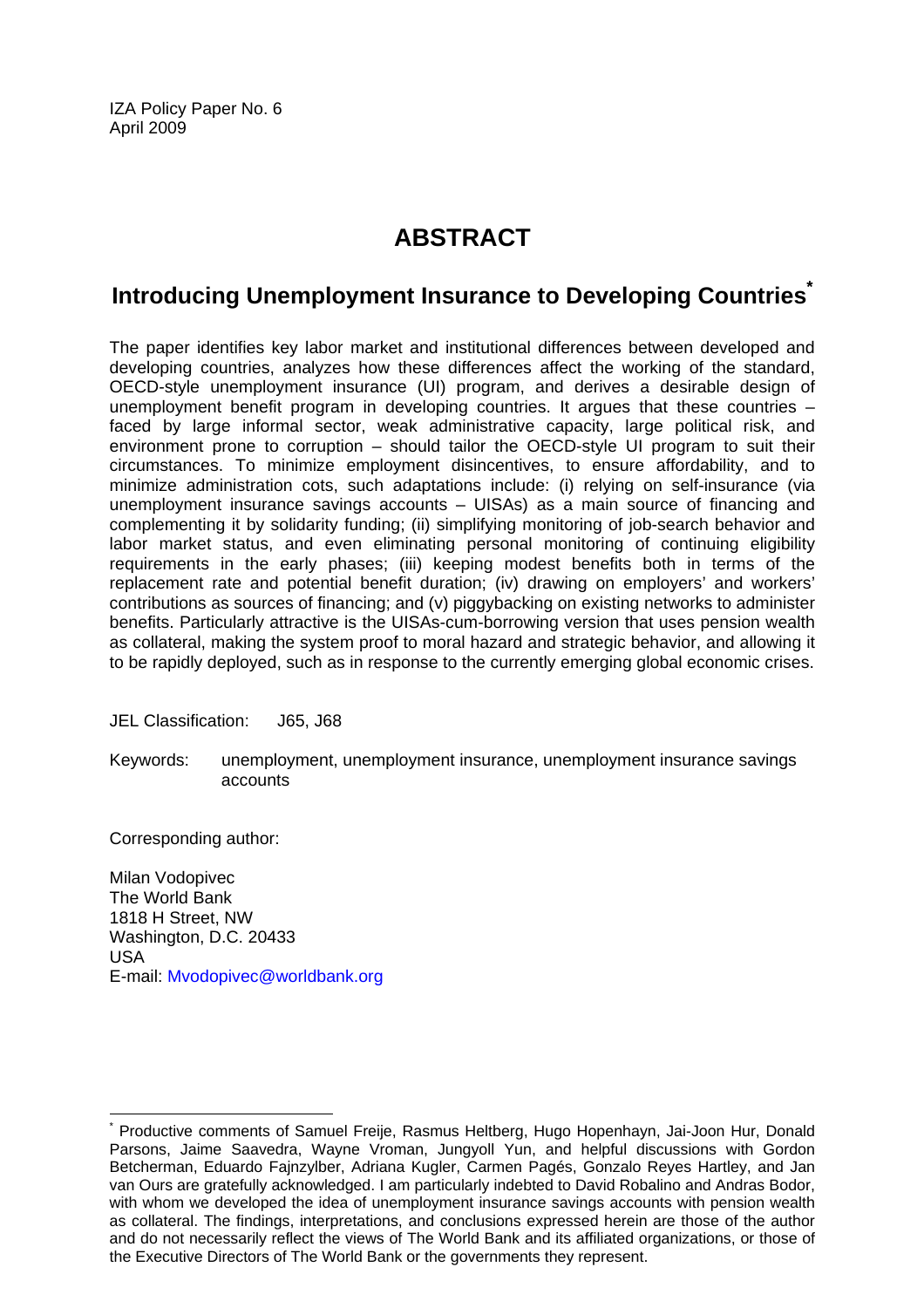### **CONTENTS**

| 2. |                                                                                 |     |  |  |  |
|----|---------------------------------------------------------------------------------|-----|--|--|--|
|    |                                                                                 |     |  |  |  |
|    |                                                                                 |     |  |  |  |
| 3. | Experience with the UI Program in Developing and Transition Countries 18        |     |  |  |  |
| 4. | Case Study: Facilitating Sri Lanka's Severance Pay Reform by Introducing UI? 21 |     |  |  |  |
|    |                                                                                 | .22 |  |  |  |
|    | Building blocks of a unemployment benefit program adapted to Sri Lanka 23       |     |  |  |  |
|    |                                                                                 | .24 |  |  |  |
|    |                                                                                 | .25 |  |  |  |
| 5. |                                                                                 | .26 |  |  |  |
|    |                                                                                 |     |  |  |  |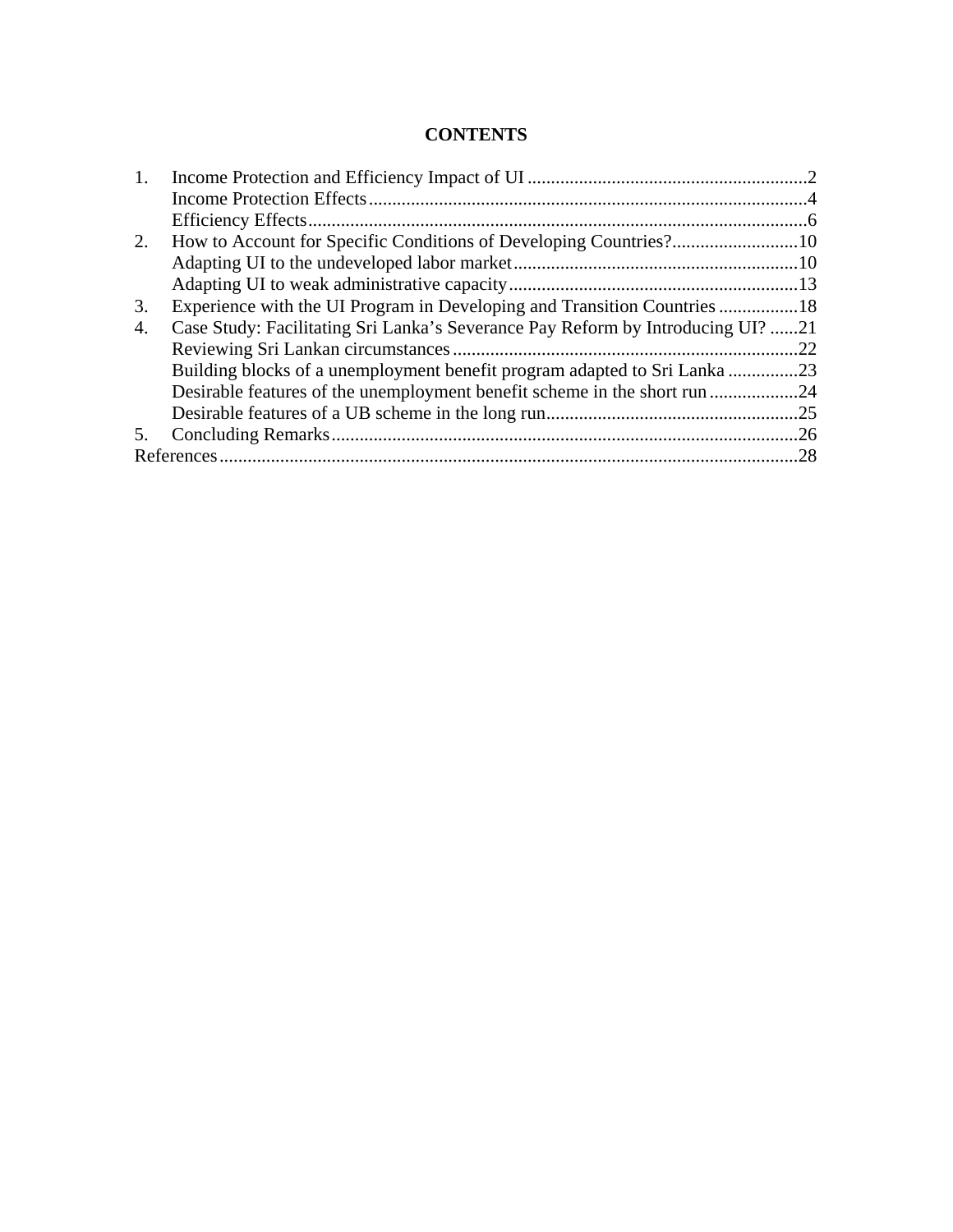Unemployment insurance (UI) is the most common public income support program for the unemployed in developed countries. In these countries, it typically offers good protection: it covers the majority of employed persons, irrespective of occupation or industry, and provides adequate smoothening of consumption patterns. For example, studies on the U.S. find that the welfare of benefit recipient households is on average only 3-8 percent lower than the welfare of otherwise identical households (Hamermesh and Sleznick, 1995), and that in the absence of unemployment insurance, average consumption expenditures would fall by about 20 percent (Gruber, 1997). In the last two decades, transition countries also introduced UI programs, and their use in developing countries is on the rise as well.

The incidence of unemployment benefit programs is strongly related to the level of development of a country (see Vodopivec, 2004). But prompted by increased exposure to foreign markets and fearing future global crises, more developing countries (including lower middle-income countries such as the Philippines and Sri Lanka) are contemplating introducing UI. Such considerations are bolstered by the prospect of efficiency and distributive advantages of reforming social protection programs for workers in developing countries. Namely, in many developing countries the balance between job and worker protection is tilted in the favor of the former: virtually all have – typically very restrictive – severance pay programs, and very few have UI programs. It is often argued that removing excessive job protection would not only boost the creation of more and better jobs, but also improve job prospects for vulnerable groups (see, of example, Heckman and Pages 2000). And it goes without saying that reducing job protection is an extremely sensitive task that can often only be implemented if accompanied by introducing or strengthening income protection programs for workers – UI being one of them.

Obvious – and difficult – questions thus arise: when is a country ready to introduce an UI program? What factors influence successful operation of the program, and how to adjust the design of the program – the coverage, eligibility rules, the generosity of benefit, structure of incentives, and monitoring? In particular, how should factors such as lack of administrative capacity, large size of informal sector, and the profoundly different nature of unemployment of developing countries be accounted for?

To address these questions, the paper identifies key labor market and institutional differences between developed and developing countries, analyzes how these differences affect the working of the standard, OECD-style unemployment insurance program, and derives a desirable design of unemployment benefit program in developing countries. It argues that developing countries – faced by large informal sector, weak administrative capacity, large political risk, and environment prone to corruption – should tailor the OECD-style UI program to suit their circumstances. To minimize employment disincentives, to ensure affordability, and to minimize administration cots, such adaptations include: (i) relying on self-insurance (via unemployment insurance savings accounts – UISAs) as a main source of financing and complementing it by solidarity funding; (ii) simplifying monitoring of job-search behavior and labor market status, and even eliminating personal monitoring of continuing eligibility requirements in the early phases; (iii) keeping modest benefits both in terms of the replacement rate and potential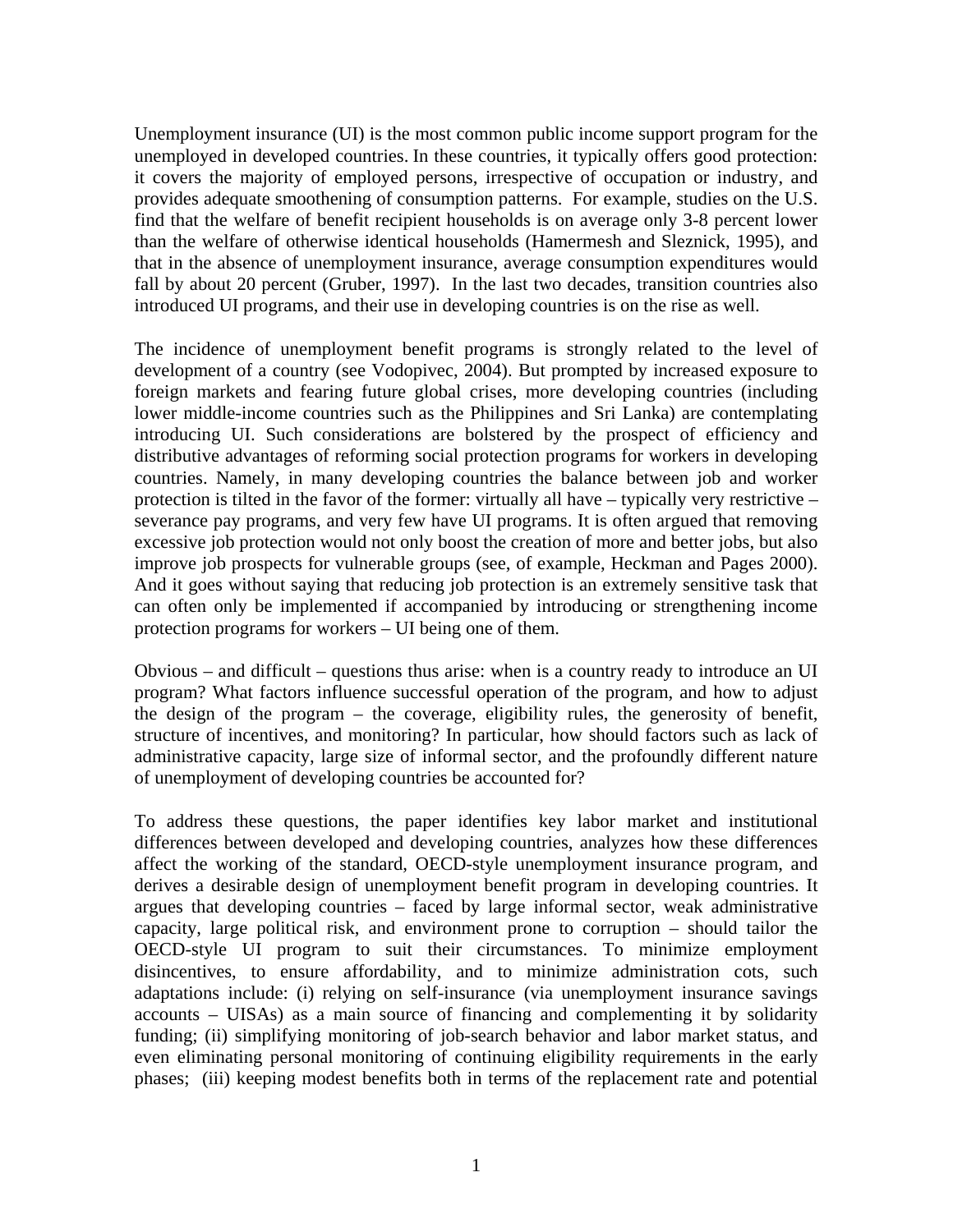<span id="page-5-0"></span>benefit duration; (iv) drawing on employers' and workers' contributions as sources of financing; and (v) piggybacking on existing networks to administer benefits. Particularly attractive is the UISAs-cum-borrowing version that uses pension wealth as the collateral, making the system proof to moral hazard and strategic behavior, and allowing it to be rapidly deployed, such as in response to the currently emerging global economic crises.

The organization of the paper is as follows. Section 1 describes the UI program, summarizes its key strengths and weaknesses, and discusses its income protection and efficiency properties as established in developed countries. Section 2 discusses how to adjust the program to account for specific conditions that characterize developing countries, and Section 3 reviews the experience with UI programs by transition and developing countries. Section 4 provides a case study of designing a suitable UI program for a developing country – Sri Lanka, and Section 5 concludes.

### **1. Income Protection and Efficiency Impact of UI**

Below we describe the stylized features of UI program as practiced around the world and summarize the program's key strengths and weaknesses. Moreover, to provide "benchmarks" for the analysis that follows, we also summarize both income protection and efficiency effects of UI programs in developed countries.

In developed countries, UI is provided, together with pension and health insurance, as part of – publicly provided – social insurance. Unemployment insurance is publicly provided primarily because its functioning is affected by strong information asymmetries – which give rise to the so-called moral hazard and adverse selection problems – that cannot be handled by private providers. Moral hazard arises because UI reduces self-protection; adverse selection arises because information problems prevent insurers to charge higher premiums to bad risks than to poor risks. Correcting for market failures calls not only for regulation – obligatory membership to avoid the problem of adverse selection, but also for its public provision, to improve monitoring capacity and financial sustainability of the program. Another advantage of its public provision is the enhanced ability to pool resources across large groups, which reduces strains on the program arising from the covariant nature of unemployment risk. Moreover, financial backing by the government is often provided when the program faces financial difficulties.

The program typically requires that workers and their employers pay earnings-related contributions which, upon separation, entitle workers to unemployment benefits according to predetermined eligibility conditions. While it mimics market insurance, the program deviates from actuarial principles by charging premiums which do not reflect individual risks. In developed countries, UI is mandatory and the most widely used income protection program for the unemployed, typically covering all workers. To qualify for benefits, the worker must satisfy the minimum covered employment or contribution requirement. The cause of dismissal may affect the individual's eligibility for benefits, with quitters often being disqualified. Continuing eligibility requires that applicants are available for and willing to take a job, and that they actively search for it. Benefits are typically a proportion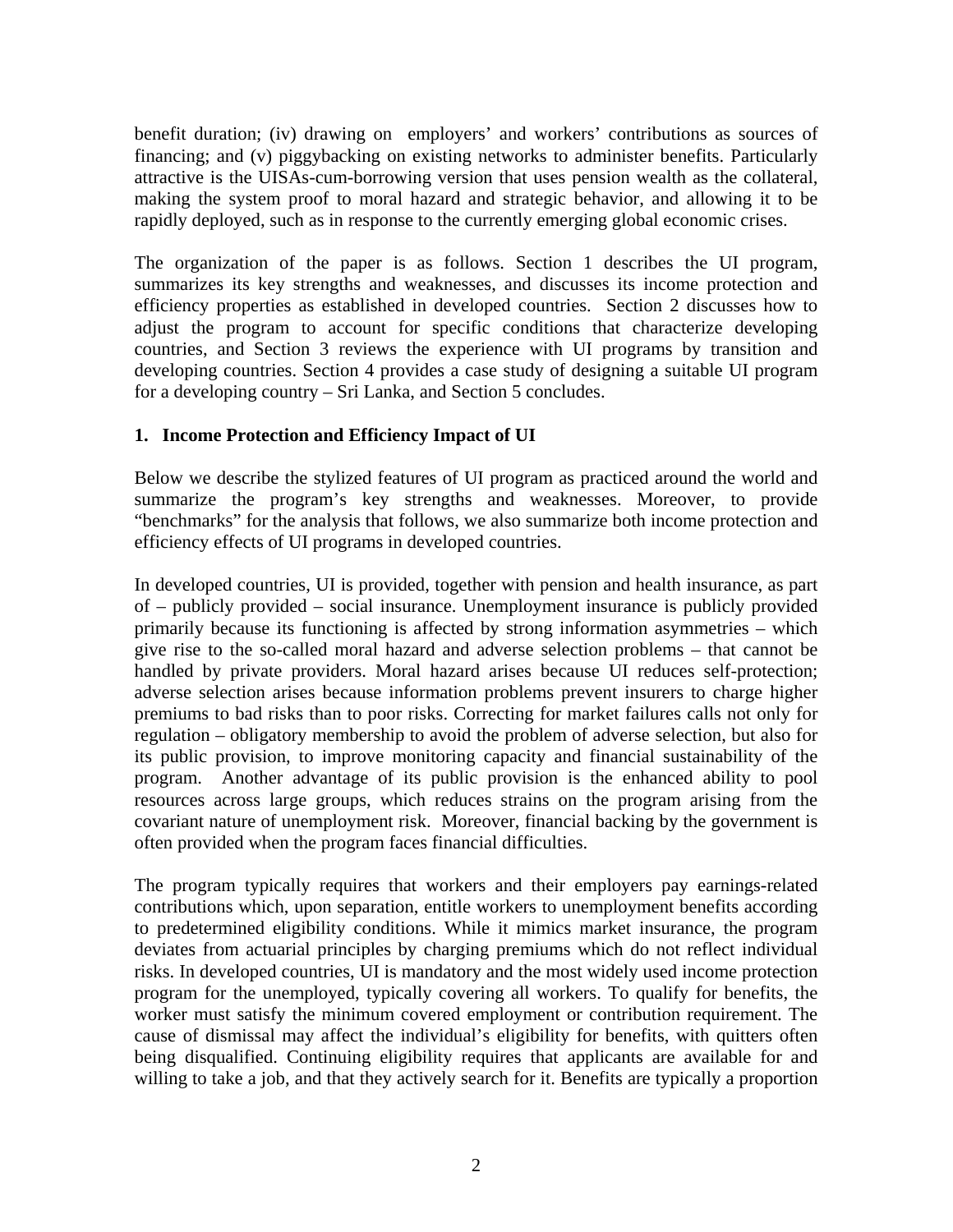of the individual's pay in the most recent employment spell. The initial replacement rate is usually between 40 and 75 percent of average earnings (see Table 1 for more details about national UI programs).

When thinking about transferability of UI to developing countries, it is important to have in mind the origin of social insurance. Namely, social insurance is a response of the modern, industrial society to the changing nature of the labor market, above all, to the development of a modern employment relationship (Atkinson, 1995). In an industrialized and urbanized society, employment becomes a "discrete" event: workers either work or do not work. This development has strong implications for unemployment – if they cannot find a job in wage employment (working for others), workers are unable to resort to selfor home-production, because they are divorced from ownership of means of production. Similarly, older and less productive workers in industrialized societies stop working altogether once their productivity drop substantially, whereas under different labor market conditions of traditional societies they continue to be economically active as long as they produce something valuable. Thus the "invention" of unemployment and the changing nature of retirement created the need to insure against the new non-employment contingences. In other words, social insurance is based on the concepts of unemployment and retirement as specific social constructs.

The key strengths of the UI program are as follows (Vodopivec, 2004):

- Because it pools resources across a wide base, it provides good protection enabling strong consumption smoothing – for all covered workers.
- It performs well under all types of shocks.
- By automatically injecting additional resources and reducing taxes in times of recessions, UI acts as an automatic stabilizer and thus moderates the magnitude of the economic downturn.
- It encourages the emergence or expansion of more risky jobs and/or industries, which may increase efficiency (Acemoglu and Shimer 1999, 2000).

The above strengths have to be weighed against the following main weaknesses of the program:

- The program creates reemployment disincentives and wage pressures, which increase the equilibrium unemployment rate of the economy (see, for example, Holmlund, 1998).
- By interacting with adverse shocks, the program contributes to the persistence of unemployment (Blanchard and Wolfers, 2000).
- It may create large unfunded liabilities, which creates the need of the government to subsidize the program.
- The protection is limited to formal sector workers only.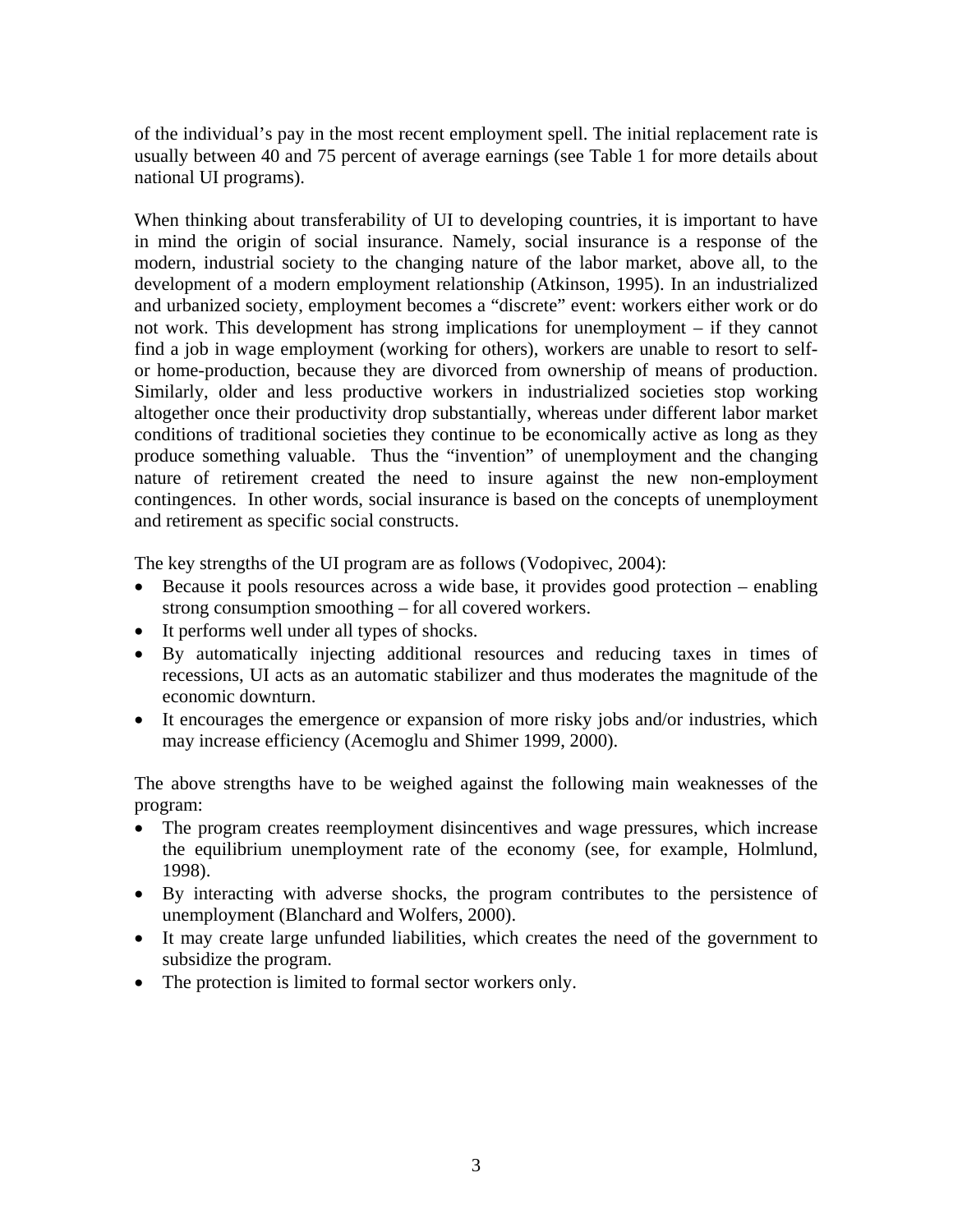#### <span id="page-7-0"></span>**Income Protection Effects**

The main objective of income unemployment benefit programs is to compensate workers for the loss of income when they become unemployed. Below we evaluate two key aspects of such protection: coverage and adequacy. We pay particular attention to programs in transition countries, most of them introduced in the beginning of the 1990s, which offer most valuable lessons for developing countries contemplating introducing such programs.

#### *Coverage*

In industrial countries, most workers are protected by several income support programs (for a review of income support programs for the unemployed around the world, see Vodopivec 2004 and Vroman and Brusentsev, 2005). Most UI programs are government mandated and cover all employees; many exclude the self-employed and some other groups, such as agricultural workers and household workers. Note that coverage by legislated severance pay also tend to be widespread, and that industrial countries also offer social assistance programs that provide assistance of last resort. In most countries these programs are open-ended in duration. Industrial countries also offer other types of income support programs (early retirement, public works, training, employment subsidies), which are usually targeted to specific groups.

In transition countries, UI covers most of the labor force (and workers are also usually eligible for severance pay). Unemployment benefits represented an important source of income in these countries in the mid-1990s (Vodopivec 2004). As many as 78 percent of households in Hungry and 65 percent of households in Poland with at least one unemployed worker received unemployment benefits; the share in other countries was lower, particularly in Estonia and Latvia, where just 17–19 percent of such households received unemployment benefits. Interestingly, among households with at least one unemployed member, the receipt of unemployment benefits was less prevalent among poor households, except in Estonia.

Because of a large informal sector, UI tends to cover only a part of the workforce in developing countries – and is available in only a small number of developing countries. For example, only about 60 percent of all wage workers in the Republic of Korea were covered in 1999, four years after the program's introduction (Hur 2001), and in 2003 still less than a third of the workforce was covered. In the late 1990s, only 40 percent of urban workers were covered in Brazil, and unemployment insurance savings accounts covered 47 percent of urban workers in Colombia (de Ferranti and others 2000).

Unemployed workers may also qualify for other income support programs. Unemployment assistance is available in some transition economies after beneficiaries exhaust UI benefits, as are early retirement programs. Social assistance is rarely available in developing countries; if it is, it is often provided on a one-time basis. Workers may also benefit from public sector retrenchment programs. In the absence of social assistance, public works programs provide assistance of last resort, although such programs are often not available to all potential beneficiaries. In Mexico training is used as a form of assistance of last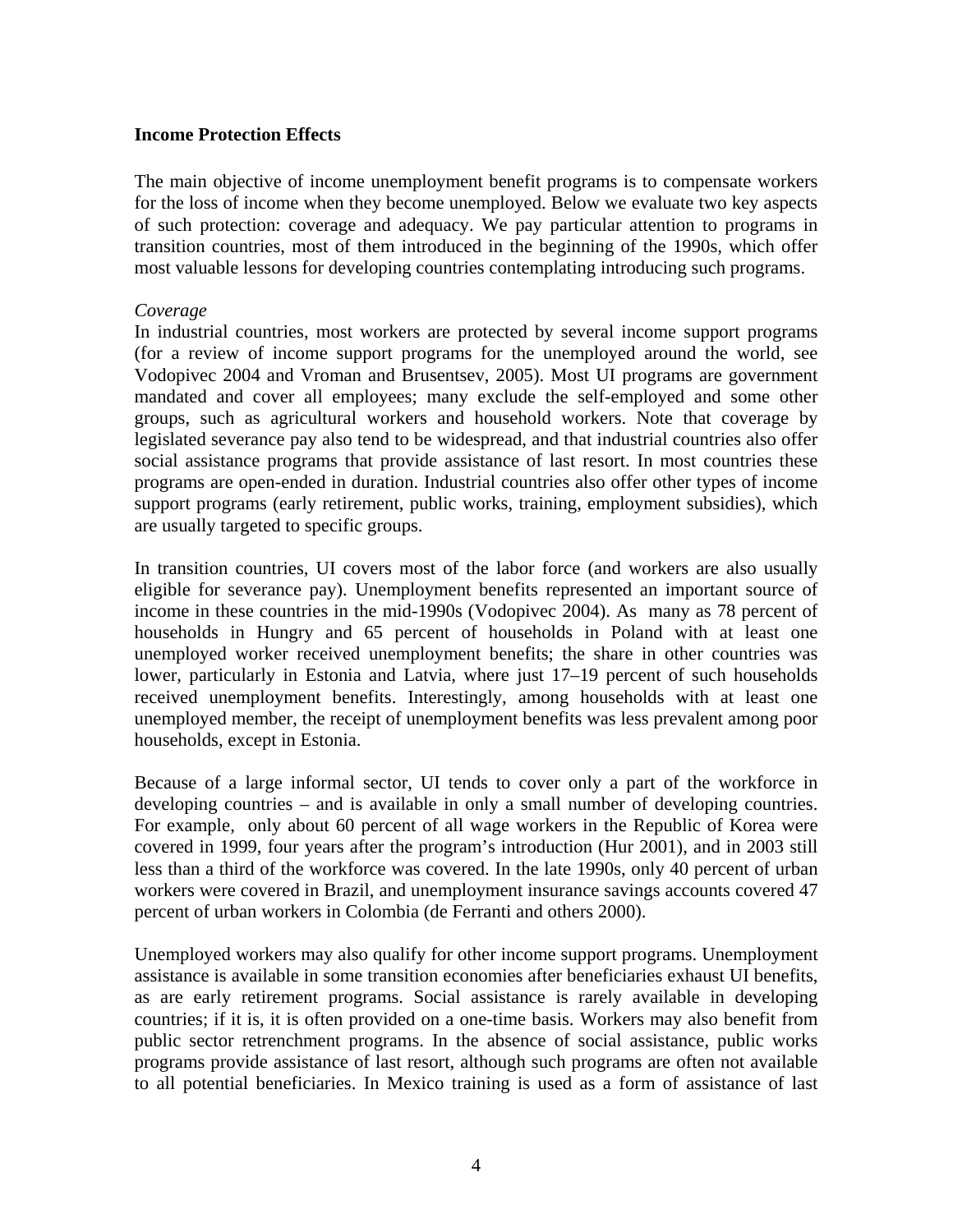resort (30 percent of the unemployed receive some training [de Ferranti and others 2000]). Recently, other innovative programs have emerged, including unemployment insurance savings accounts and social funds. In response to economic crises, countries may also introduce temporary programs such as the Emergency Loan Facility available to displaced workers in the Philippines, where workers obtain loans contingent on their previous payments into the social security fund (Esguerra and others, 2001).

#### *Adequacy of Support*

 $\overline{a}$ 

Replacement rates and the entitlement duration of unemployment benefit programs as well as the consumption-smoothing and poverty-reduction effects of income support programs are examined to gauge the elusive concept of adequacy of support.

*Replacement Rates and Potential Entitlement Duration.* Replacement rates differ widely across countries. In most industrial countries they are 40–75 percent, and in the Nordic countries they are even higher (the replacement rate in Denmark is 90 percent). In the United States a broad consensus has emerged that an adequate income replacement rate is 50 percent (O'Leary 1997). The replacement rates in developing countries and transition economies are mostly in the range of 45–70 percent, although there are notable exceptions. In the late 1990s through 2003, for example, Estonia offered flat-rate benefits of less than 10 percent of the average wage (Vodopivec, Wörgötter, and Raju 2005).

The range of the maximum entitlement duration of benefits is also very large. In industrial countries it ranges from six months to indefinite. In developing countries and transition economies, it ranges from 6 months to 24 months (with some extensions close to retirement age).

A summary measure—the net (after-tax) replacement rate—that combines income received from various programs confirms the generous nature of income protection in industrial countries. On average OECD countries offer more than 60 percent of expected earnings in work; some countries (Denmark, Finland, the Netherlands, Sweden, and Switzerland) offer more than 80 percent (Martin and Grubb 2001).<sup>1</sup> The United States, which provides net replacement of just 34 percent, and Greece, with a net replacement rate of just over 10 percent, are at the bottom among OECD countries.

Given the wide differences in the replacement rate and the entitlement duration, a better comparison of adequacy is obtained by combining the two measures in an "index of generosity." The index of generosity is defined as the product of the replacement rate and the share of benefit recipients in the total number of unemployed times 100. It equals the cost of unemployment benefits per percentage point of unemployment (Vroman and

<span id="page-8-0"></span> $1$  This summary measure takes into account the support provided not only by unemployment benefits but also by other welfare programs and active programs, including social assistance and family, housing,

employment-conditional, and single-parent benefits. It is calculated for a period of more than 60 months for four different household types (single, married couple, couple with two children, and a single parent with two children) and two alternative earnings possibilities (an average production worker and one earning two-thirds of the average).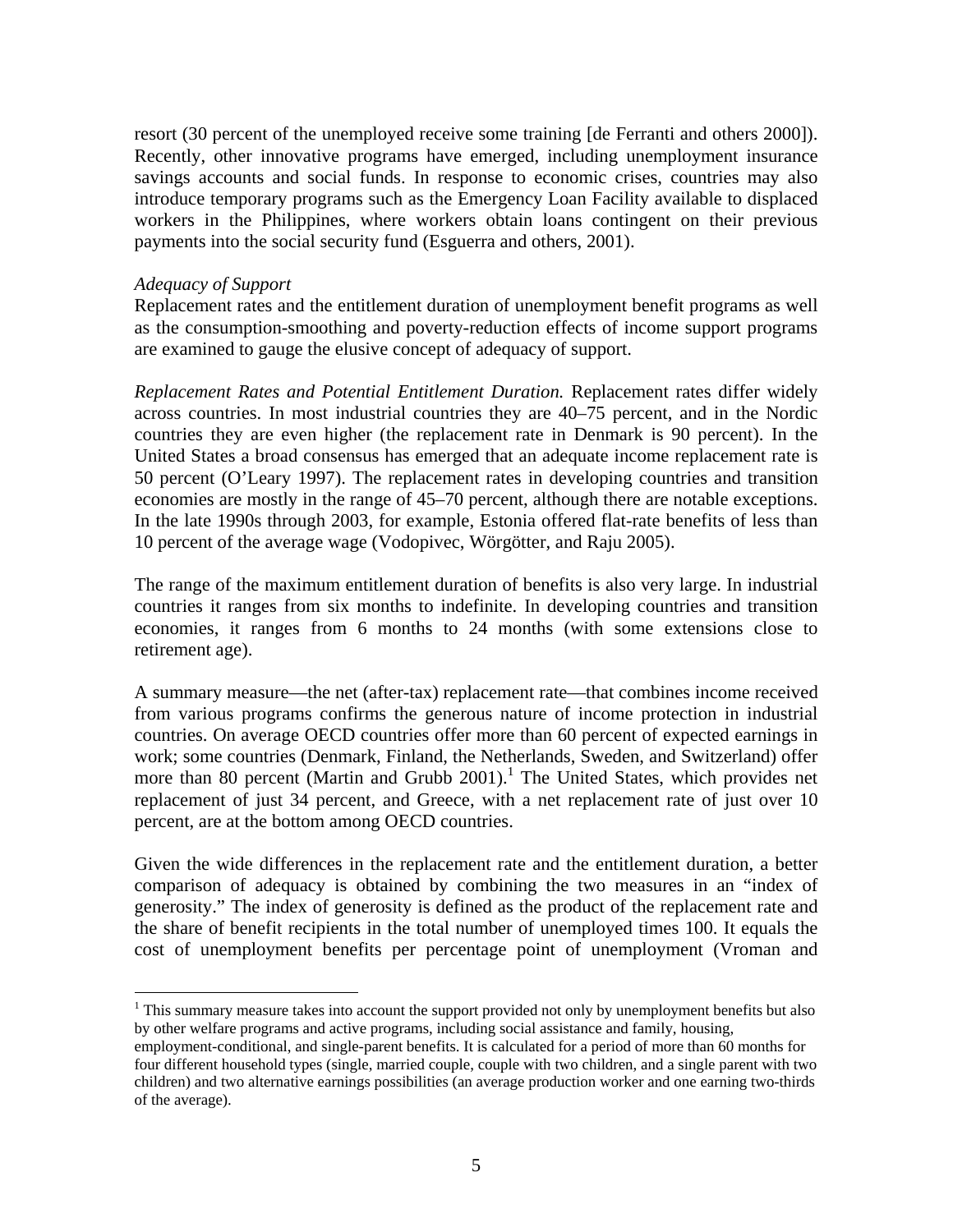<span id="page-9-0"></span>Brusentsev 2005). By this measure, on average unemployment benefit programs in transition economies lag significantly behind benefits in OECD countries, but there are substantial variations within the two groups of countries (see Vroman and Brusentsev 2005, and Vodopivec, Wörgötter, and Raju 2005). Among European transition economies in the 1990s, the most generous unemployment benefits were provided in Slovenia and Hungary (and in Poland until 1996); the least generous were in Estonia.

*Consumption-Smoothing and Poverty-Reduction Effects.* Research on industrial countries (primarily the United States) suggests that unemployment benefits effectively smooth consumption. Hamermesh and Sleznick (1995) find that the welfare of benefit recipient households was on average only 3–8 percent lower than the welfare of otherwise identical households. Gruber (1997) finds that in the absence of unemployment insurance, average consumption expenditures would fall by 22 percent. Vary rare studies examine the consumption-smoothing effects of income support programs in developing countries. One notable study is Kugler (2002), showing that withdrawals from unemployment insurance savings accounts in Colombia increased consumption by nonemployed household heads.

Somewhat surprisingly, evidence also suggests that unemployment benefits can strongly reduce poverty.<sup>[2](#page-9-1)</sup> In particular, in the mid-1990s unemployment benefit programs contributed substantially to poverty reduction in European transition economies—an unexpected finding given that reducing poverty is not one of the stated goals of unemployment benefits. The effects were strongest in Hungary and Poland. In Hungary poverty among the unemployed fell more than 50 percent; in Poland it declined 45 percent (Vodopivec et at 2005). In Hungary 5.2 percent of the total population was drawn out of poverty by unemployment benefits; in Poland the figure was 3.5 percent. Benefits reduced poverty among the unemployed in other countries as well, albeit less significantly. Poverty fell 31 percent in the Slovak Republic, 16 percent in Slovenia, 9 percent in Latvia, and 5 percent in Estonia. These strong effects reflect both the favorable distributive properties of unemployment benefit programs and the small poverty gap in these countries.

#### **Efficiency Effects**

 $\overline{a}$ 

By providing protection against unemployment risk, UI increases the sense of security among employed workers and provides financial compensation to workers who lose their jobs. This protection obviously brings welfare gains, but questions arise: are these gains produced at a cost, and, if so, what are the costs and how large are they?

The introduction of a UI program changes the opportunity cost of leisure and that, together with a variety of other channels, may affect employment decisions, labor-force participation, and unemployment. UI may influence job-search intensity, postunemployment wages, the labor supply of other family members, and the choice between entering regular versus informal jobs. The program may also interact with adverse shocks, contributing to the persistence of unemployment. And by interfering with the allocation

<span id="page-9-1"></span> $2^2$  Another social protection program that has also shown large scope for reducing poverty is public works (see the review by Subbarao, 2003).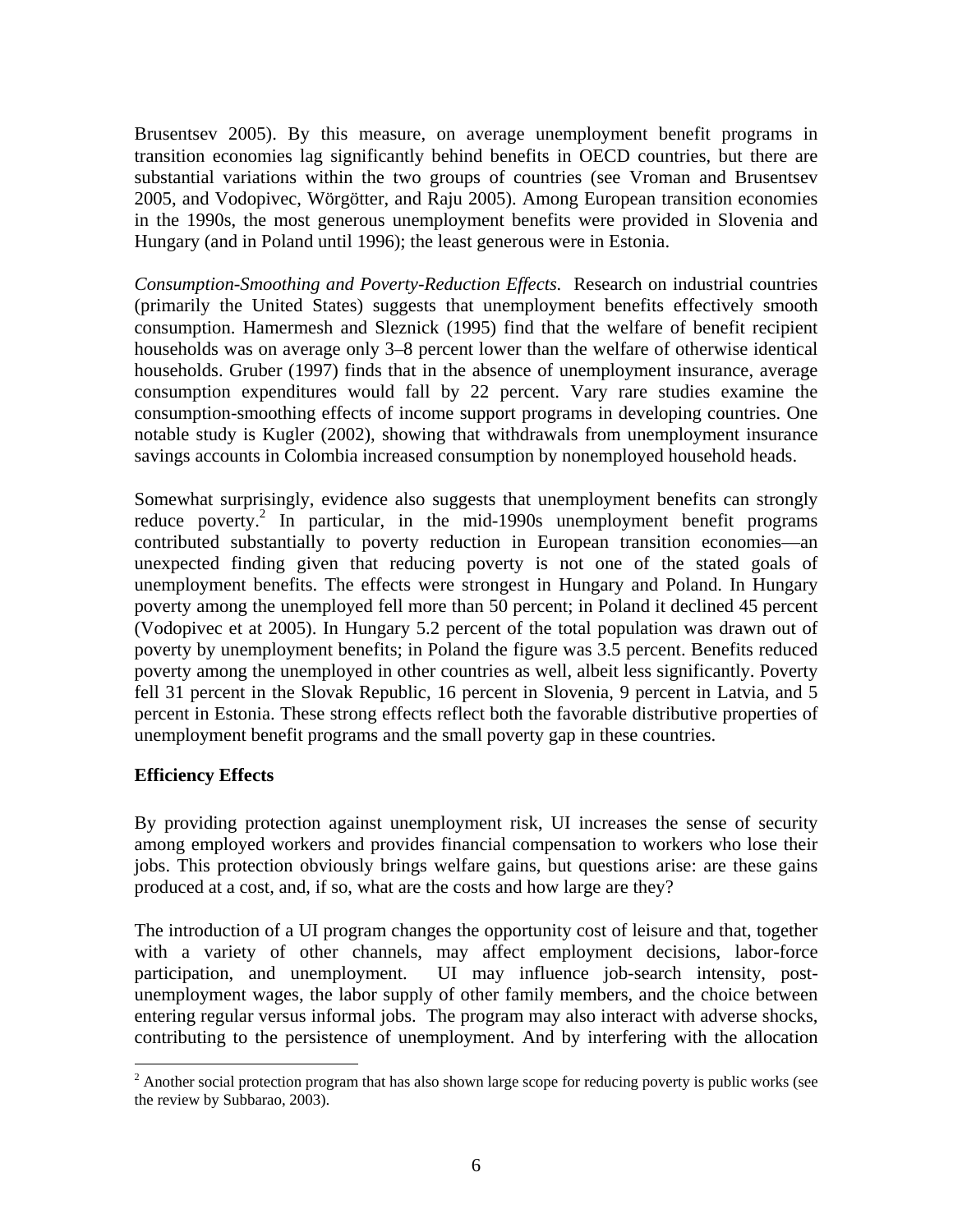decisions of economic agents, UI benefits may have a separate effect on economic growth – by influencing enterprise restructuring and layoff decisions, for example.

#### *Effects on unemployment*

Benefits affect unemployment through two main channels. First, they influence jobsearch effort and the reservation wage of recipients. This may either prolong unemployment spells by making leisure more attractive, or shorten them by providing additional resources and thus enabling more effective job search. Second, unemployment benefits improve the bargaining position of workers. This leads to higher wages and hence a higher equilibrium unemployment (Blanchard and Wolfers, 2000).

These ambiguous predictions from theoretical models make empirical studies particularly relevant. And, by and large, they show that unemployment benefits *increase* unemployment (for a recent summary, see Calmfors and Holmlund, 2000). Many studies of individual countries (using microdata) find that both a higher level and a longer duration of benefits increase unemployment, suggesting the presence of the moral hazard problem in the job search of benefit recipients (direct evidence on the intensity of job search by benefits claimants is scarce and inconclusive). As for the size of these effects, Layard et al (1991) estimate that the elasticity of the duration of unemployment spell with regard to benefit level ranges from 0.2 to 0.9, depending on the state of the labor market and the country concerned. As for the elasticity of unemployment spell duration with regard to potential benefit duration, for U.S. Katz and Meyer (1990) showed that one-week increase in the potential benefit duration was associated with one day increase in the average unemployment spell of recipients, and, according to Card and Levine (2000), with a 0.5 day increase. For Austria, Lalive and Zweimuller (2004) report that the increase in the potential benefit duration was associated with 0.4 day increase in the average unemployment spell of recipients, and for Slovenia van Ours and Vodopivec (2006) report a 1.4 day increase in the average unemployment spell of recipients.

Some studies (particularly in Europe) find insignificant effects of UI on unemployment, but most observers agree that the evidence on positive effects is more compelling. The evidence based on microstudies is particularly credible. Many studies, in both developed and transition countries, find a positive elasticity of unemployment with respect to the level and duration of benefits (for the evidence on developed economies, see Devine and Keifer, 1991, and on transition economies, see below). Moreover, disincentives created by unemployment benefits show up clearly in a pronounced spike in the probability of exit from unemployment just before benefit exhaustion. And unemployment-insurance experiments in the U.S. also provide strong evidence of moral hazard: those unemployed who were offered a bonus for fast re-employment significantly reduced their unemployment spells, without affecting their re-employment earnings (Meyer, 1995).

Apart from increasing the equilibrium level of unemployment, unemployment benefits also make unemployment more persistent. That is, economies with unemployment benefits experience larger and more prolonged unemployment following a transient shock. Theoretic models argue that the 'non-UI' economy recovers more rapidly as reservation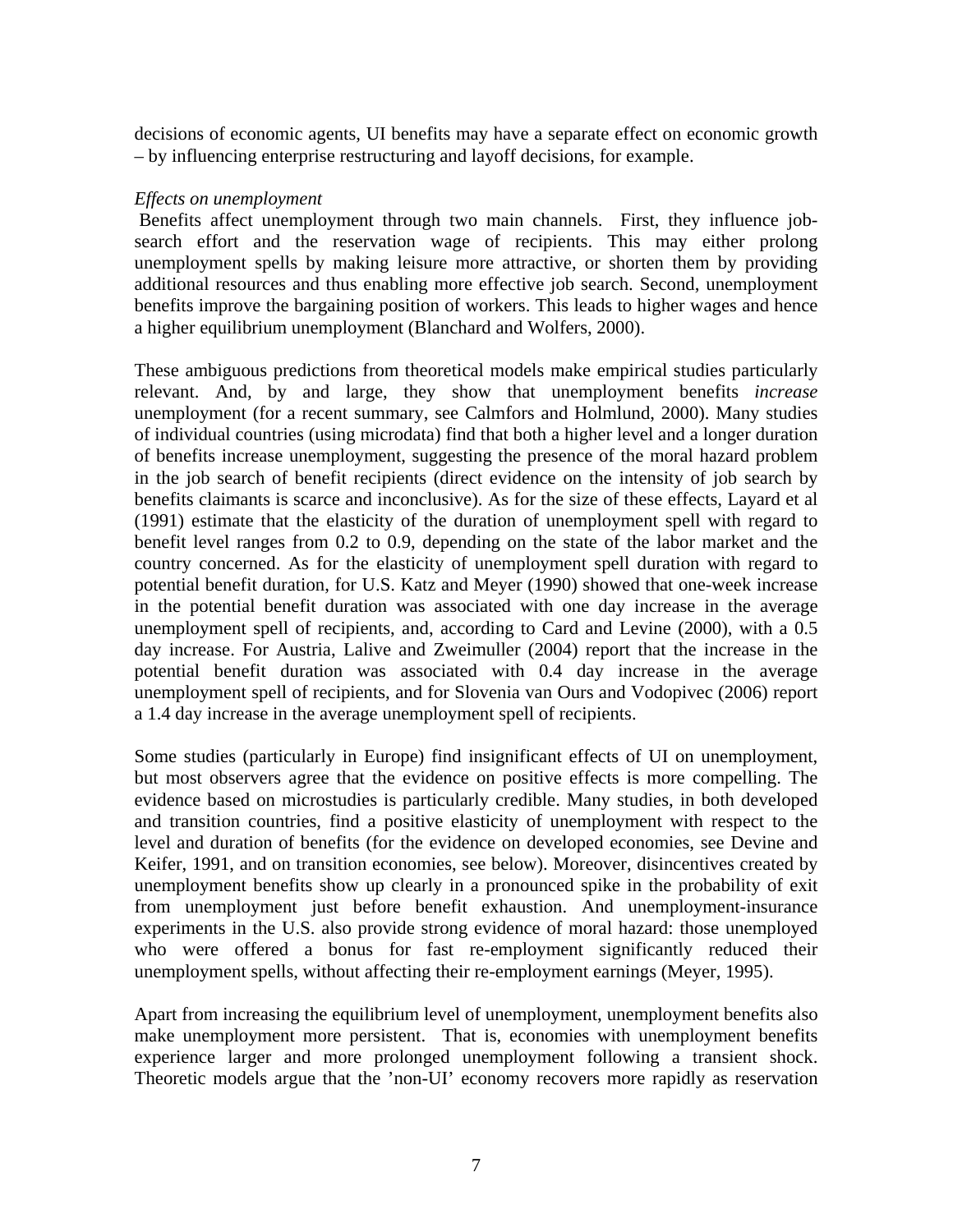wages adjust more quickly and job-search intensity is higher than in the 'UI' economy. The interaction of institutions with adverse shocks also offers an explanation for the rise of European unemployment in the last several decades (Blanchard and Wolfers, 2000).

#### *Effects on post-unemployment outcomes*

How do unemployment benefits affect quality of post-unemployment jobs? Ehrenberg and Oaxaca (1976), Burgess and Kingston (1976), Hoelen (1977), and Barron and Mellow (1979) find a statistically significant and positive relationship between benefit levels and post-unemployment wages.<sup>[3](#page-11-0)</sup> But Classen (1977), Blau and Robins (1986), Kiefer and Neumann (1989), and Addison and Blackburn (2000) find a weak or negligible effect on post-unemployment wages. Meyer (1995) finds that re-employment bonuses shortened the duration of compensated unemployment without affecting post-unemployment wages. There is also mixed evidence about the effects of unemployment benefits on the duration of post-unemployment jobs. Böheim and Taylor (2002), Centeno (2004), and Tatsiramos (2006) find that a more generous UI program is positively related to post-unemployment job tenure, but Portugal and Addison (2003) find no evidence that unemployment benefits facilitated entry into stable jobs in Portugal, and Belzil (2001) finds a negative correlation between unemployment duration and subsequent job duration for Canada. Finally, Card et al. (2006) and van Ours and Vodopivec (2008) find that extending the duration of potential benefits lengthens the spell of unemployment but has little or no effect on the quality of subsequent job matches (for Austria and Slovenia, respectively).

#### *Effects on labor force participation*

 $\overline{a}$ 

The effects of unemployment benefits on labor force participation are not well researched. Some studies find that the existence of UI in OECD countries attracts specific groups – for example, women and older workers – into the labor force. With the increase of the fringe benefits, these groups find labor force participation more valuable - the so-called 'entitlement effect.' But there is conflicting evidence as to whether the entitlement effect increases employment. Some studies find that the increase in labor-force participation and the increase of unemployment cancel each other, with no net effect on employment. For the U.S., however, there is evidence that benefits increase both employment and unemployment rates. Particularly in the context of developing countries, it is also important to realize that uninsured transient shocks may reduce individual consumption below a threshold needed to retain productivity and labor force attachment, and may thus give rise to "dynamic poverty traps" and lead to chronic poverty (Ravallion, 2003).

UI also affects the labor supply provided by family members of benefit recipients. In theory, more generous benefit rates suppress the labor supply of other family members because they reduce the family's need for replacement income, the so-called 'income effect.' Empirical evidence confirms such predictions. For example, research in the U.S. shows that the labor supply of wives of unemployed workers is responsive to

<span id="page-11-0"></span> $3$  Ehrenberg and Oaxaca (1976) estimate that a 10-percentage-point increase in the benefit replacement rate increases post-unemployment wages by 7% for older men and 1.5% for older women. Using New Zealand data, Maani (1993) finds that a 10-percentage-point increase in the benefit replacement rate is associated with a 4.5% increase in post-unemployment wages.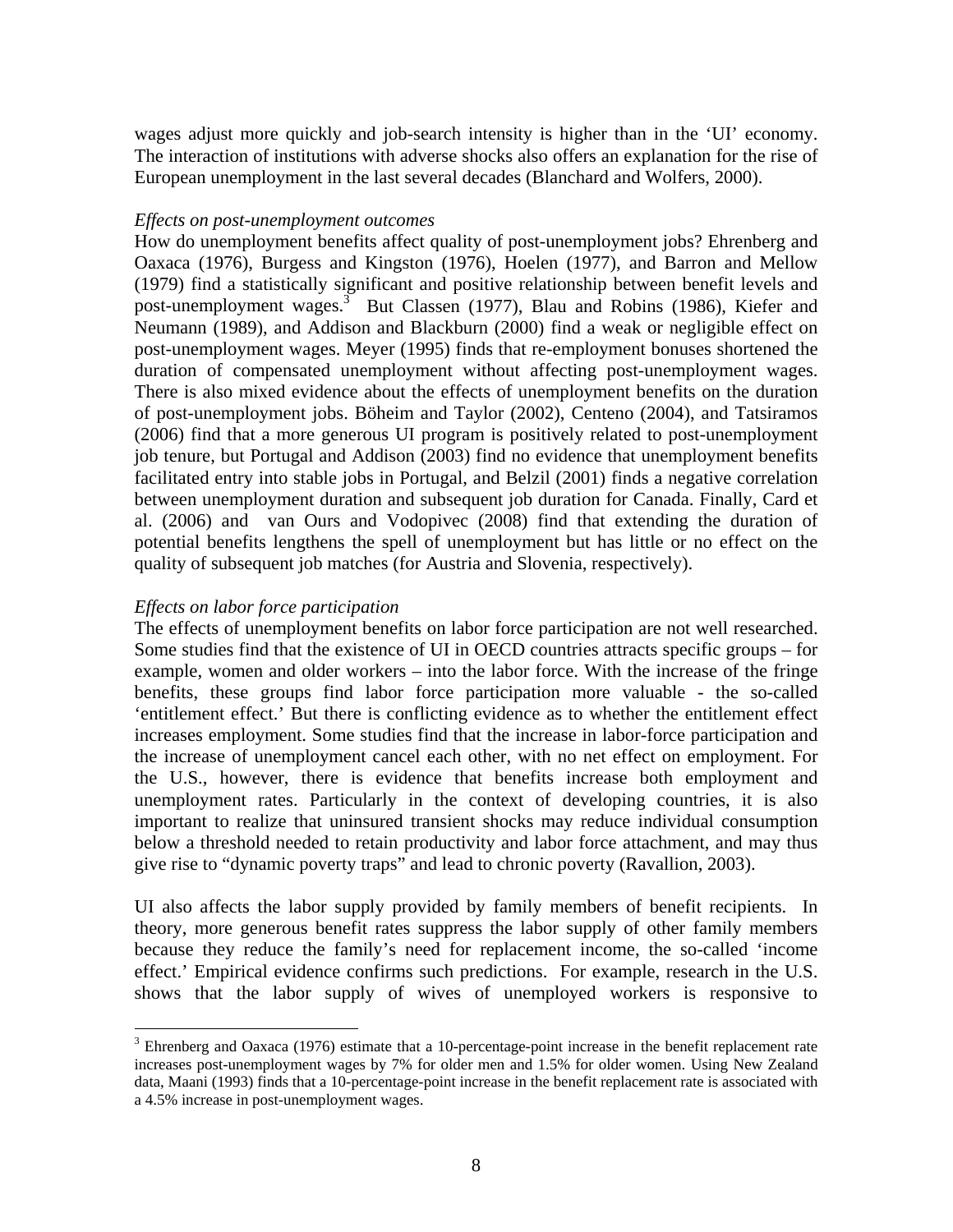unemployment benefits received by their husbands: a \$1 increase in the unemployment benefits of a husband reduces the earnings of his wife by 36 cents (Gruber 1999).

#### *Effects on output and growth*

The effects of UI on output and growth have not been well researched, let alone quantified. The predictions of theoretical models about the *effects on output* conflict. Some argue that, by mitigating their greater unemployment risk, UI programs can support the creation of high-quality, high-wage jobs. Thus, UI may help the economy achieve higher output. More generous benefits are also expected to help workers acquire more specialized skills, which may enhance efficiency. Other researchers argue that government-mandated programs may break down the social fabric that maintains private transfers and reduce private transfers by more than the amount of the publicly provided insurance benefits, thereby hurting the efficiency of the economy. Recent empirical evidence from OECD countries indeed suggests that these effects cancel each other: using difference-indifferences method, OECD (2007) finds that generosity of unemployment benefits has no significant long-run impact on the level of GDP per capita.

Similarly, the *effects of benefits on growth* are not well documented, but empirical studies suggest they are insignificant (Nickell and Layard, 1999). One way that UI might influence growth is by encouraging labor reallocation and, in particular, enterprise restructuring. Partial-equilibrium results suggest this to be the case. For the U.S., there is considerable empirical evidence that the availability of benefits strongly increases the probability of temporary layoffs, but not of quits and permanent layoffs. Apparently, when considering temporary layoffs, employers do take into account the availability of UI.

These partial-equilibrium results do not necessarily carry over to the general-equilibrium framework. Theoretical modeling does not support the argument that restructuring could be facilitated by more generous unemployment benefits: while such benefits might add to the attractiveness of restructuring, they also hinder job creation because they make it more costly (Blanchard, 1997). Similarly, in the context of a job creation/job destruction model, an increase in the UI program's income-replacement rate reduces job creation and thus aggregate output (Mortensen, 1994). Therefore, the overall potential of income support programs to spur enterprise restructuring is likely to be limited.

Finally, let us emphasize that *UI acts as an automatic macroeconomic stabilizer.* Unemployment benefits soften the impact of adverse shocks on GDP – and, by the same token, they also restrain expansion when the economy starts growing again. During downturns, unemployment benefit payments increase and UI taxes fall, and the net injection of purchasing power moderates the severity of the contraction. During upturns, however, UI taxes increase and UI benefits decrease, restraining the expansion. Empirical evidence in North America shows that UI reduces GDP losses during downturns by 10-15 percent (Chimerine et al, 1999).

To summarize, unemployment benefits increase the duration of unemployment spells of recipients (evidence from single-country studies) and contribute to higher equilibrium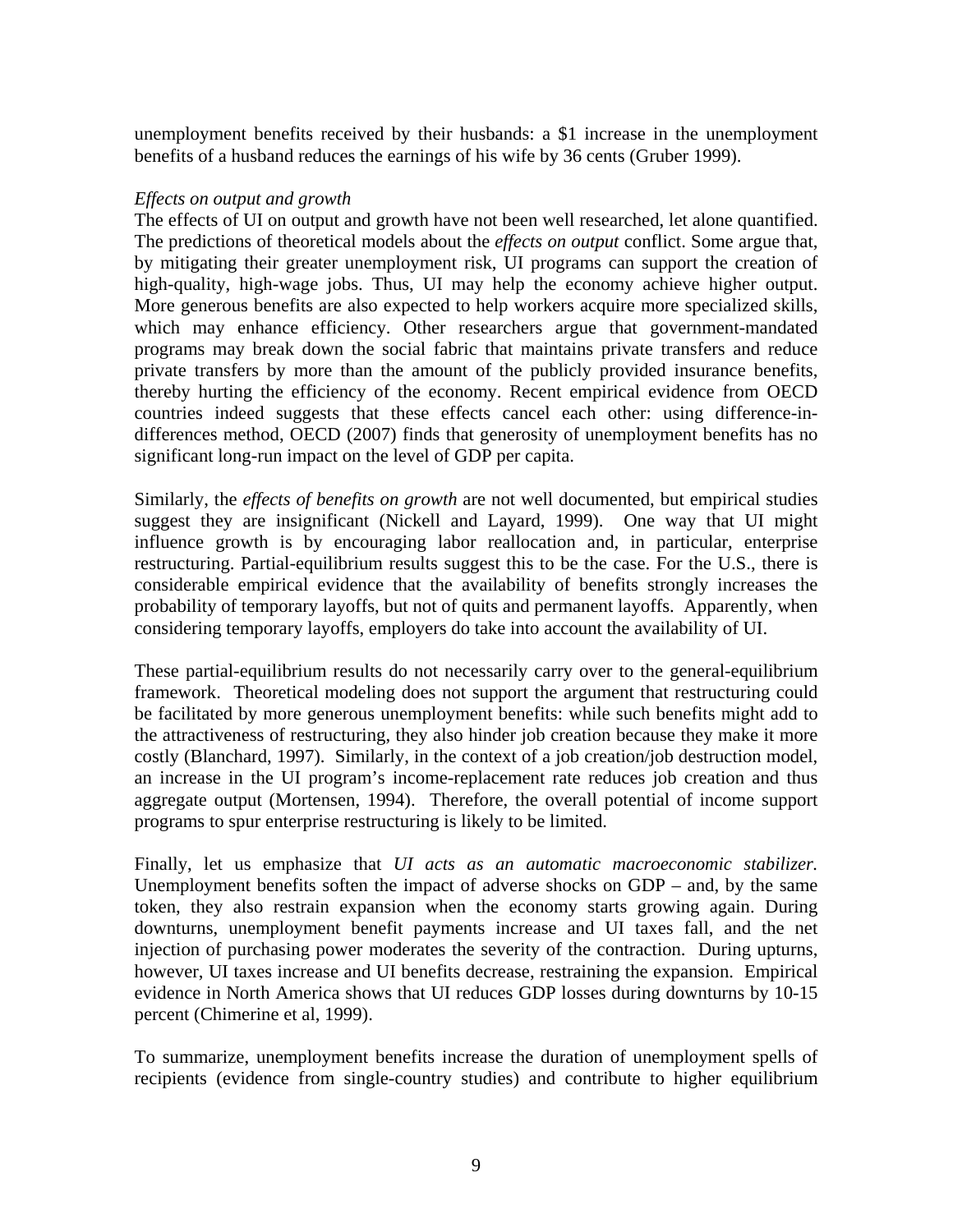<span id="page-13-0"></span>unemployment (evidence from cross-country studies) – although the magnitude of such effects is not firmly established. Benefits also contribute to the persistence of unemployment. Their effects on restructuring and growth are less researched and are probably not significant, except for the positive effects arising from the macroeconomic stabilization function of the benefits. The evidence on some other effects – for example, on the impacts of benefits on post-unemployment wages – is also inconclusive. There seems to be mounting and persuasive evidence of the negative efficiency effects of UI, much more so than of the positive effects. However, the magnitude of these effects has not been precisely determined and is undoubtedly influenced by a host of country-specific features.

#### **2. How to Account for Specific Conditions of Developing Countries?**

UI program functions well under favorable labor market conditions and a suitable institutional support – but, as we showed, protection may be provided at the expense of efficiency. Below we argue that circumstances enabling successful working of the UI program are less favorable in developing countries and that if introduced, the program has to be tailored according to local circumstances, thus deviating from a standard, OECDstyle UI program.

The most important circumstances which dictate deviations from a standard UI program are the low stage of development of the labor market and weak administrative capacity. In developed countries, UI has emerged in response to the developments of the labor market, specifically, the emergence of the unemployment as a "discrete event." In important ways, labor market conditions in developing countries – particularly the prevalence of large informal sector – make unemployment more a "continuous" variable, with important consequences for the design of unemployment insurance. Moreover, the administrative capacity of developing countries (even in upper-middle income group) lags behind the capacity of developed countries, which is likely to worsen the efficiency properties of UI program.

Below we elaborate on these key circumstances and suggest adaptations of the standard UI program when being transferred to developing countries. We argue that such adaptations include self-insurance (personal savings) as a main source of financing, to be complemented by solidarity funding, and the simplification of eligibility conditions – even elimination of personal monitoring of continuing benefit eligibility, perhaps as a transitory measure. At the same time, such simplifications would make the administration of benefit claims much more straightforward and would enhance the possibilities of piggybacking the existing administrative networks.

### **Adapting UI to the undeveloped labor market**

Below we elaborate on key labor market characteristics that developing countries should consider when designing their UI programs. We argue that these characteristics are the "non-discrete" nature of unemployment and the fact that the poor are less than proportionally represented among the unemployed. We show that under these circumstances, the standard, OECD type of UI program would inhibit self-protection as a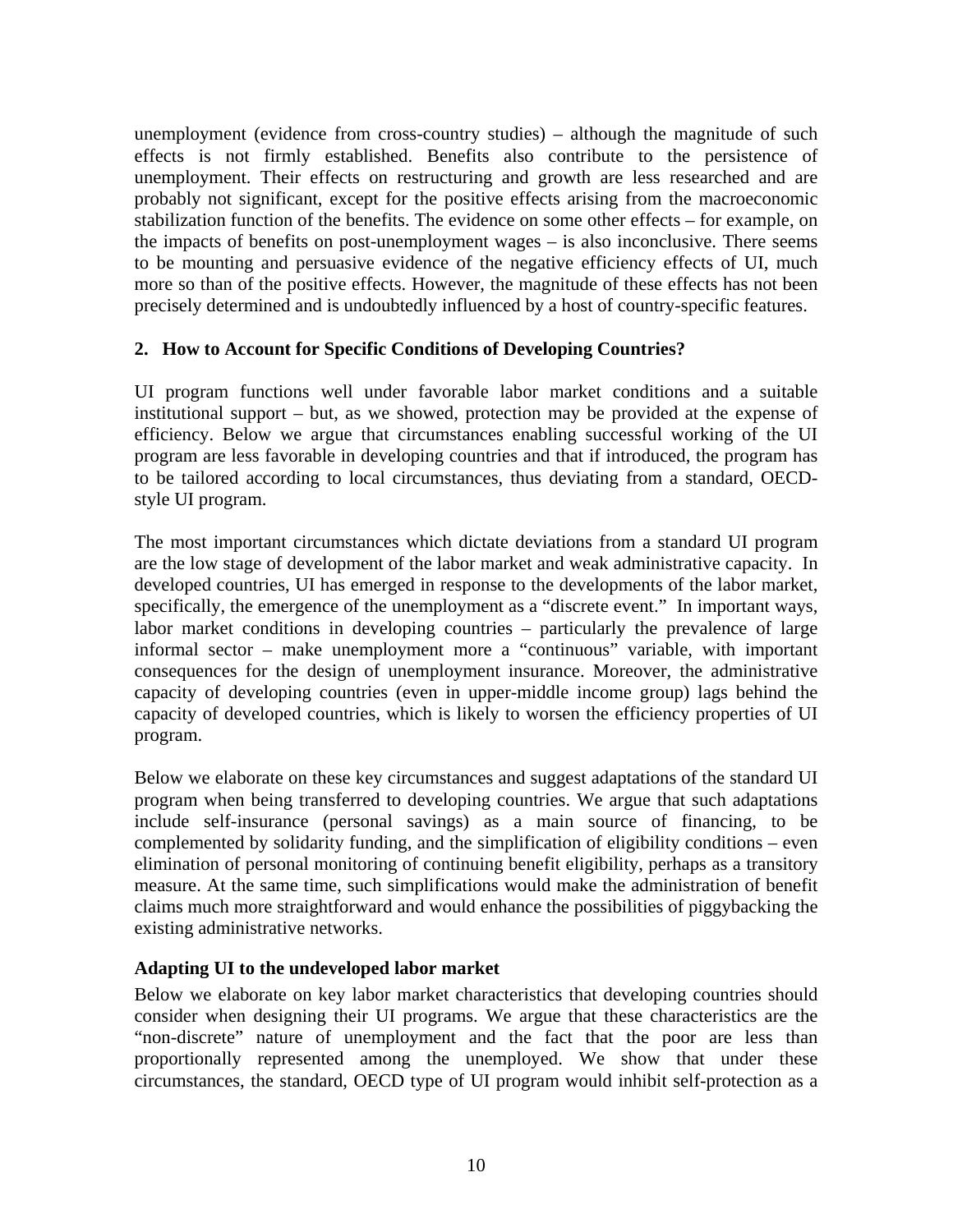response to unemployment, impose high costs of monitoring of the continuing eligibility, and bring regressive redistribution. To respond to these problems, we propose that the design of UI should be changed to exempt working in informal sector from disqualifying conditions for continuing eligibility; drop conventional monitoring of continuing eligibility, and rely exclusively on employers' and workers' contributions as sources of financing, that is, refrain from using government subsidies for financing of UI.

#### *Key labor market features of developing countries relevant for UI*

(*i) Unemployment as a "non-discrete" event*. In contrast to developed countries, in developing countries a large proportion of the workforce is "partly unemployed" – underemployed, and the entry to informal employment, and exit from it, is easy (there are low capital requirements and reputation costs). The prevalence of underemployment can be explained by the fact that transition from underemployment to open unemployment can be viewed as an income effect. Unemployment is virtually nonexistent in traditional societies, where individuals cannot afford to be jobless and therefore they undertake any type of work, even work that leaves them underemployed or that is unsuitable for their skills. In other words, rather than waiting to find a "good" job, workers in developing countries undertake any type of job – self-protection emerges as their dominant strategy in dealing with risk of unemployment.<sup>4</sup>

Another reason why unemployment in developing countries is a "non-discrete event" is the fact that the informal sector is these countries is much larger and imposes low entry and exit costs (as opposed to often prohibitive costs of entry in the informal sector of developed countries). Low-cost entry to and exit from informal employment can be explained by low capital requirements due to low labor productivity in general, but very importantly, also by few institutional constraints imposed on forming self-employment or employment relationship. In contrast, developed countries impose large costs of entry – through taxation, sanitary as well as health and safety regulations, zoning rules, and licensing – for many occupations, including those that in developing countries flourish in the informal sector (such as retail trade, transportation, various household services and repair).

*(ii) The unemployed are not necessarily poor*. The second feature of unemployment which is important for the design of the UI program in developing countries is the fact that in these countries, the members of poor households may be less than proportionally represented in the ranks of the unemployed (Cox Edwards and Manning, 2001). For example, in Peru and Brazil, the poor show disproportionately less unemployment than the rich; while the pattern is reversed in Mexico and Uruguay, unemployment is still heavily represented among richer quintiles (de Ferranti et al, 2000). Moreover, in the Philippines in 1997, only 12.1 percent of the households whose heads were unemployed were poor, in comparison to a 25 percent poverty incidence in general (Esguerra et al, 2001). Although

<span id="page-14-0"></span> $^{4}$ In words of Cox Edwards and Manning (2001, p.346): "The transition from widespread underemployment to open unemployment is in part an income effect. As countries grow and household incomes rise, jobless workers are able to endure periods without work while waiting for a job to open."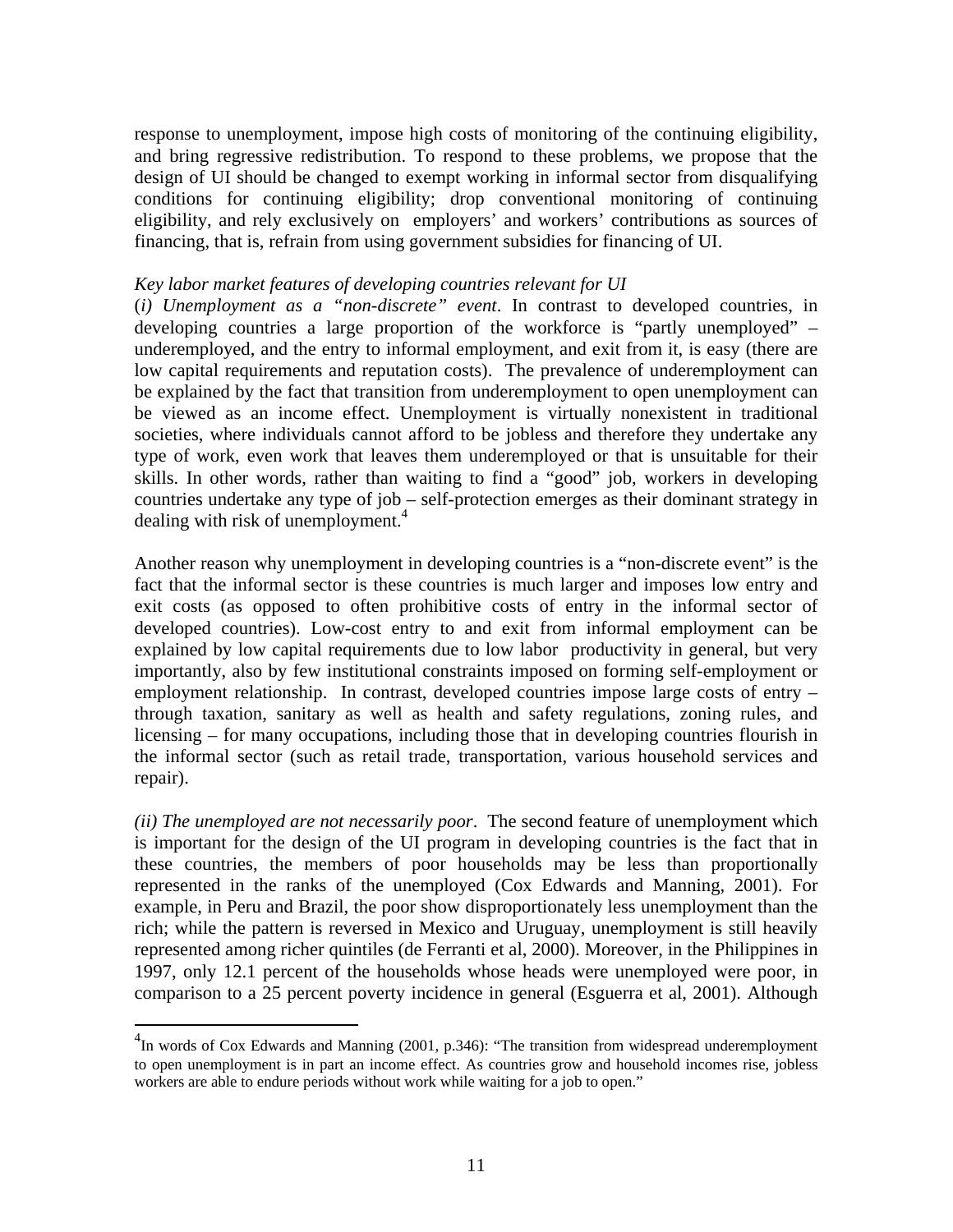the same group of households whose heads were unemployed represented 12.7 percent of the total population, its contribution to the total number of poor persons was only 6.1 percent. Similarly, in Sri Lanka unemployment has been closely related to the status in the household and the availability of income support from relatives, both critical factors for allowing extended periods of job search (Word Bank, 1999). Therefore, it seems that in low income countries, members of poorer households cannot afford to stay unemployed for a prolonged period of time. They try to cushion the loss of earnings by opting for low productivity jobs (mostly in the informal sector) instead of not working at all while they continue to search for more adequate and better paid jobs.

#### *Implications for the UI program design*

 $\overline{a}$ 

The above considerations lead us to infer that when transferring UI program to developing countries, it would be advisable to change the standard, OECD-style design as follows:

- (i) exempt informal sector work from disqualifying conditions for continuing eligibility,
- (ii) drop conventional monitoring of continuing eligibility and, possibly, introduce work or training requirements, and
- (iii) rely exclusively on employers' and workers' contributions as a source of financing.

*Exempting informal sector work from disqualifying conditions for continuing eligibility.*  The enforcement of standard continuing eligibility conditions, if applied to developing countries, would hamper self-protection via taking informal jobs or working as underemployed, thus taking advantage of employment opportunities that, by and large, are not available in developed countries where unemployment is a "discrete" event.<sup>[5](#page-15-0)</sup> In choosing between relying on unemployment benefits or taking a temporary, low-paid job, many such workers would prefer unemployment benefits, which means that insurance would reduce their incentives to work – and thus to self-protect. The ensuing efficiency losses could be high, because activities forgone due to public income support may not be much less productive than those carried out in formal production units, due to the low capital intensity of the latter ones. Unless benefit eligibility monitoring produces larger post-unemployment wages or otherwise improves job matches – in the light of the evidence presented in the previous section, a highly unlikely scenario – the reduced selfprotection would hamper efficiency.

*Dropping conventional monitoring of continuing eligibility and introducing work requirements*. If applied to developing countries, the standard, OECD-style monitoring of continuing eligibility would produce prohibitively large costs to be effective. In comparison to developed countries, eligibility monitoring is more demanding and thus costly because of a larger informal sector, which provides more abundant informal employment opportunities. Above all, monitoring of availability for work, and earnings obtained from informal employment, becomes exceedingly challenging. The existence of a large informal sector, together with the ease of entry into – and exit from – informal

<span id="page-15-0"></span><sup>&</sup>lt;sup>5</sup> Information problems plaguing the traditional UI system prevent a virtuous circle of self-protection leading to lower insurance premiums, an argument advanced by Gill and Ilahi (2000).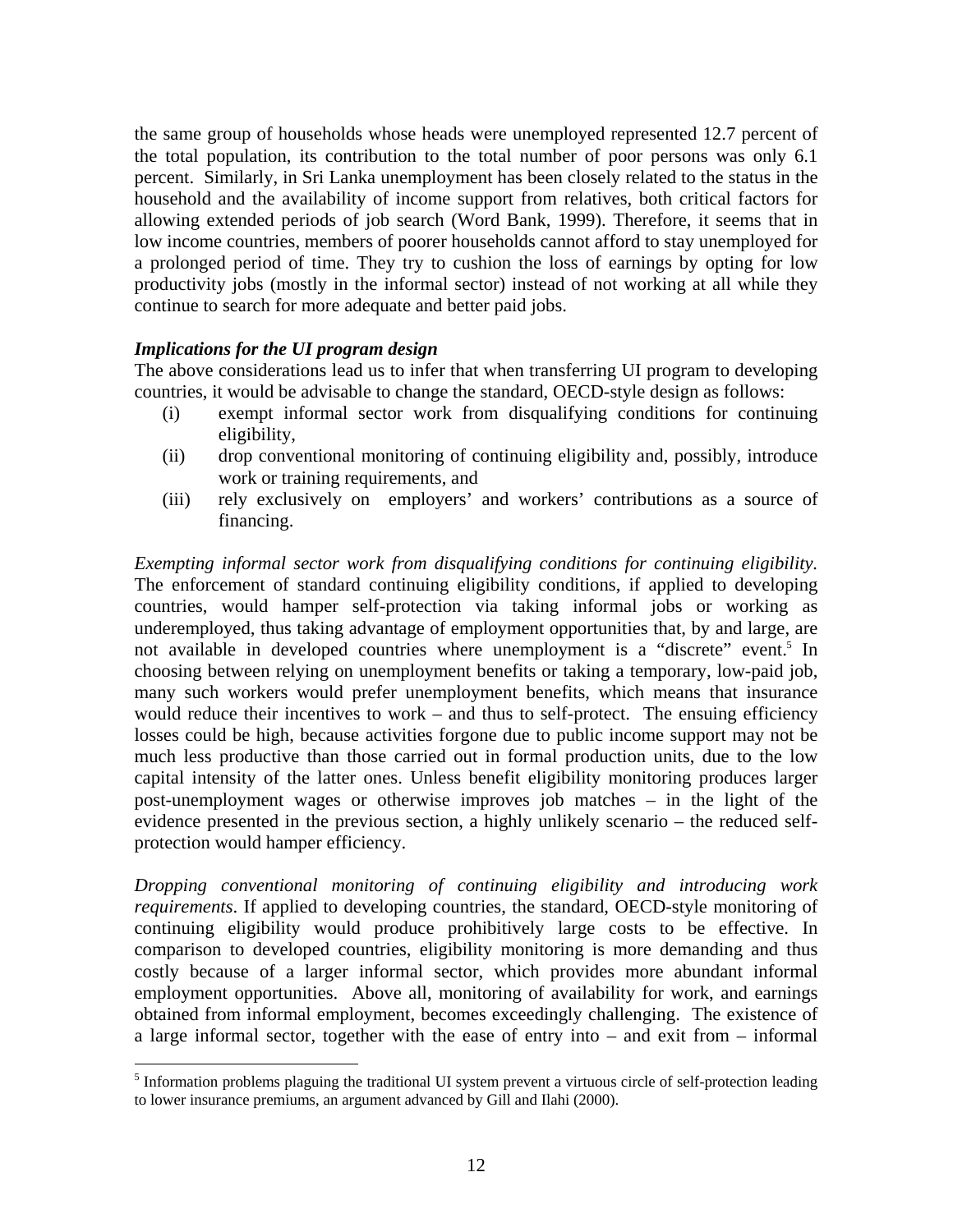<span id="page-16-0"></span>sector activities, makes verification of the status of unemployment, as well as earnings of individuals, difficult if not impossible. Moreover, ample informal sector opportunities make monitoring of job search behavior similarly costly and intractable (the presence of informal sector opportunities also make more difficult to specify the "suitable job" as well as the conditions for active job search, including the proofs of such search (see below on information requirements to determine continuing benefit eligibility). Therefore, an alternative way of avoiding the misuse of the benefits financed on solidarity basis seems more attractive: imposing work or other requirements (such as participation in training) as a condition of benefit receipt. And introducing self-policing via relying on personal savings as the source of finance of benefits also greatly reduces the need for conventional monitoring of continuing benefit eligibility (see below).<sup>[6](#page-16-1)</sup>

*Relying exclusively on employers' and workers' contributions as sources of financing.* Another deviation from the existing UI practice is the desirability of the self-financing of the scheme. This follows from the fact that particularly under large underemployment, the occurrence of unemployment tends to be more concentrated among the non-poor population (see above). To prevent regressive redistribution, the financing of the scheme should therefore rely exclusively on contributions from workers and employers covered under the scheme, and not on public funding.

#### **Adapting UI to weak administrative capacity**

Performance of social programs also depends on administrative capacity to deliver the program – and this applies with full force to the UI program. We argue that developing countries, particularly low-income ones, typically have weak administrative capacity to administer this program, and that under such administration, the standard, OECD-style UI program would produce several undesirable outcomes: long durations of benefit receipt, double dipping (UI recipients working in the informal sector and receiving earnings on top of UI benefits), and high prevalence of bribes. To improve the program, we propose strengthening of financial incentives and keeping benefits modest, and avoiding judgments when awarding benefits.

*Why is the administrative capacity of developing countries insufficient for a standard UI program*? Such a program requires obtaining continual, extensive and sophisticated information that is rarely available in developing countries, particularly low-income ones. First, the monitoring capacity of UI eligibility is weak because these countries typically lack administrative social security databases on individual workers that would allow costeffective methods of cross-checking the benefit receipt with earnings or the receipt of other benefits. Second, the standard UI program relies on personalized monitoring of continuing eligibility that requires making decisions based on judgments of government officials, and the capacity of many countries to arrive at unbiased decisions (and avoid bribes) is rather

<span id="page-16-1"></span> $\overline{a}$ <sup>6</sup> Among the available mechanisms to reduce work disincentives in UI benefit programs, we are thus suggesting to rely primarily on financial incentives and work requirements coupled by benefit sanctions, as opposed to monitoring (for the evaluation of these methods, see Fredriksson and Holmlund, 2006a and 2006b).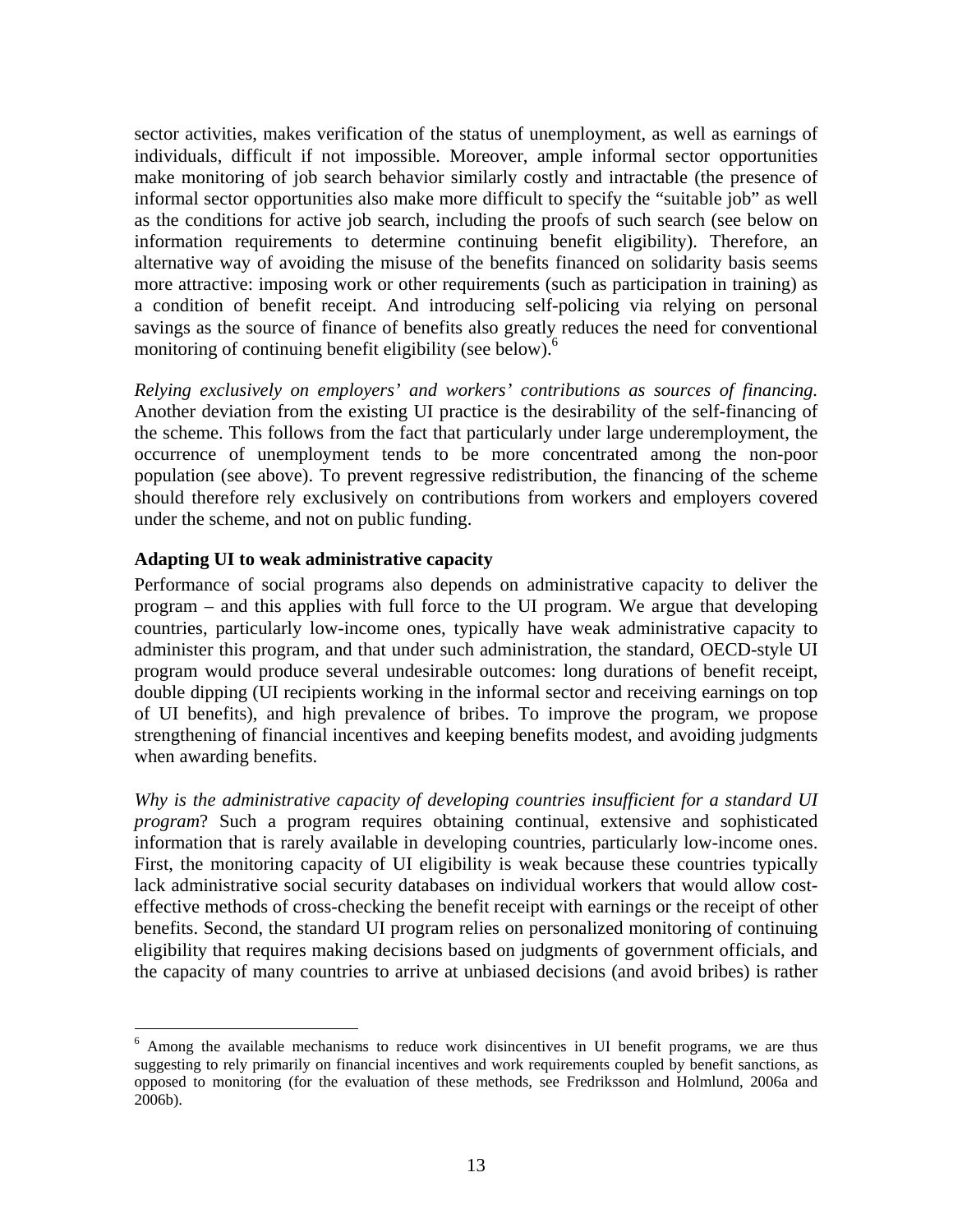weak. And third, there exists a high political risk – risk that resources are mismanaged or used for other purposes.

Before elaborating on implications for UI design, we describe first the informational requirements of the standard UI program, the description crucial to understand why the capacity of developing countries would typically not suffice to provide it.

*Informational requirements of a standard UI program*. Below we focus on the capacity to evaluate initial and continuing program eligibility, as well as to pay out benefits as required under the standard, OECD-style UI program. Specifically, we discuss the capacity to generate and process information on the payment of program contributions by or on behalf of the workers, as well as on their employment/unemployment status, job search effort, incomes from other sources, and assets.

With recent advancements in information and communication technology, the recordkeeping of payments of insurance premiums as well as disbursements of funds has become increasingly affordable even in low-income countries. An example of such a program which exists even in low-income countries are pension programs, which typically require a long history of contributions for individual workers. Precisely this kind of information program is necessary for the administration of unemployment insurance.

While information technology is instrumental in maintaining records on premium payments, it is only of limited help when it comes to checking other eligibility requirements under UI program, particularly the continuing eligibility. The need for additional screening of applicants arises from the fact that UI program is prone to the moral hazard problem: the status of unemployment triggers the payment of benefits – hence disincentives to take a job. Besides checking whether recipients are in fact working, one also has to monitor whether they are available and willing to take a job, and whether they are actively searching for a job.

Several factors make monitoring of continuing eligibility conditions under a standard UI program a challenging task even for developed and transition countries. First, what is the best way to monitor "availability for work" – the requirement often used to curtail informal employment? Different countries use different approaches, but they all have shortcomings. For example, amendments in the unemployment benefit law of Slovenia in the late 1990s required that benefit recipients make themselves available for contacts by employment offices for three hours per day, but results showed little effect on disqualification (Vodopivec, 2004). Moreover, such an arrangement may well backfire because it forces employment counselors to assume two opposing roles: one of job facilitator, and the other of a policeman. On the one hand, counselors try to help the unemployed by preparing a job plan, directing them to training, etc.; on the other hand, they are forced to "spy" on the unemployed to find out whether they are in fact available to take a job – and, if deemed necessary, disqualify them from receiving benefits. Second, similar difficulties exist with respect to the monitoring of the requirement of "actively seeking employment." Because this requirement entails many different aspects, it cannot be easily incorporated in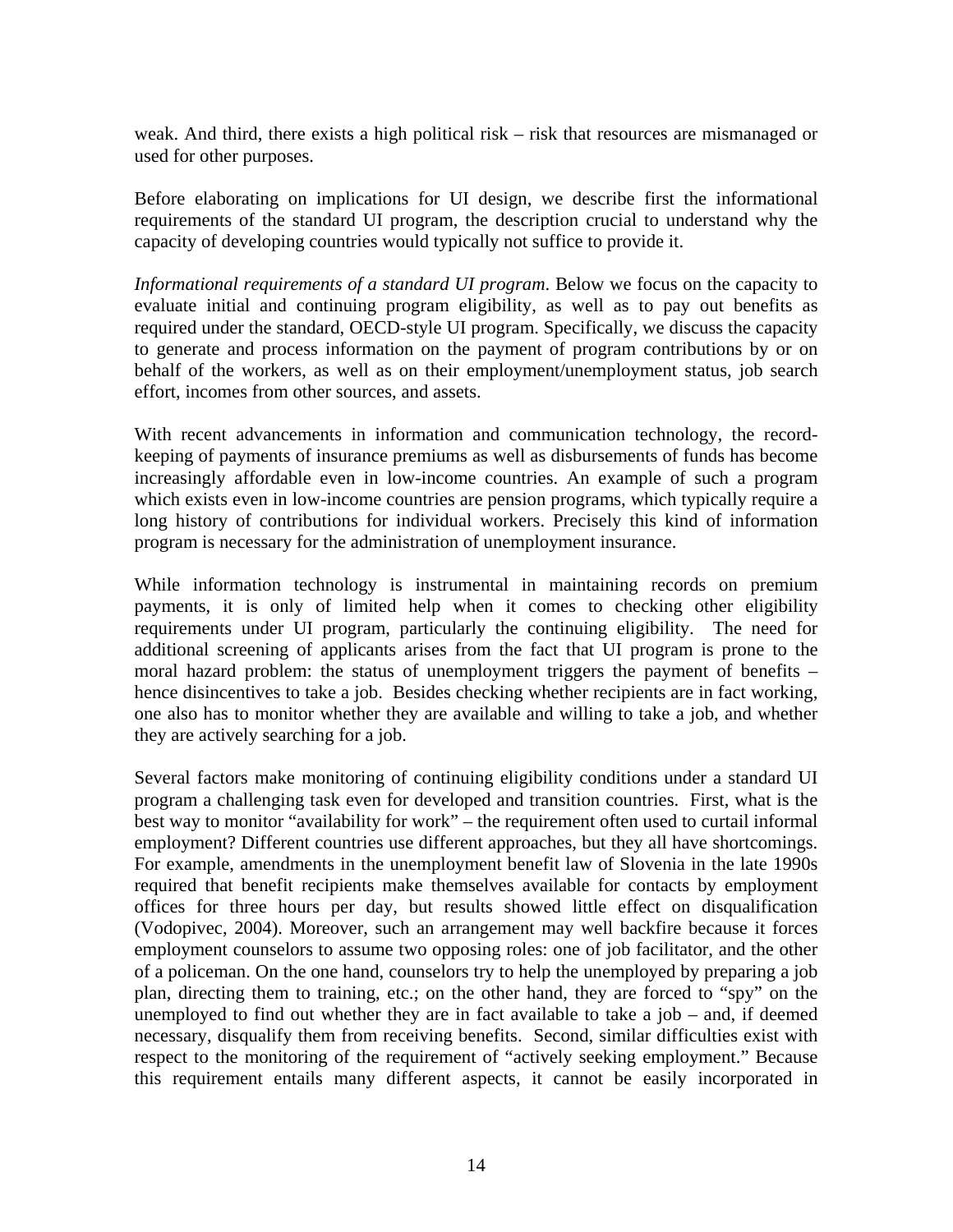legislation. What can normally be reasonable to expect from the unemployed may well depend on individual circumstances (such as skills, qualifications, experience, and also the length of the unemployment spell), as well as on available vacancies in the local labor market. Third, additional problems are involved in determining a "suitable job," and the amount of work that may be undertaken without being disqualified from benefit receipt. It is thus not surprising that disqualification from unemployment benefits occurs rarely, and that this practice differs across countries as well as within a country.<sup>7</sup>

The task of monitoring continuing eligibility is somewhat easier in countries with interlinked administrative bases of individuals. For example, in the Poznan region (Poland), a pilot information management project reduced benefit leakage by checking whether unemployment benefit recipients had already taken a job. The screening has been based on advanced communications capabilities among employment offices, on one side, and Social Security Administration and Tax Office, on the other (Vodopivec, 2004). In developing countries, however, such interlinked programs may not exist, and other information technology of local government and public employment service offices is limited. Faced with the above described monitoring problems, the Argentinean UI program altogether avoids checking the continuing eligibility of their UI recipients, but has developed the capacity to cross-check whether benefit recipients are also on social security payment rolls (Mazza 1999).

#### *Implications for the UI program design*

 $\overline{a}$ 

The above discussion has the following implications about how to adjust the standard, OECD-style UI program to developing countries:

- (i) strengthen financial incentives to address motivational problems by relying on unemployment insurance savings accounts (UISAs) and keeping benefits modest, and
- (ii) avoid relying on the judgment when awarding benefits.

*Strengthening financial incentives and keeping benefits modest.* The lack of appropriate administrative capacity to effectively monitor continuing eligibility and to impose sanctions implies that the moral hazard problem which arises from asymmetric information could be particularly prominent. As a consequence, benefit recipients would draw benefits longer (many for the maximum potential duration – see Vodopivec and Hang Tong, 2008,

<span id="page-18-0"></span><sup>&</sup>lt;sup>7</sup> Micklewright and Nagy (1998) report that in Hungary disqualification from unemployment insurance benefits receipt rarely occurs. For example, of the March 1992 cohort of benefit recipients, 4 percent of spells ended that way. The risk of disqualification was much higher for the young, the less-educated, bluecollar workers, and those living in the capital, Budapest. While conceivably such differences could occur with the same degree of enforcement of the rules, in all likelihood the severity with which the sanctions are imposed vary across offices within the country – as well as between countries. For example, the risk of benefit disqualification in Slovenia is much lower than in Hungary – in 1998, only one percent of spells ended with disqualification, and in 1999, only 0.65 percent, despite changes in legislation aimed at improving the monitoring of benefit eligibility. And in Estonia, the country with extremely modest unemployment benefits, casual evidence suggest that employment offices sometimes side with the unemployed and do not take any actions that would result in disqualification – precisely because the benefit is so low (see OECD, 2000, for evidence on OECD countries).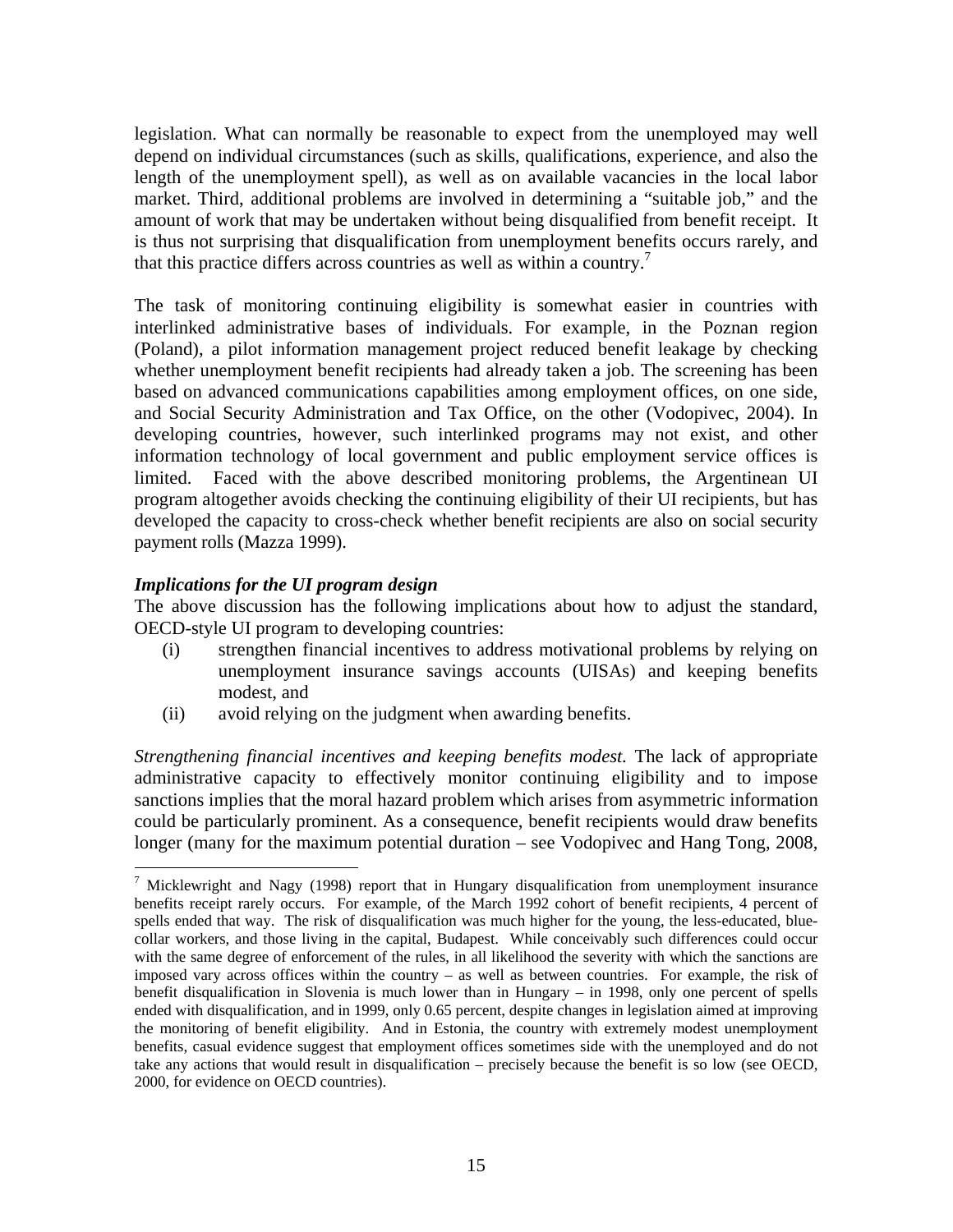for the experience of China), and many of them would simultaneously work in the informal sector. Keeping the level of benefits low and their potential benefit duration short alleviates such problems, but, of course, does not remove them. A complementary, and arguably a more powerful, method is to reinforce financial incentives for (re)employment via unemployment insurance savings accounts (UISAs) – the approach that would, at the same time, minimize bad governance and political risk.

UISAs are among the most radical and promising new approaches to reduce employment disincentives in unemployment benefit programs. Under the UISA system, each worker is required to save a fraction of earnings in his or her account, and draw unemployment benefits from it. By internalizing the costs of unemployment benefits, the UISA system is expected to change workers' incentives and thus avoid or at least reduce the moral hazard inherent in traditional UI schemes (Orszag and Snower 1997, Orszag et al 1999) – while, under some proposals, providing the same protection to the unemployed as the traditional UI system.<sup>[8](#page-19-0)</sup> In contrast to pure UISAs, where withdrawals are strictly limited by the account balance (that is, the balance on an individual's UISA must always be nonnegative), other types of UISAs allow for solidarity funding: under UISA-cumborrowing individuals can borrow, within predetermined limits, from their UISAs; and under the UISA-cum-solidarity-fund, individuals can receive payments from the solidarity fund after depleting their own accounts (see the description of the Chilean example below). Because the UISAs are still largely an uncharted territory, empirical evidence is mostly provided via simulations studies that are, by and large, encouraging.<sup>[9](#page-19-1)</sup>

A very recent study of van Ours, Reyes and Vodopivec, (2009), however, is the first one to provide empirical evidence corroborating theoretical predictions that UISAs improve work incentives and can thus be used as an effective tool to combat the moral hazard problem of traditional UI systems. Using a mixed proportional hazard rate model, van Ours et al (2009) examine the determinants of job-finding rate of unemployment benefit recipients under the Chilean program and find that: (i) the larger the resources on the UISA at the start of the unemployment spell (and thus the lower the potential benefits from the solidarity fund), the higher the probability of exit from unemployment of benefit recipients; (ii) for benefit recipient not using solidarity fund, the amount of accumulation on the UISA does not affect hazard rate from unemployment, suggesting that such individuals internalize the costs of unemployment benefits, and (iii) for beneficiaries using solidarity fund, the unemployment duration dependence pattern is consistent with moral

<span id="page-19-0"></span><sup>&</sup>lt;sup>8</sup> Another way of looking at the improved incentives is noting that the UISA system is based on lifetime income, not current income, which is much more volatile. By doing so, it enables workers to self-finance shorter unemployment spells and public funds to be targeted to those facing larger shocks. The system thus eliminates the "piggy-bank" function of unemployment insurance (redistribution across the life cycle). This redistribution represents the majority of spending in welfare states (Barr 2001 reports that two-thirds to threequarters of welfare-state spending is life-cycle redistribution). Eliminating this function reduces taxes and thus disincentives.

<span id="page-19-1"></span><sup>&</sup>lt;sup>9</sup> For example, Feldstein and Altman (1998) simulated the working of the UISA system for the U.S. and conclude that it is a viable alternative to the standard UI system (similar conclusion is reached by Folster, 1999 and 2001, for Sweden, and Vodopivec, 2008, for Slovenia).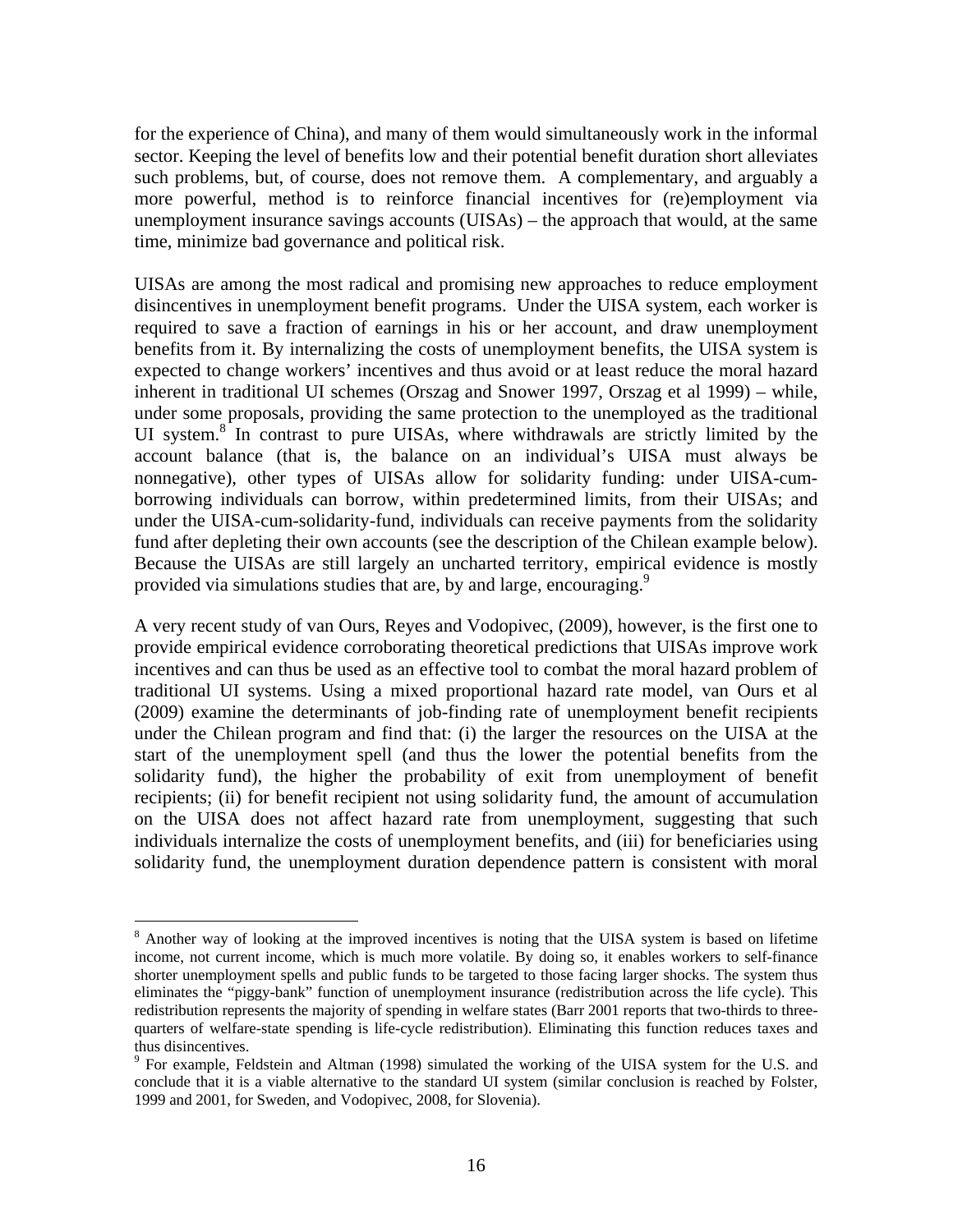hazard effects, and for beneficiaries relying on UISAs only, the pattern is free of such effects.

The *UISAs-cum-borrowing variant that uses pension wealth as the collateral* deserves particular attention. Under this scheme, upon being laid off, workers enrolled in social security would be entitled to borrow, under certain conditions and up to a predetermined threshold (depending on the individual pension wealth), from their UISA, thereby enhancing consumption smoothing properties of the scheme as compared to pure UISAs (that do not allow any borrowing). Their accumulated pension wealth would act as collateral and perhaps also as a source of funding. Workers would be required to repay the debt (and accrued interest) upon their reemployment by a slight increase of their contribution rate; any outstanding debt upon retirement would be subtracted from their pension wealth. If the pension system uses defined benefit formulas, the debt repayment would imply in effect a temporary reduction of the pension benefit (see details in Vodopivec, Robalino and Bodor, 2009, for details and discussion of implementation issues). Note that two most innovative elements of this proposal – allowing the unemployed to borrow from their UISAs and using pension wealth as an ultimate guarantee for repayment – have so far not been utilized by unemployment benefit schemes.<sup>[10](#page-20-0)</sup>

Two important features of the above design must be particularly emphasized. First, the design addresses, in a most direct and thorough way, the problem of work disincentives (moral hazard) created by standard UI programs. By drawing benefits from their own UISAs, individuals do not have an incentive to prolong their job search or to postpone taking a job, and the requirement that at the end of the working career, the negative balance on their UISAs is subtracted from their pension wealth makes the system completely proof to moral hazard and strategic behavior. Second, such a scheme could be adopted by countries that currently do not have an unemployment benefits system to provide unemployment compensation for workers affected by global economic crisis – such as the one emerging currently. Namely, relying on past social security contributions as a qualifying condition and piggybacking on existing administrative capacity of the social security system to deliver unemployment benefits allows the scheme to become operational in a short time, for example, in 4-6 months.

*Avoiding judgments in awarding benefits*. As explained above, the OECD style UI program requires officials to confirm continuing benefit eligibility based on their judgments (whether recipients are available and willing to take a job, and whether they are actively searching for a job). In many developing countries, however, the capacity to carry out such regulations even in the absence of information problems – the capacity connected by the quality of governance and prevalence of corruption – is worse than in developed countries, and the program thus much more prone to misuses. Under such circumstances, the program design that avoids judgments made by program administrators is preferred.

<span id="page-20-0"></span> $10$  Such a scheme, however, is under consideration by Jordan.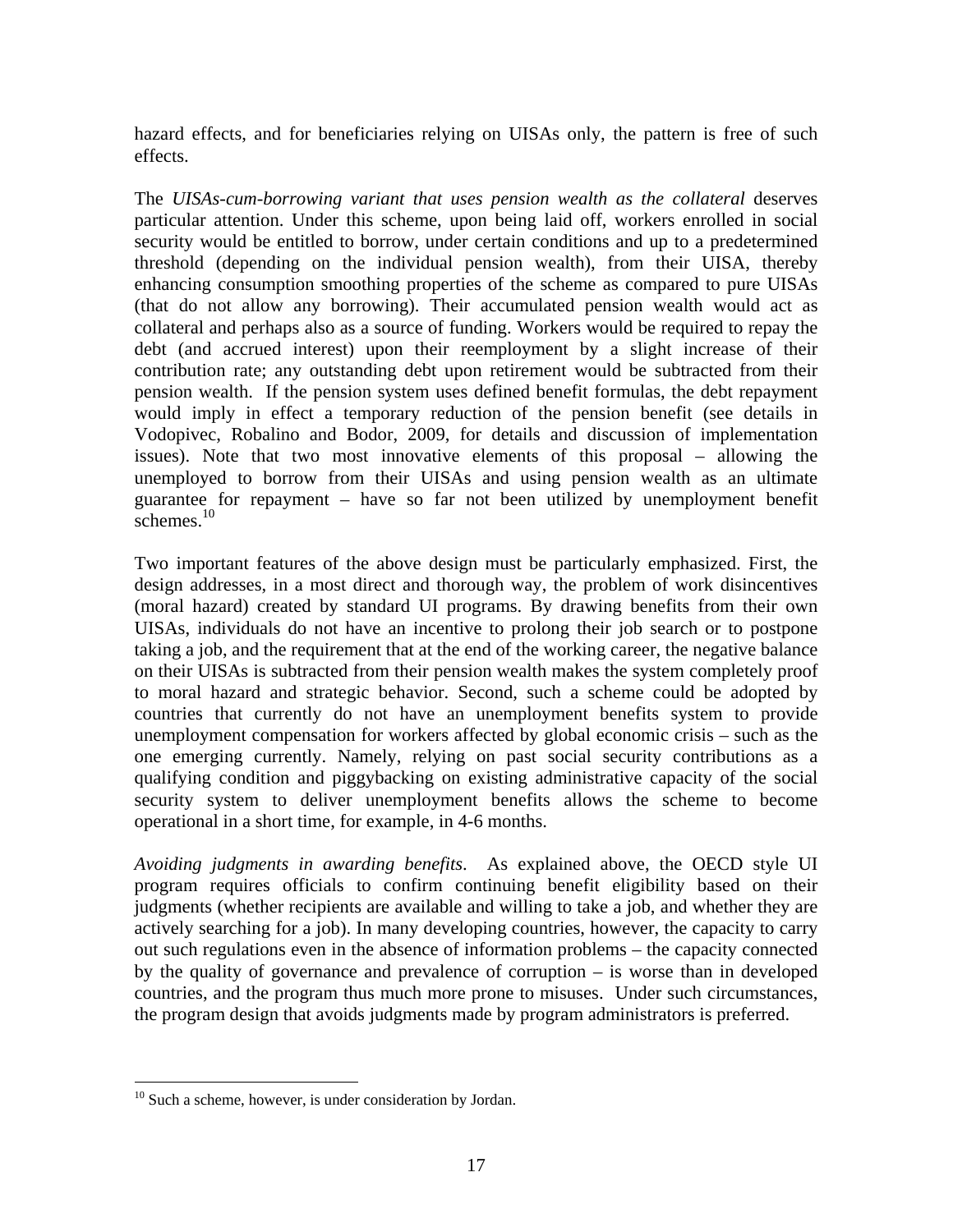#### <span id="page-21-0"></span>**3. Experience with the UI Program in Developing and Transition Countries**

Given the above theoretical discussion about the importance of country-specific circumstances for the operation of UI programs, it is worthwhile to review the actual experience with UI programs by transition and developing countries, in particular, to examine how these countries have proceeded about the introduction and design of their UI programs. As explained below, in transition countries some efficiency measures show that the performance of UI programs has been comparable to the one in developed countries and that, somewhat surprisingly, the performance of the program in poverty reduction and distributive properties was even better than the one of developed countries. In developing countries, few UI programs exist, and very few of them have been studied in considerable detail. Interestingly, in Argentina, an upper-middle-income country, the capacity for screening the initial eligibility for UI is adequate ( the existing capacity of other social insurance programs has been used), but more than ten years after UI's introduction the country has still not acquired effective capacity to monitor continuing eligibility. Moreover, in Venezuela the pertinent legislation was introduced in 1991, but the program has yet to be implemented.

*Transition countries*. Vodopivec et al (2005) show that unemployment benefits in transition countries were progressive and that – in countries with broad coverage and sizeable share of benefits in household incomes – they also strongly reduced poverty. Because coverage was very wide-spread and because earnings represented the single most important household income, the unemployment compensation provided to job-losers prevented many of them to be pushed into poverty. The evidence also shows that the income redistribution produced by unemployment benefits was strongly progressive, although it did not reach the extreme outcomes obtained, for example, in Chile, where about 60 percent of unemployment benefits is received by the poorest quintile of the population (Krumm et al, 1994). Because UI contribution rates are earnings related, the incidence of *net* benefits, that is, the incidence of benefits once both the cost and benefits are considered, is even more progressive. $^{11}$ 

It must be emphasized that the poverty reduction performance of unemployment benefit programs in transition countries is unlikely to be matched by developing countries. In transition countries, UI programs have covered practically all workers from their very introduction. In contrast, in developing countries the coverage is much more limited, and the covered workers already have the advantage of working in the formal sector and thus usually belong to a relatively prosperous population group (see below on the coverage of workers in South Korea following its introduction UI in the mid-1990s).

As for efficiency effects, empirical studies for transition economies – in line with the evidence on developed economies – show that unemployment benefits reduce the probability of leaving unemployment to take a job. Except for Romania, the negative

<span id="page-21-1"></span><sup>&</sup>lt;sup>11</sup> The impact of unemployment benefits is less progressive in developed countries. As shown by Forster (2000), the effects of benefits are progressive in about half of the OECD countries, and neutral in the other half.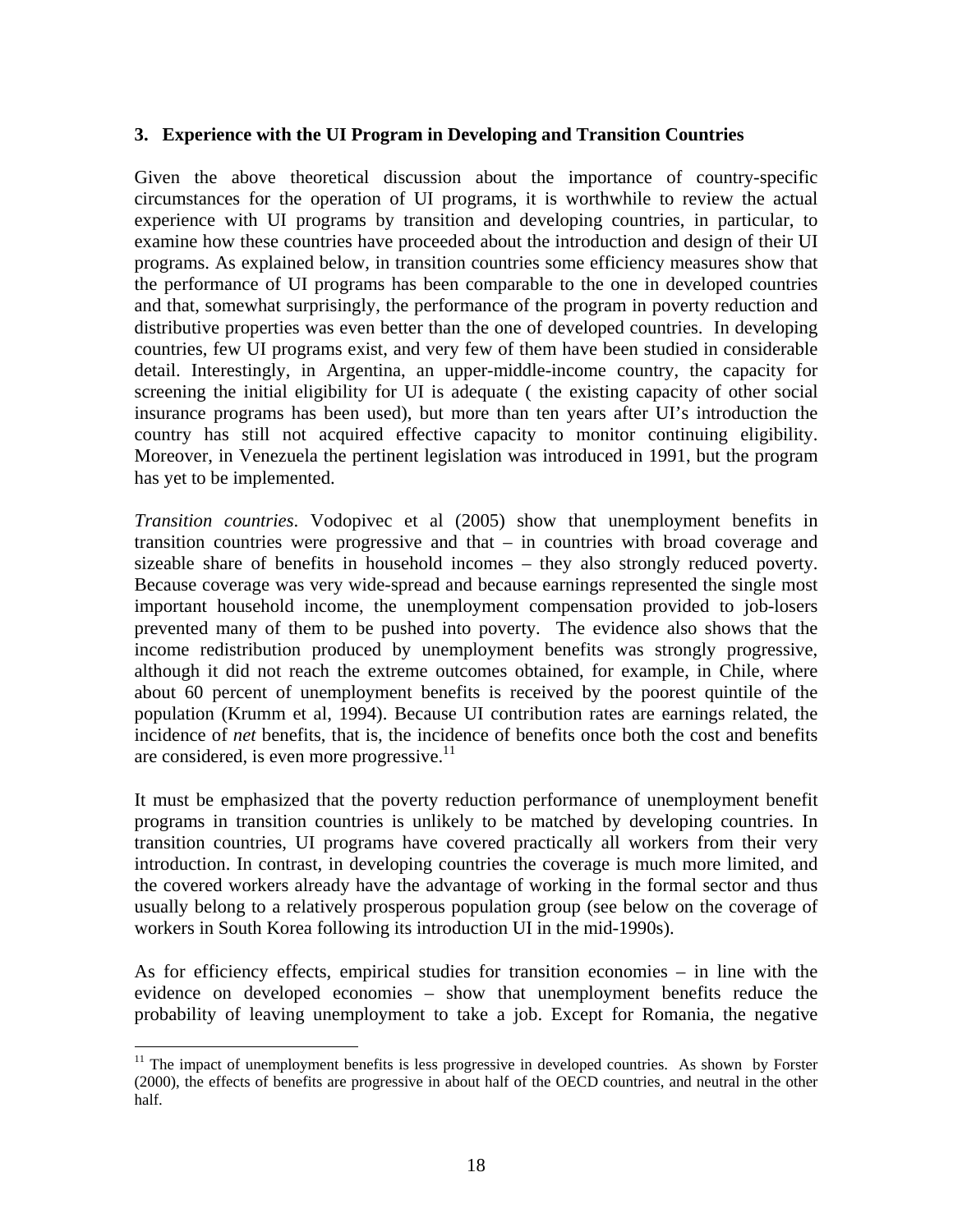effects of the potential benefit duration on the probability of exit from unemployment to employment have been confirmed for all countries for which such studies were performed, although some studies also found little evidence of work disincentives (see Vodopivec et al, 2005, for a summary of empirical findings). Most studies find that the exit rate from unemployment to employment significantly increases near benefit exhaustion (in some countries, the exit rate to inactivity also increases). The effects of the replacement ratio are less pronounced: Ham et al. (1998) find significant effects for the Czech Republic but not for Slovakia; Vodopivec (1995) also finds insignificant effects for Slovenia. As for the scale of these effects, Ham et al (1998) find the effects for the Czech Republic to be comparable to the ones in developed economies (few other studies provide estimates of the elasticity of the duration of unemployment with respect to potential duration and level of benefits).

*Asia*. Recent survey shows that UI programs are offered by China, Iran, South Korea, Taiwan, and since 2002, also by Kuwait and Turkey. With the exception of Korea, little is know about the working of these programs, so in continuation we focus on relatively well researched and often mentioned Korean case. Thanks to the introduction of unemployment insurance, the financial crisis of the late 1990s was less painful for many Korean unemployed – although those covered by the insurance, as well as those in the receipt of benefits, were in large minority.

Oil shocks of the 1970s stimulated discussions about the need for an UI program in Korea. But it was only in 1995, after more than two years of intense discussions and hearings, that Korea eventually introduced a compulsory UI which – together with training and job information service – forms its "employment insurance program." At its introduction, UI was limited to workers in firms with at least 30 workers, covering about 21 percent of employed workers. Although the coverage was expanded during the financial crisis to cover workers in smaller firms, the coverage only modestly increased. In mid-1998 – at the height of the financial crisis – insurance was extended to firms with 5 or more employees and covered 24 percent, and by December 1999, to all firms, covering 57 percent of all wage workers (see details in Vodopivec, 2004).

By a historic coincidence – having just introduced UI a couple of years before the crisis – Korea was able to provide unemployment benefits to the swollen ranks of the unemployed during the crisis of 1998. Still, at the height of the crisis, unemployment benefits were received only by 7.6 percent of workers, and by February 2003 this percentage doubled. Important limitations to further expansion of the coverage are set by (i) large informal sector, estimated to amount to more than a third of total employment; and (ii) a large segment of temporary and daily workers. Workers of these two groups are ineligible for unemployment insurance, and they constitute about 80 percent of all unemployed (Vroman and Brusentsev, 2005).

*Latin America.* UI programs exist in only few countries, with quite limited coverage. The program is offered by Argentina, Barbados, Chile, and Brazil. Few analytical studies about the performance of these programs exist, so below we concentrate on the description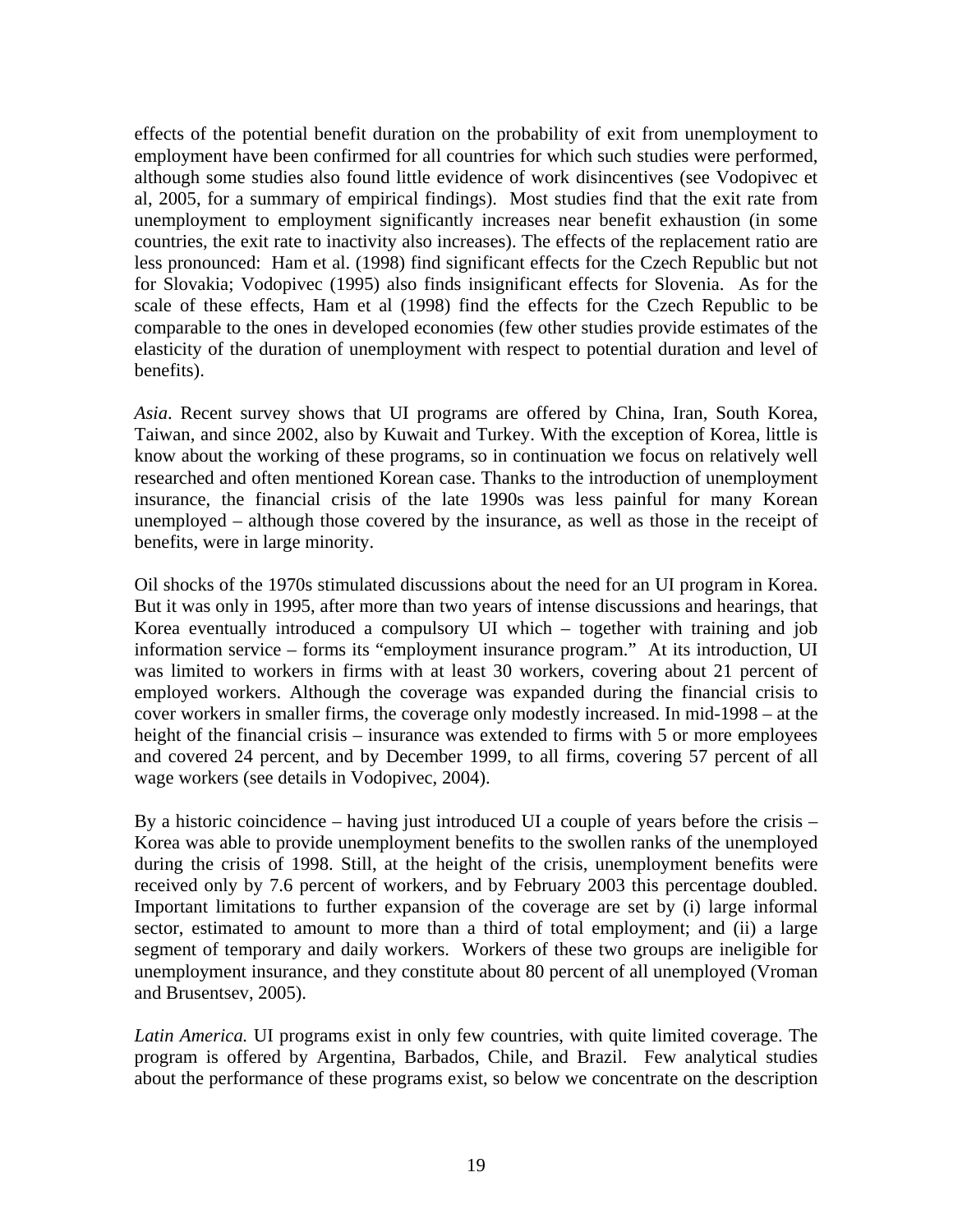of some suggestive details. In Venezuela, for example, the pertinent legislation was introduced (last amendments in 1991), but the program has yet to be implemented. Moreover, in Argentina, the capacity for screening the initial eligibility for UI is adequate (the existing capacity of other social protection programs has been used) but decades after UI's introduction the country has still not acquired effective capacity to monitor continuing eligibility.

Argentina's administrative hurdles connected with the introduction of unemployment insurance are instructive. Argentina introduced its unemployment insurance program in 1992, following a macroeconomic crisis that raised the fear of large-scale, open unemployment.<sup>12</sup> While the administration of benefits has seemingly proceeded smoothly (workers are informed of their eligibility and receive payments on a timely basis), the program only recently acquired the capacity to detect recipients who have found new jobs in the formal sector – and still applies few measures to prevent the leakage of benefits to those who have found jobs in the informal sector (Mazza 1999). Through a newly introduced program of common personal identification numbers, the government has been able to cross-check whether unemployment insurance recipients are also on social security payment rolls. (Personal identification numbers were introduced in 1994, and it took several years to develop this cross-checking capability.) This way, significant numbers of benefit recipients actually working in the formal sector are purged from the benefit receipt lists. A far greater number of recipients are likely to be working in the informal sector, but currently no measures are being taken to detect them.

Since it offers a very interesting example, below we provide a more detailed description of the Chilean program. In October 2002, Chile introduced a new, innovative UI program which combines social insurance with self-insurance. Unemployment contributions are split between individual accounts and a common, solidarity account, which is partly financed also by the government. Both workers and employers pay contributions. By doing so, employers reduce their severance payments obligations, so severance pay is being partly replaced by the new UI program. The new program is effectively a funded program, with individual accounts being managed by a freestanding administrator selected through a competitive tender. To stimulate reemployment, benefit recipients first draw resources from their own accounts, and upon depletion from the solidarity account. Withdrawals from individual accounts are triggered by separation from the employer, regardless of the reason. Withdrawals from the common fund are triggered by insufficient resources on individual accounts, if the claimant satisfies the usual conditions of continuing eligibility under UI (such as not working and being available and searching for job), but are limited to 2 withdrawals per 5 years. Benefits are linked to past earnings, with a declining schedule.

<span id="page-23-0"></span> $12$  The total number of recipients has been relatively small – on average, about 100-125,000 workers receive benefits, out of 2 million officially unemployed workers. Administration of the program (processing of claims and payment of benefits) was handed over to the social security system (ANSES – Administración Nacional de la Seguridad Nacional), which operates a national network of offices and which reports to the Ministry of Labor and Social Security. Workers go to one of 150 local ANSES offices to register and receive their checks; there are no job placement or other reemployment services provided Mazza, 1999).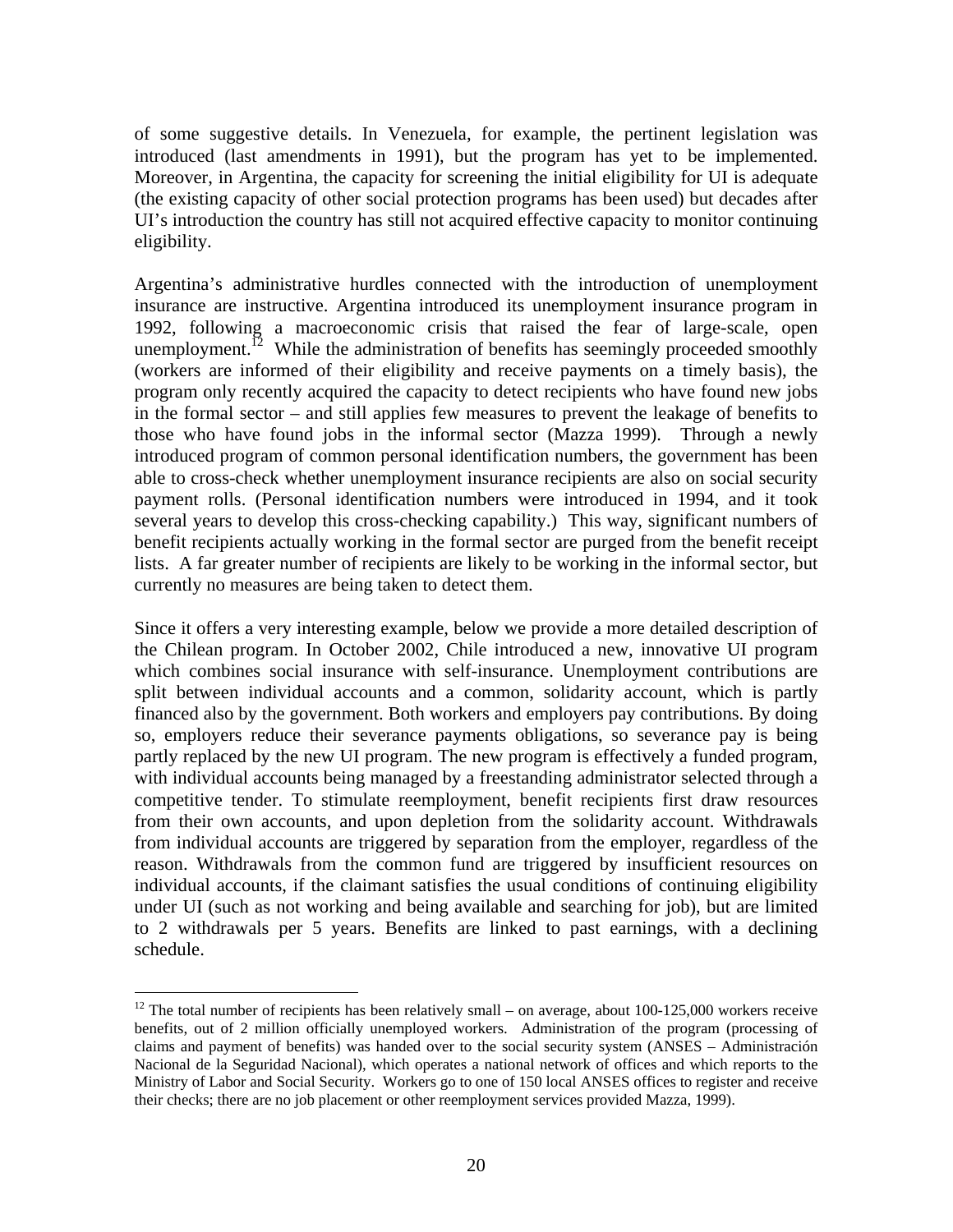<span id="page-24-0"></span>The Chilean example offers several advantages. It enables widespread risk pooling and offers other advantages the public provision of UI (for example, in comparison to private insurers it public agencies can better monitor benefit eligibility) – while, at the same time, addresses the moral hazard problem inherent in UI by introducing "self-policing." This version can therefore improve: (i) incentives in comparison to the traditional UI program, particularly in countries with ineffective monitoring programs, and (ii) income protection in comparison to pure forced savings mechanism (such as in pre-funded severance pay programs in Brazil, Colombia, Ecuador, Panama, Peru, and Venezuela), because it allows widespread risk-pooling. $13$ 

To summarize, the experience of transition countries with unemployment benefit programs has been quite positive, but it has to be remembered that in comparison to developing countries, they have relied on relatively better administrative capacity and a more limited informal sector. Moreover, some of these countries would probably benefit from tailoring the program according to their circumstances (for example, particularly for low-income countries, introducing a flat-rate benefit instead of earnings-related one could be a better option, as it would reduce costs and simplify the administration). That the influence of these programs in developing countries has remained quite modest is suggested by the limited coverage of unemployment benefit programs in Asian and Latin American countries. Moreover, some countries have formally introduced such programs, but they have failed to implement them (Venezuela and Egypt).

### **4. Case Study: Facilitating Sri Lanka's Severance Pay Reform by Introducing UI?**

If a country is faced with overly restrictive employment protection legislation, introducing UI may be the way to proceed – and it may be worthwhile even though other considerations would suggest that such an introduction is premature. Sri Lanka is facing just such a dilemma: the country's severance pay program – embodied in the Termination of Employment of Workman Act (TEWA) of 1971 – is one of the costliest and most restrictive severance pay programs in the world. The TEWA requires employers with more than 14 workers to seek the authorization of the Commissioner of Labor for intended layoffs. It not only requires that employers pay high compensation to laid off workers, but its discretionary nature and lengthy procedures further restrict the ability of employers to lay off workers (see Abidoye et al, 2009). The likely consequences of high separation costs are discussed above; in the Sri Lankan context, World Bank (2007) attributes low job creation and destruction flows in Sri Lanka to TEWA, and Abidoye et al show that the TEWA program is constraining firms' growth.

A self-standing, radical reform of the Sri Lankan severance pay program would thus be beneficial from both efficiency and equity standpoint – but for political economy reasons, it is clear that relaxing job protection legislation can only go hand in hand with

<span id="page-24-1"></span><sup>&</sup>lt;sup>13</sup> Simulations of Hopenhayn and Hatchondo (2002) show that when its parameters are appropriately selected, a system which combines self- and social insurance indeed comes very close to the welfare properties of the optimal unemployment insurance system.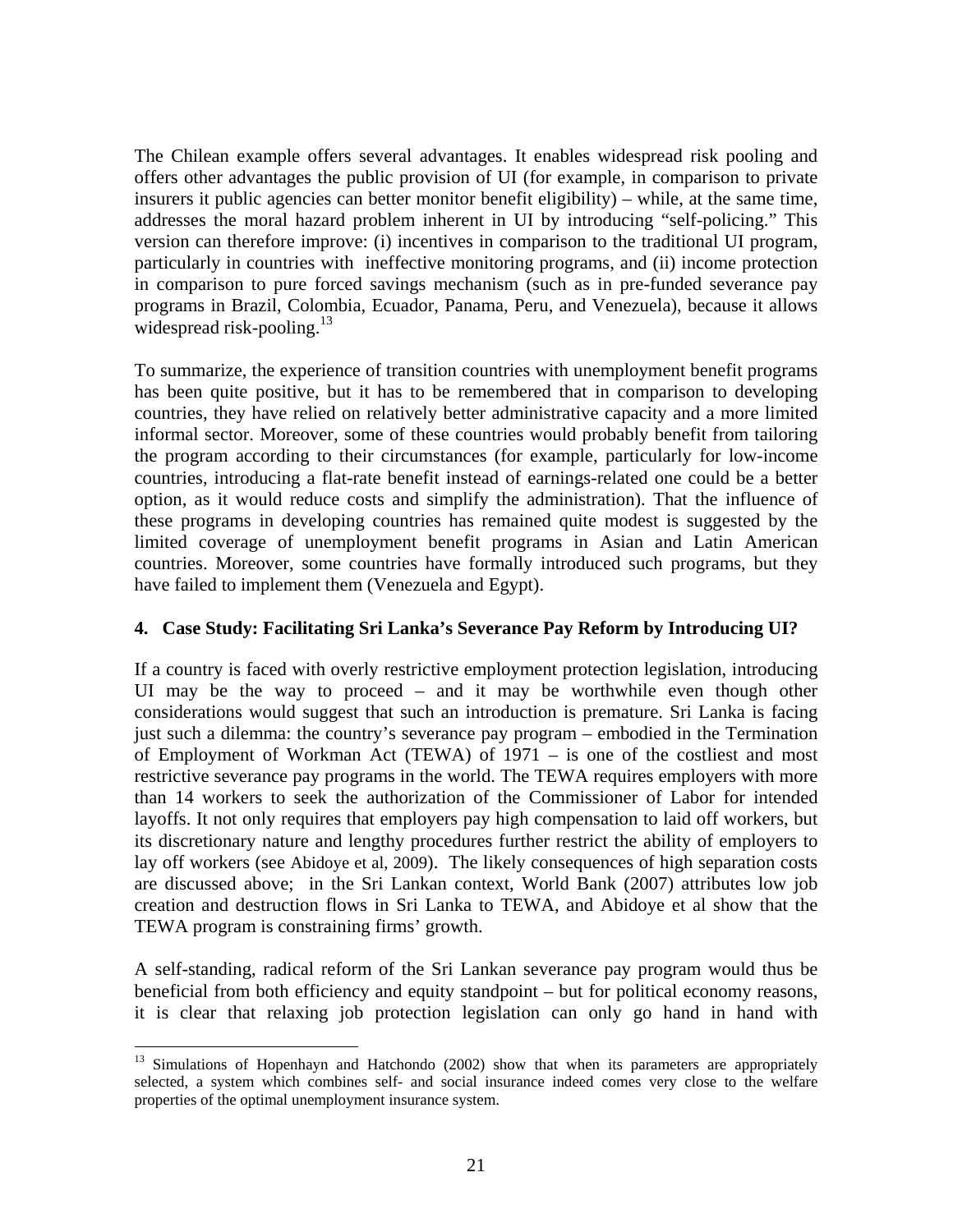<span id="page-25-0"></span>strengthening of worker protection. Under these circumstances, introducing UI may make sense, provided, of course, that the reform indeed leads to substantially more flexible employment protection legislation, including severance pay, and that the design of the unemployment program is adapted to Sri Lanka's realities, minimizing the creation of disincentives and ensuring affordability.

In this section we try to formulate the design features of the unemployment benefit program suitable to Sri Lankan circumstances. Above we argued that effective and smooth operation of the UI program depends on the several country-specific factors, and that these factors have to be carefully evaluated and accounted for in the design of the program. We also derived some specific recommendations about the program design. Using the above framework, we examine how to adapt unemployment benefit by reviewing the most important country-specific features relevant to the working of the UI program in Sri Lanka, and, based on this review, propose both short-term and long-term building blocks of a UI program adapted to Sri Lankan circumstances.

We argue that the introduction of the UB program in Sri Lanka calls for a gradual approach and the need for creative adaptation of the standard UI program. Consistent with guidance derived in Section 2, we argue for incorporating strong financial incentives to counter work disincentives, the elimination of personalized monitoring of beneficiaries, simplified administration, the use of existing financial networks, and exclusive financing by employers' and workers' contributions.

### **Reviewing Sri Lankan circumstances**

Below we review the most important specific circumstances prevailing in Sri Lanka that would affect the performance of an UI program.

*Low stage of development of the labor market.* The Sri Lankan labor market is still at a relatively low level of development:

- Unemployment is not a "discrete event:" a large proportion of the workforce is underemployed, and World Bank (2007) estimates that two thirds of workers are engaged in the informal sector; and entry to informal employment, and exit from it, is easy.
- Unemployment is more prevalent among richer segments (and thus it can be expected that the majority of claimants will come from better-off segments of population) – see World Bank (2007).

*Weak administrative capacity.* At present, no employment offices as known in developed countries exist in Sri Lanka. Since 2003, however, the government – in partnership with the private sector – is building such a network (JobsNet), and regional JobsNet centers have been put in place in all 9 provinces. These centers are meant to provide counseling, information about vacancies in the local and foreign market (interactive databases), linkages to training providers, and information about benefits available to the unemployed. The JobsNet network seems to be quickly gaining the capacity to provide quality job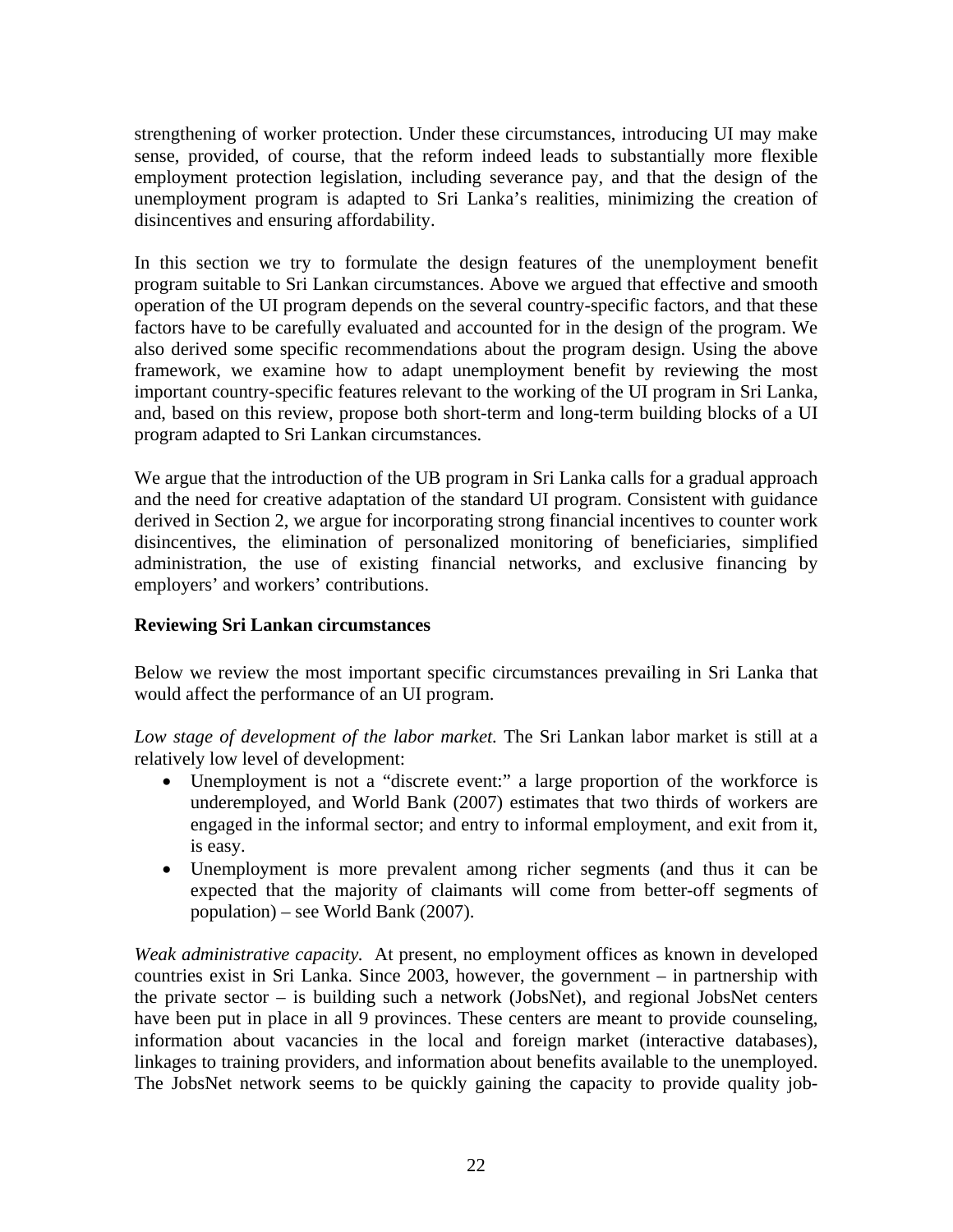<span id="page-26-0"></span>matching services, but there are many other requirements (discussed above) on which an effective administration of a standard UI program is based that the current network is illprepared to carry out.

*Susceptibility to political risk.* In Sri Lanka there are concerns about the availability of the accumulated Employees Provident Fund (EPF) funds for retirement benefits, because of the ability of the government to utilize EPF funds to finance budgetary expenditures (World Bank, 2007).

The above review, coupled by the discussion about the transferability of the UI program in Section 2, allows us to provide the following assessment of the likely performance of a *standard* UI program if applied to Sri Lanka:

- Monitoring of continuing benefit eligibility conditions (that is, monitoring whether the beneficiaries are actively seeking for a job and whether they are available for and capable to work) would be ineffective. Ineffectiveness would produce large employment disincentives (moral hazard) and/or misuses (double-dipping), so that many recipients would collect their benefits until the end of their potential benefit duration (and, possibly, work in the informal sector at the same time).
- The program would stimulate corruption: because of the personal nature of the monitoring of continuing benefit eligibility conditions, and because of the vague definition of conditions and the lack of precise procedures to verify them, recipients would have to share the "rent" arising from the continuation of benefit eligibility with employment office councilors.
- If substantial reserves of the UB program are accumulated, they might be used for other purposes.
- There would be large start-up costs and also large processing costs of benefit claims. Because the design of such a program calls for specific monitoring functions, the program administration would be costly, as its ability to piggy-back on other administrative systems (social security, in particular) would be limited.
- There would be problems with the enforcement of the payment of contributions to the UB fund, particularly in industries with low layoff probability.

### **Building blocks of a unemployment benefit program adapted to Sri Lanka**

How can Sri Lanka adapt the standard UI program so as to avoid or mitigate the aboveidentified problems? Based on the argumentation in Section 2, several important features of UI program – some sharply deviating from the standard, OECD-style program – can be recommended:

- (i) rely on individual unemployment insurance savings accounts (UISAs) to provide unemployment benefits, thereby introducing strong financial incentives to prevent work disincentives (in the longer term, UISAs can be complemented by solidarity funding),
- (ii) eliminate the conditions for continuing benefit eligibility which require a subjective assessment of recipients' behavior and status, retaining working in the formal sector as the only disqualifying continuing eligibility condition;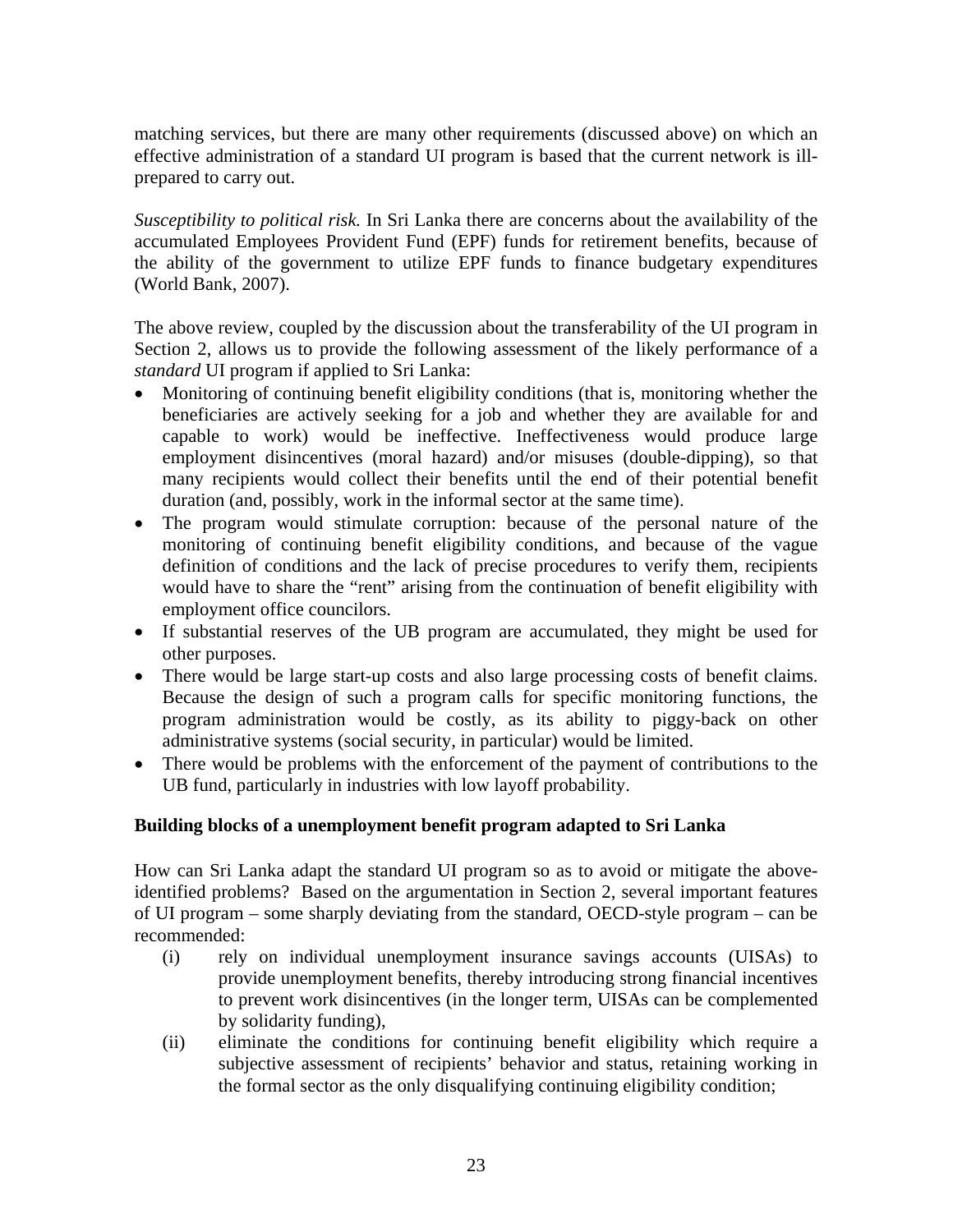- <span id="page-27-0"></span>(iii) use existent Employees Provident Fund (EPF) network for paying out unemployment benefits, thus piggybacking on its existing channels and administrative capacity to administer benefit claims;
- (iv) avoid the use of other sources of financing but employers' and workers' contributions; and
- (v) complement the financial side of the scheme by employment support services provided by the newly established "JobsNet" network.

In the long run, the above framework could easily be adjusted to strengthen the social insurance component of the program while keeping strong (re)employment incentives.

The substantiation and further elaboration of these features follows, distinguishing between the short- and long-term. In discussing short-term features, particular attention is paid to the delivery mechanism, that is, an attempt is made to provide operationally simple and relevant solutions.

#### **Desirable features of the unemployment benefit scheme in the short run**

*The nature of the scheme and financial arrangements.* Unemployment benefit scheme would be based on UISAs that would be maintained and administered by the EPF (the mandatory retirement savings fund). The unemployment benefit scheme would allow workers to finance benefits by drawing on savings generated while working (and financed by contributions by both employers and workers). To enhance consumption smoothing properties of the scheme, workers would have a possibility to borrow from these accounts within predetermined limits (say three monthly wages) – and, possibly, with subsidized interest rate for accounts with the negative balance. Upon the end of their working career, positive balances on unemployment benefit accounts would be paid out to workers and negative balances would be subtracted from their individual accumulations on their EPF accounts. The scheme would thus provide income protection without worsening employment incentives.

*Eligibility*. Both starting and continuing eligibility conditions would deviate significantly from the standard, OECD-style UI models. Starting eligibility conditions for unemployment benefits would be essentially the same as under the severance pay program (TEWA). That is, all workers whose employment is terminated by the order of the Labor Commissioner and thus become eligible for a lump-sum payment under the amended TEWA, would, in addition, become eligible to unemployment benefits (eligibility for workers whose employers go bankrupt as – and who currently do not qualify for TEWA payments – would also have to be worked out).

Another, even sharper deviation from OECD blueprints is suggested for continuing eligibility conditions. Because it relies on the subjective assessment of recipients' behavior and status, we suggest to eliminate monitoring whether the beneficiaries are actively seeking a job, and whether they are available for and capable to work. As discussed above, such a waiver would not only save on administrative costs, but it also is attuned to the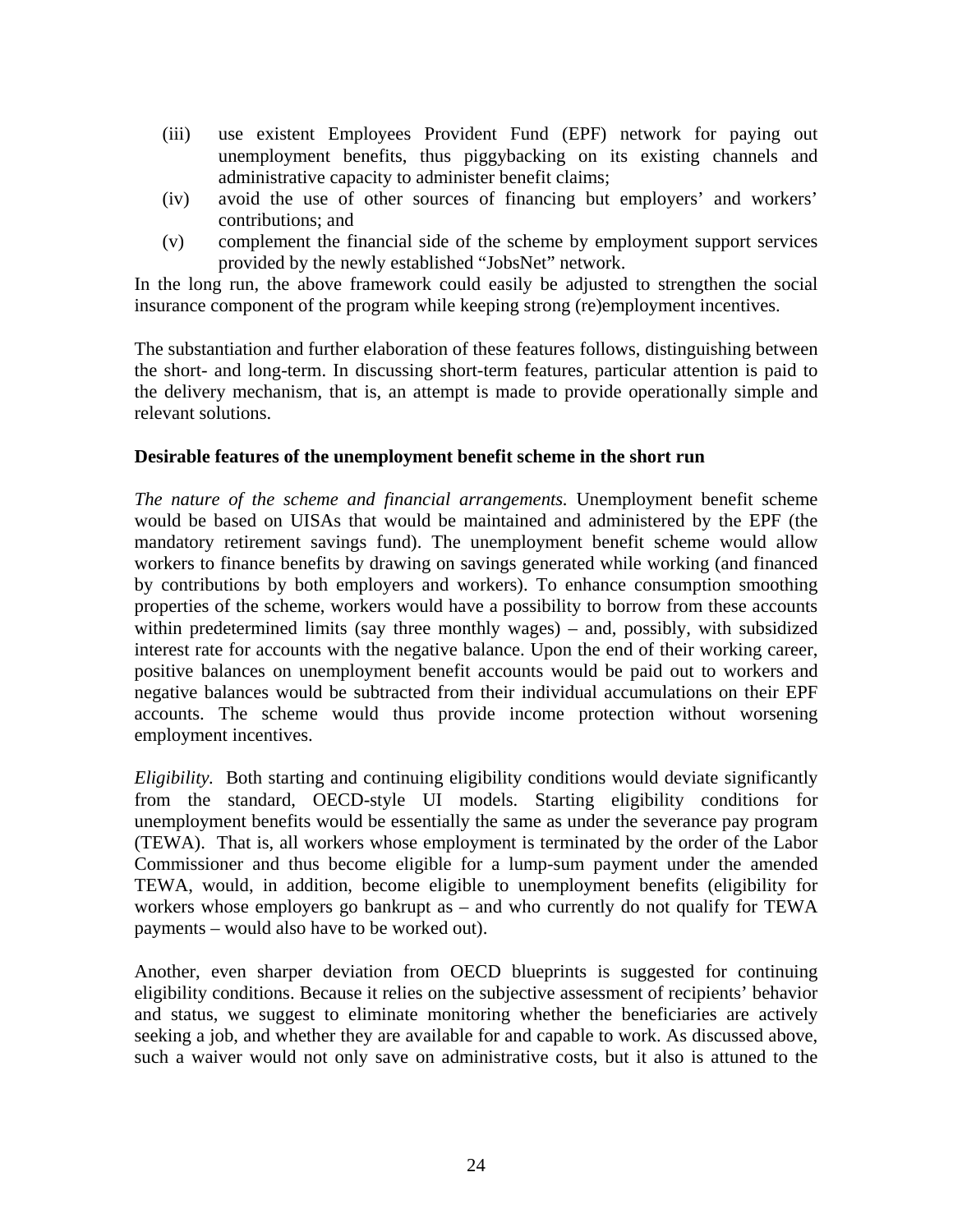<span id="page-28-0"></span>stage of development of the labor market – this would increase efficiency by encouraging self-protection behavior.

The only condition for continuing eligibility that seems sensible to keep is nonemployment in the formal sector. That is, in case that the beneficiaries start working in the formal sector, they would become ineligible for unemployment benefits. This condition could easily be implemented even from the very start, given the possibility that the existing, Employment Provident Fund (EPF) network, is used to administer and disburse unemployment benefits (EPF's current information program allows for that).

*The level of benefits.* Affordability and employment incentives dictate a modest level of benefits, for example, a maximum potential duration of 6 month and a replacement rate of 50 percent. In principle, the self-policing nature of benefits (see above under financing) should take care of work disincentives, but because of myopia, keeping benefits modest would still be a good idea.

*Administration of scheme***.** To minimize administrative costs and to enable smooth implementation, it is advisable for the unemployment benefit scheme to use the existing social security network for its benefit administration. Such an arrangement would eliminate the need to create another expensive bureaucracy, only to duplicate existing capacities. Indeed, by choosing eligibility criteria which are administratively simple and, in given circumstances, desirable on their own right, the administration of the unemployment benefit scheme could simply piggyback on existing EPF channels – and its existing capacity – to effect the unemployment benefit payments.<sup>14</sup>

*Coverage.* The scheme would cover the same employers and workers paying contributions to the EPF.

*Employment services for the UB recipients.* In the initial phase of the implementation of the scheme and until their adequate scope in a country like Sri Lanka can be better assessed, such services could be kept at a modest level, for example, requiring that benefit recipients register as jobseekers with the JobsNet and maintain such a status during the period of benefit receipt.

#### **Desirable features of a UB scheme in the long run**

 $\overline{a}$ 

Above we described desirable features of the UB scheme attuned to the current circumstances. In a longer run, a country will be able to modify and improve the scheme based on the experience of the first, developmental phase the scheme, as well as taking

<span id="page-28-1"></span> $14$  For example, if left on its own, the UB scheme would have to acquire the capacity to check whether employers' contributions for prospective beneficiaries have been paid – the capacity already residing by the EPF. Moreover, the UB scheme would also have to set up a new network to determine starting and continuing eligibility, to keep the balance of benefits to be paid, and effect the payments when they become due. Under the arrangements proposed below, some of these functions are simplified and in such a case, existing capacity of EPF would suffice to implement the system.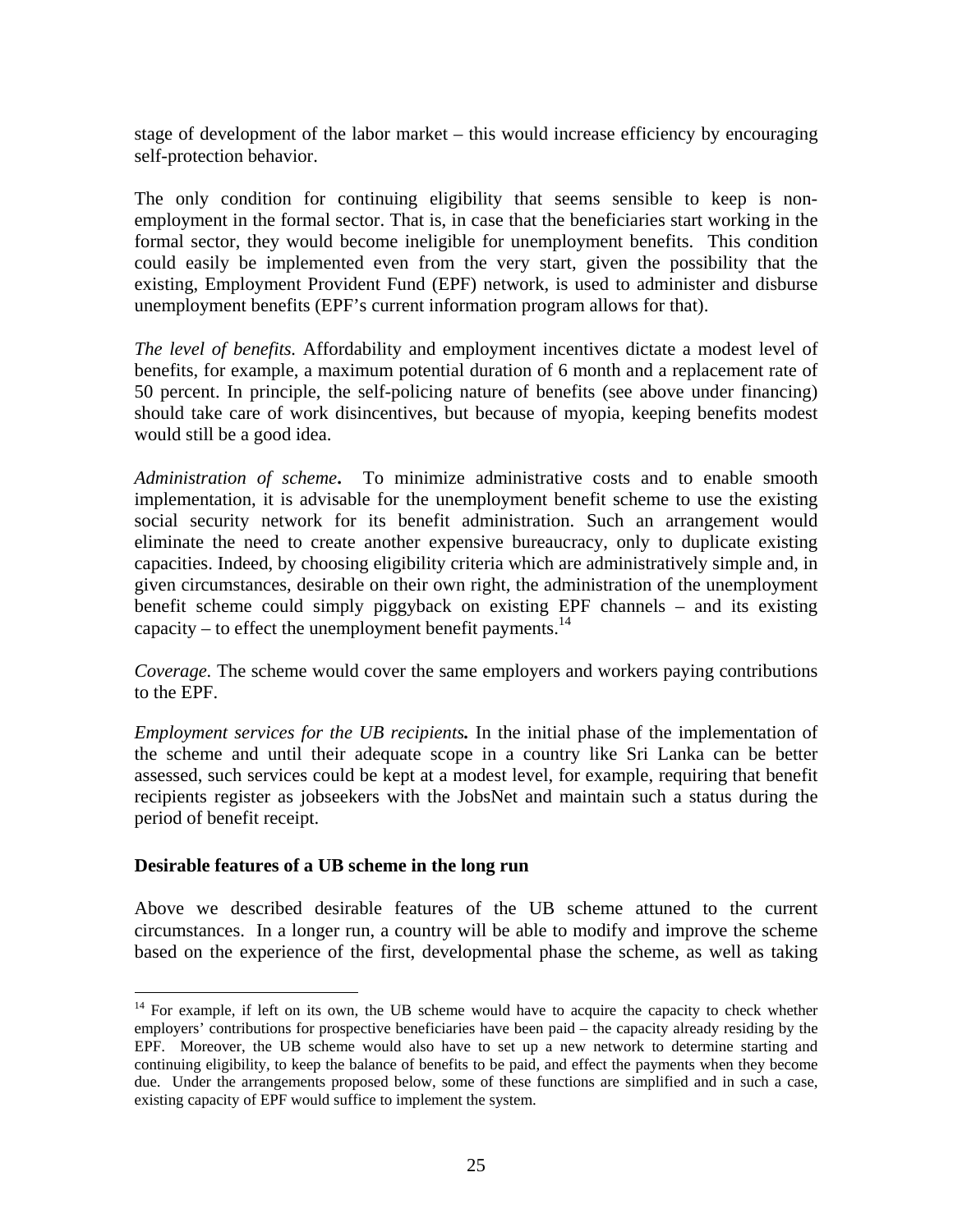<span id="page-29-0"></span>advantage of possible other developments relevant to the functioning of such a scheme. Below we provide some features which may be considered in such a scheme.

One appealing option for longer-term reforms is replacing current, conditional severance payments as required under the TEWA to unconditional, regular payments to all workers that are deposited directly to their individual accounts, thus strengthening the system introduced in the short run (such a reform would introduce room for higher contribution rates and hence for more generous unemployment benefits). This would bring a complete and full transformation of employers' obligations under TEWA into their regular monthly contributions the individual account of workers (note that gratuity pay program would still provide severance pay comparable to such schemes in developed countries). Employers would gain by getting rid of the non-transparent, discretionary costs incurred by TEWA; workers would gain by receiving payments to their UISAs (Austria introduced such a reform in  $2002$  – see Koman et al,  $2005$ .<sup>15</sup>

One possible modification of the scheme introduced in the short run is to add an explicit solidarity component to supplement life-time individual savings as the basis of insurance. To minimize work disincentives, the payment of unemployment benefits at the beginning of unemployment spell would still be drawn from UISAs, but upon its depletion (alternatively, upon reaching the limit of borrowing from this account) and if fulfilling continuing eligibility criteria, benefits could be drawn from the solidarity fund (a version of such a program was introduced in 2002 in Chile – see above).

Other important dilemmas about the long-term features of the UB scheme would also have to be carefully examined. For example, the effectiveness and efficiency of employment services, such as job-search assistance, job development, and training, for benefit recipients would have to be carefully assessed, and on that basis the employment support services to beneficiaries redesigned, if necessary. Moreover, the feasibility and options for introducing monitoring of job search behavior and labor market status of UB recipients could be explored, so as to check whether the standard conditions for continuing benefit eligibility can be fruitfully introduced. In that case, the options of declining level of benefits over individual unemployment spell could be considered, so as to minimize work disincentives.

#### **5. Concluding Remarks**

 $\overline{a}$ 

The performance of UI depends not only on the design of the program, but also critically on country-specific factors. A successful and smooth performance of the standard, OECDtype of UI program is based on a developed labor market and it relies on a strong administrative capacity, an informal sector of modest size, a low incidence of underemployment, and low political risk – conditions that are typically lacking in

<span id="page-29-1"></span><sup>&</sup>lt;sup>15</sup> Parsons (2003) explores the conditions under which mandated unemployment insurance savings accounts are superior to mandated severance pay as a mechanism for smoothing the consumption of workers permanently separated from their jobs.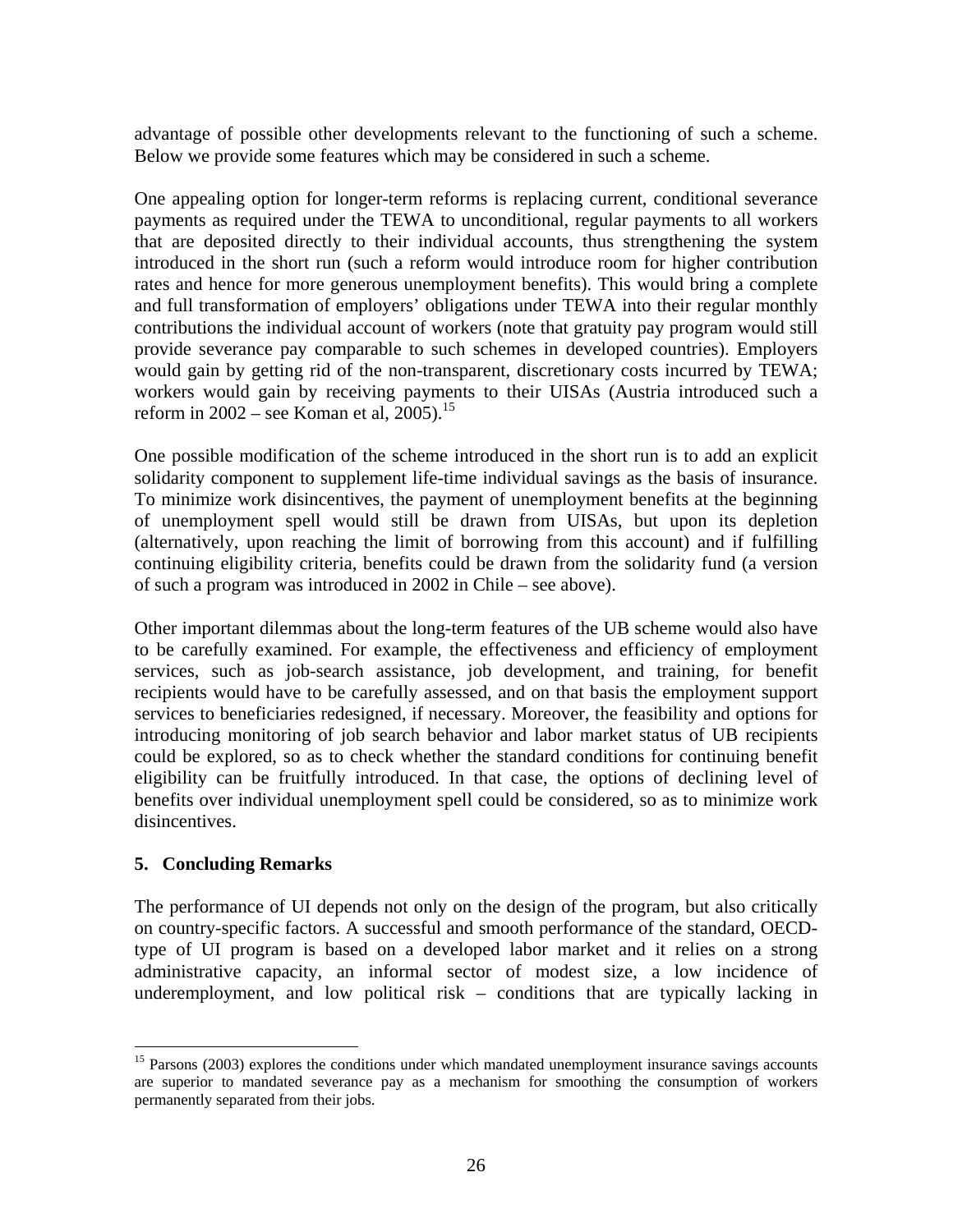developing countries. The design of UI program must therefore be adapted when applied to developing countries.

The main implications for the design of the program, arranged by the features from which they are derived, are as follows:

- Because of *their weak administrative capacity,* developing countries should (i) consider strengthening financial incentives by basing unemployment benefits on unemployment insurance savings accounts (UISAs) and by keeping benefits modest, avoid relying on the judgment when awarding benefits, and (ii) avoid personalized monitoring of benefit eligibility that is likely to be ineffective and/or prone to corruption, at least in the initial phase.
- Because of a *low stage of development of the labor market*, the OECD-style monitoring of availability for work and job search is likely to be prohibitively expensive. This again speaks in favor of a simplified monitoring of continuing eligibility requirements.
- Because *UB recipients tend to come from better-off segments of population*, the program should avoid using any other sources of financing but employers' and workers' contributions.
- Because of *the high political risk* and *environment prone to corruption,* the program would benefit from a transparent and simple payment mechanism in the form, for example, of individual accounts.
- The above factors combined speak in favor of modest benefits in terms of both the replacement rate as well as potential duration of benefits.

Although some warn against its premature introduction, the options proposed in this paper offer an attractive approach for developing countries wishing to introduce unemployment benefits. Assessing the desirability and prospects of the introduction of UI program to developing countries, Yoo (2001), for example, argues against its immediate introduction to a country like the Philippines, but maintains that the program should be seriously considered in the medium term, once some preconditions are fulfilled.<sup>16</sup> Similar is the assessment of Gill and Ilahi (2000) for Latin American countries that note the lack of capacity to run an efficient UI program. This paper explicitly addresses the circumstances that render the UI program difficult to transfer to developing countries, and offers creative solutions about how to address the problem of work disincentives and "double-dipping" via the work in informal sector, two most important problems. Particularly attractive is the innovative proposal of the UISAs-cum-borrowing that uses pension wealth as the collateral that makes the system completely proof to moral hazard and strategic behavior.

Let us conclude with emphasizing another motivation for the above proposed design of unemployment benefits: such a scheme could be deployed rapidly, for example, in response to global economic crises such as the one we are witnessing at the beginning of

<span id="page-30-0"></span> $16$  Yoo (2001) cites a number of pre-conditions for introduction of the UI, including a national dialogue among the social partners to determine the best unemployment benefits system for the future, and capacity building in terms of both employment and training systems as well as record-keeping and fee-collection within the social security administration.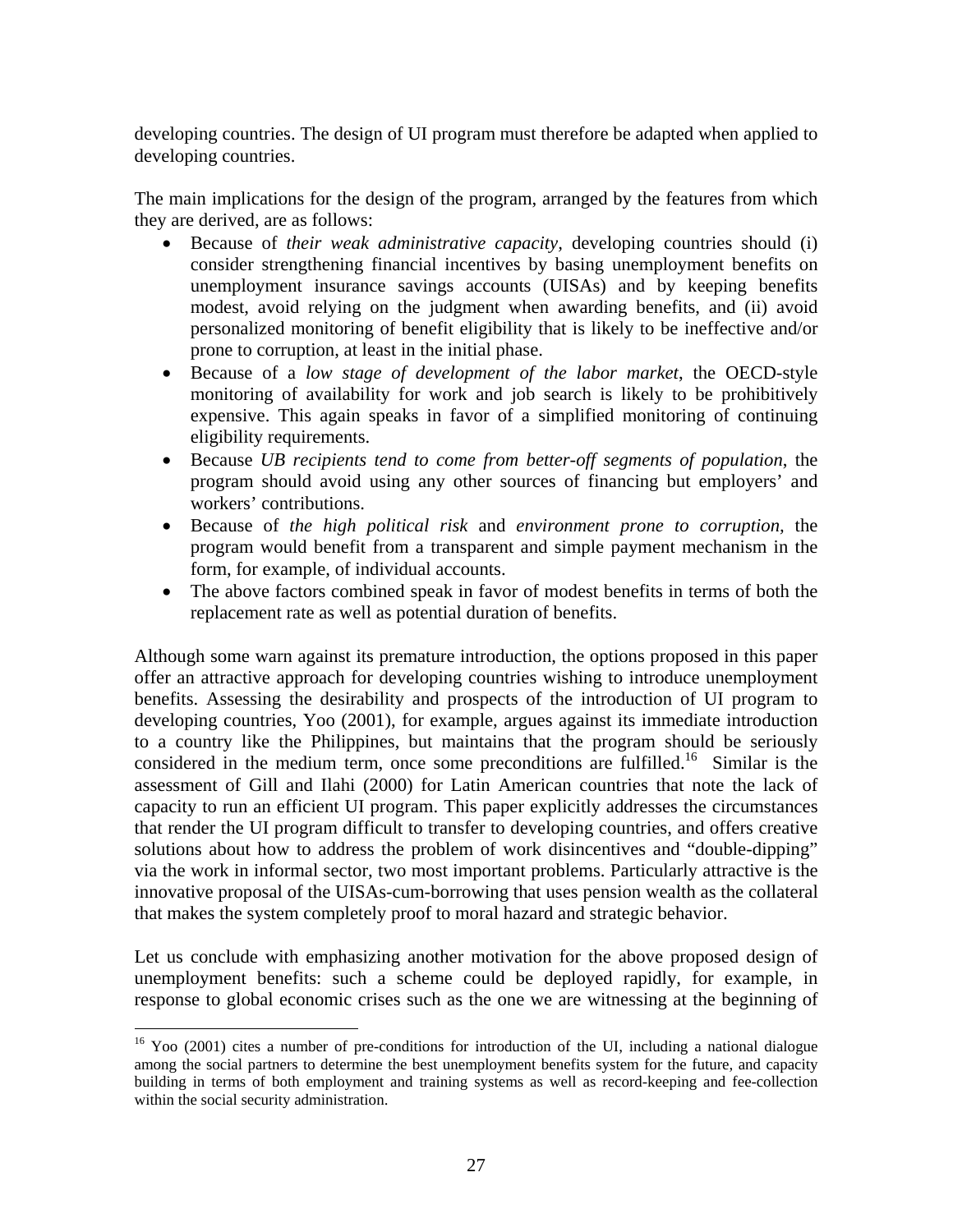<span id="page-31-0"></span>2009. By relying on past social security contributions as a qualifying condition and by piggybacking on existing administrative capacity of the social security system to deliver unemployment benefits, such a scheme could become operational in 4-6 months and could thus help boosting incomes of workers affected by the crisis.

#### **References**

- Abidoye B., P.F. Orazem, and M. Vodopivec (2009). Firing Cost and Firm Size: A Study of Sri Lanka's Severance Pay System, World Bank, Social Protection Discussion Paper series (forthcoming).
- Acemoglu, D., and R. Shimer (2000). "Productivity Gains from Unemployment Insurance." *European Economic Review* 44: 1195-1224.
- Acemoglu, D., and R. Shimer (1999). "Efficient Unemployment Insurance." *Journal of Political Economy* 107(5): 893-928.
- Addison, J.T. and M.L. Blackburn (2000). "The Effects of Unemployment Insurance on Post-unemployment Earnings." *Labour Economics* 7: 21-53.
- Atkinson, A. B. (1995). "On Targeting Social Security: Theory and Western Experience with Family Benefits." In D. van de Walle and K. Nead, eds., *Public Spending and the Poor: Theory and Evidence*. Baltimore: John Hopkins University Press.
- Attanasio, O., and J. V. Rios-Rull (2000). "Consumption Smoothing in Island Economies: Can Public Insurance Reduce Welfare?" *European Economic Review* 44(7) (June): 1225-1258
- Barr, N. (2001). *The Welfare State as Piggy Bank: Information, Uncertainty and the Role of the Sate.* Oxford: Oxford University Press.
- Barron, J. and W. Mellow (1979). "Search Effort in the Labor Market." *Journal of Human Resources* 4 (3): 389–404.
- Belzil, C. (2001). "Unemployment Insurance and Subsequent Job Duration: Job Matching versus Unobserved Heterogeneity." *Journal of Applied Econometrics* 16: 619-636.
- Blanchard, O. (1997). *The Economics of Post-Communist Transition*. Oxford: Oxford University Press.
- Blanchard O. and J. Wolfers (2000). "The Role of Shocks and Institutions in the Rise of European Unemployment: The Aggregate Evidence." *The Economic Journal,* March 2000, vol. 110, no. 462, pp. 1-33(33).
- Blau, D.M. and P.K. Robins (1986). "Job Search, Wage Offers, and Unemployment Insurance." *Journal of Public Economics* 29: 173-197.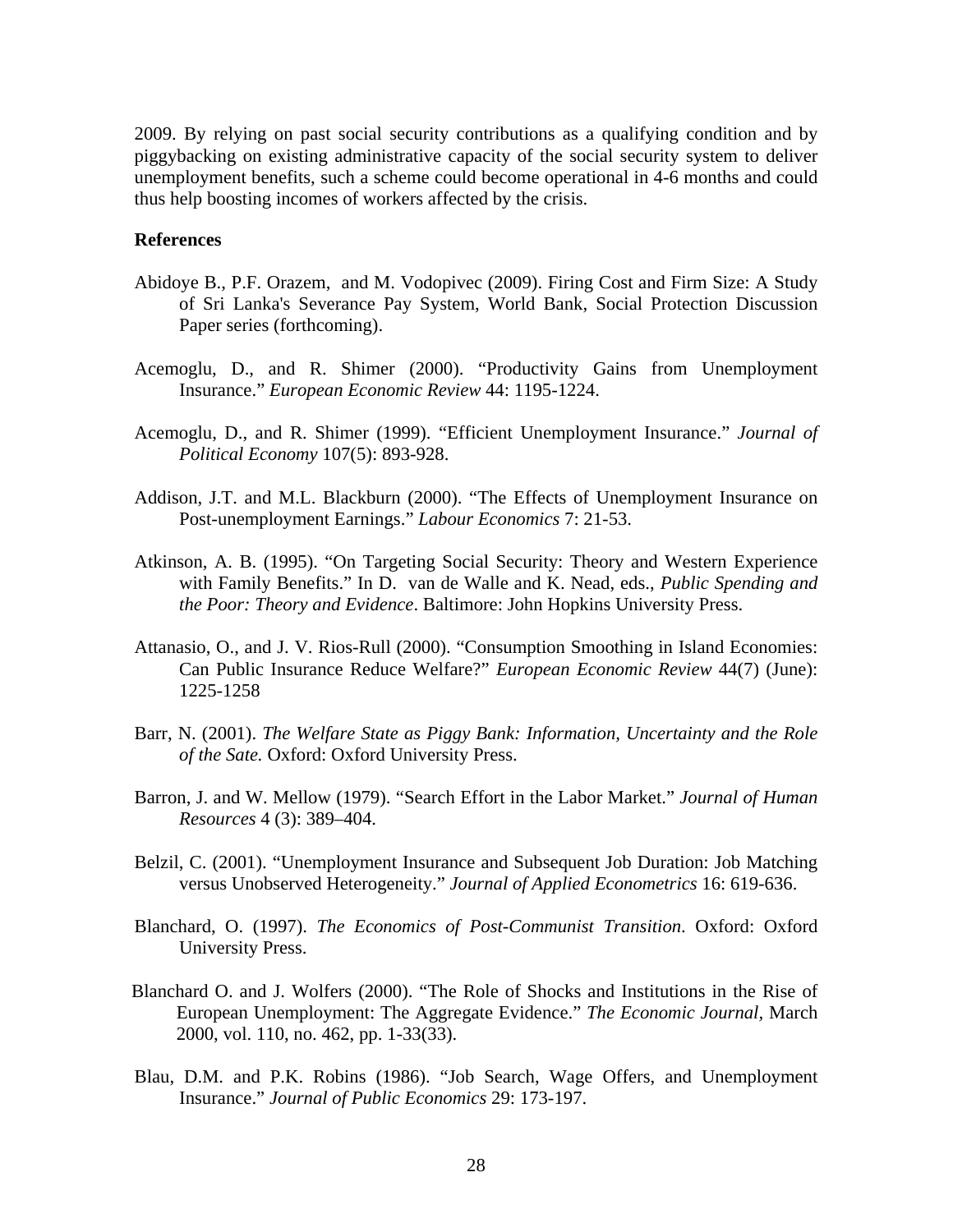- Böheim R. and M.P. Taylor (2002). "The Search for Success: Do the Unemployed Find Stable Employment?" *Labour Economics* 9: 717-735.
- Burgess, P.L., and J.L. Kingston (1976). "The Impact of Unemployment Insurance Benefits on Reemployment Success." *Industrial and Labor Relations Review* 30 (1):  $25 - 31$ .
- Calmfors, L., and B. Holmlund (2000). "Unemployment and Economic Growth: a Partial Survey," *Swedish Economic Policy Review* 7(1): 109-153.
- Card, D., R. Chetty and A. Weber (2006). "Cash-on-hand and Competing Models of Intertemporal Behavior: New Evidence from the Labor Market." Working Paper, NBER 12639.
- Centeno, M. (2004). "The Match Quality Gains from Unemployment Insurance." *Journal of Human Resources* 39: 839-863.
- Chimerine, T., T. S. Black, and L. Coffey (1999). "Unemployment Insurance as an Economic Stabilizer: Evidence of Effectiveness Over Three Decades." Unemployment Insurance Occasional Paper 99-8, Washington, D.C.: U.S. Department of Labor.
- Classen, K. (1977). "The Effect of Unemployment Insurance on the Duration of Unemployment and Subsequent Earnings." *Industrial and Labor Relations Review*  30: 438-444.
- Cox Edwards, A. C., and C. Manning (2001). "The Economics of Employment Protection and Unemployment Insurance Schemes: Policy Options for Indonesia, Malaysia, the Philippines, and Thailand." In G. Betcherman and R. Islam (eds.) *East Asian Labor Market and the Economic Crisis: Impacts, Responses, and Lessons*. Washington, D.C.: The World Bank.
- De Ferranti, D., G.E. Perry, I. S. Gill, and L. Serven (2000). *Securing Our Future in a Global Economy*. World Bank Latin and Caribbean Studies, Washington, D.C.: World Bank.
- Devine T. and N. Keifer (1991). *Empirical Labor Economics: The Search Approach*. Oxford University Press.
- Ehrenberg, R.G., and R.L. Oaxaca (1976). "Unemployment Insurance, Duration of Unemployment, and Subsequent Wage Gain." *American Economic Review* 66 (5): 754–766.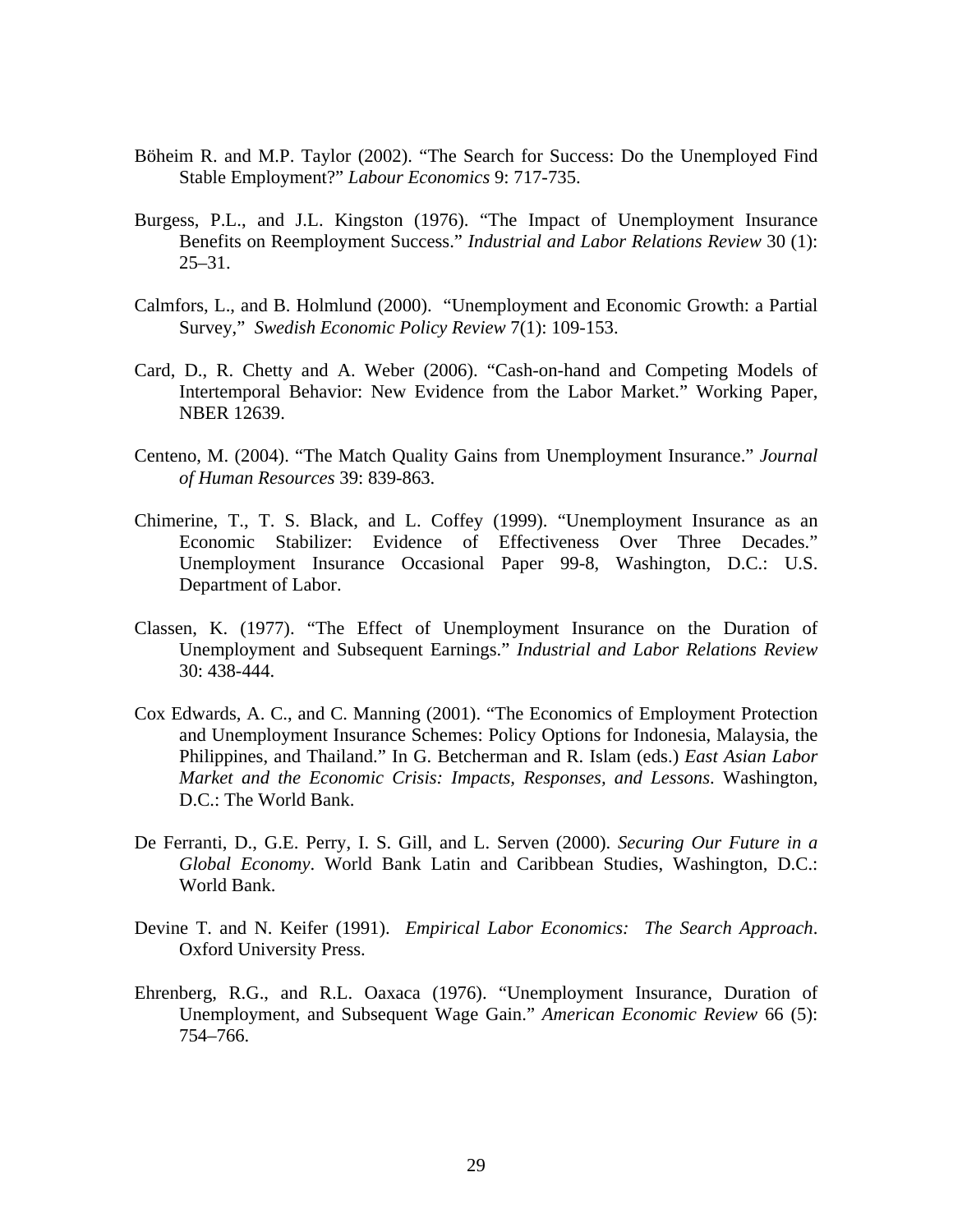- Esguerra, J., M. Ogawa, and M. Vodopivec (2001). "Options of Public Income Support for the Unemployed in the Philippines." *The Philippine Review of Economics*, Vol. 38, No.2, pp. 37-66.
- Feldstein, M. and D. Altman (1998). "Unemployment Insurance Savings Accounts." NBER Working Paper No. 6860.
- Forster, M. (2000). "Trends and Driving Factors in Income Distribution and Poverty in the OECD Area." OECD Labour Market and Social Policy Occasional Papers No. 42.
- Folster, S. (1999). "Social Insurance Based on Personal Savings," *Economic Record*, 75, 5- 18.
- Folster, S. (2001). "An Evaluation of Social Insurance Savings Accounts," *Public Finance and Management*, 1 (4), 420-448.
- Fredriksson, P. and B. Holmlund (2006a). "Improving incentives in unemployment insurance: a review of recent research." *Journal of Economic Surveys*, 20 (3), 357- 386.
- Fredriksson, P. and B. Holmlund (2006b). "Optimal unemployment insurance design: time limits, monitoring, or workfare?" *International Tax and Public Finance*, 13(5), 565- 585.
- Gill I. S., and N. Ilahi (2000). "Economic Insecurity, Individual Behavior and Social Policy," paper prepared for the Regional Study "Managing Economic Insecurity in Latin America and the Caribbean," The World Bank.
- Gruber, J. (1997). "Consumption Smoothing Effects of Unemployment Insurance." *American Economic Review* 87: 192-205.
- Gruber J. (1999). "The Wealth of the Unemployed: Adequacy and Implications for Unemployment Insurance." NBER Working Paper No. 7348, National Bureau of Economic Research, Cambridge, MA.
- Ham, J., J. Svejnar, and K. Terrell (1998). " Unemployment and the Social Safety Net During Transitions to a Market Economy: Evidence from the Czech and Slovak Republics," *American Economic Review* 88:1117-1142
- Hamermesh, D. S., and D. T. Slesnick (1995). "Unemployment Insurance and Household Welfare: Microeconomic Evidence 1980-93." NBER Working Paper No. 5315.
- Heckman, J. and C. Pagés (2004). "Law and Employment: Lessons from Latin America and the Caribbean". National Bureau of Economic Research. Cambridge, Mass.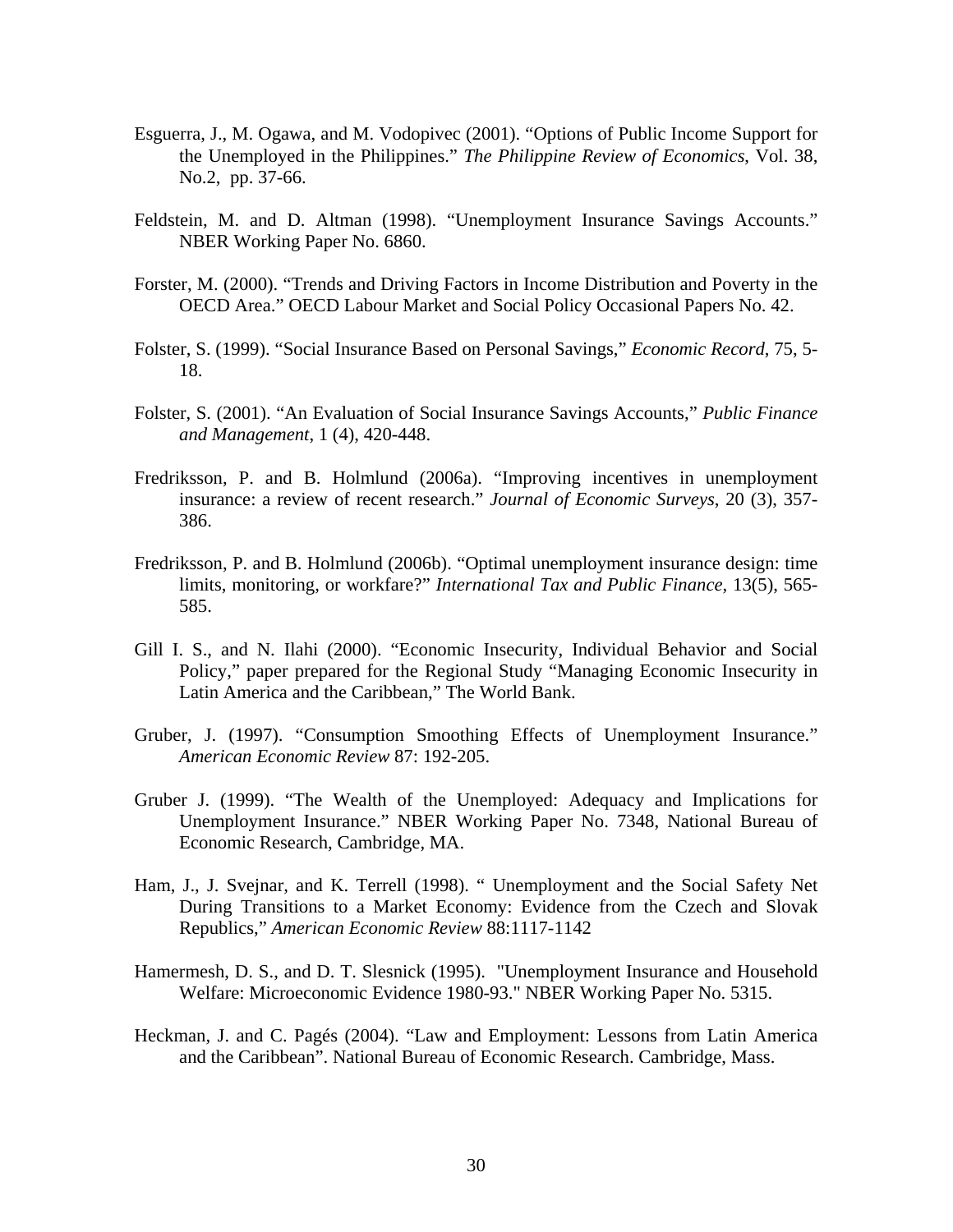- Hoelen, A. (1977). Effects of Unemployment Insurance Entitlement on Duration and Job Search Outcome. *Industrial and Labor Relations Review* 30: 45-50.
- Hopenhayn H. and J.C. Hatchondo (2002). "The Welfare Consequences of Alternative Designs of Unemployment Insurance Savings Accounts." University of Rochester, processed.
- Hur, J. (2001). "Expanding the Coverage of Korea's Unemployment Insurance." In Labor Market Reforms in Korea: Policy Options for the Future, eds. F. Park, Y. Boom, G. Betcherman and A. Dar, 25–45. Washington, DC: World Bank and Korea Labor Institute.
- Katz L. F., and B. D. Meyer (1990). "The Impact of the Potential Duration of Unemployment Benefits on the Duration of Unemployment." *Journal of Public Economics* 41:45-72.
- Kiefer, N.M. and G.R. Neumann (1989). *Search Models and Applied Labor Economics*. Cambridge: Cambridge University Press.
- Koman, R., U. Schuh, and A. Weber (2005). The Austrian Severance Pay Reform: Toward a Funded Pension, *Empirica 32:255–274*.
- Kugler, A. (2002). "From Severance Pay to Self-Insurance: Effects of Severance Payments Savings Accounts in Colombia." Discussion Paper No. 3197, Centre for Economic Policy Research, London.
- Lalive, R. and J. Zweimuller (2004). "Benefit Entitlement and Unemployment Duration: Accounting for Policy Endogeneity," J*ournal of Public Economics* 88(12): 2587- 2616.
- Layard, R., S. Nickell, and R. Jackman (1991). *Unemployment: Macroeconomic Performance and the Labour Market*. New York: Oxford University Press.
- Martin, J., and D. Grubb (2001). "What Works and for Whom: A Review of OECD Countries' Experiences with Active Labour Market Policies." Working Paper 2001/14, Institute for Labour Market Policy Evaluation (IFAU), Uppsala, Sweden.
- Mazza, J. (1999). "Unemployment Insurance: Case Studies and Lessons for Latin America and the Caribbean." Inter-American Development Bank, RE2/SO2, Technical Study.
- Meyer, B. D. (1995). "Lessons from the U.S. Unemployment Insurance Experiments." *Journal of Economic Literature* 33, March: 91-131.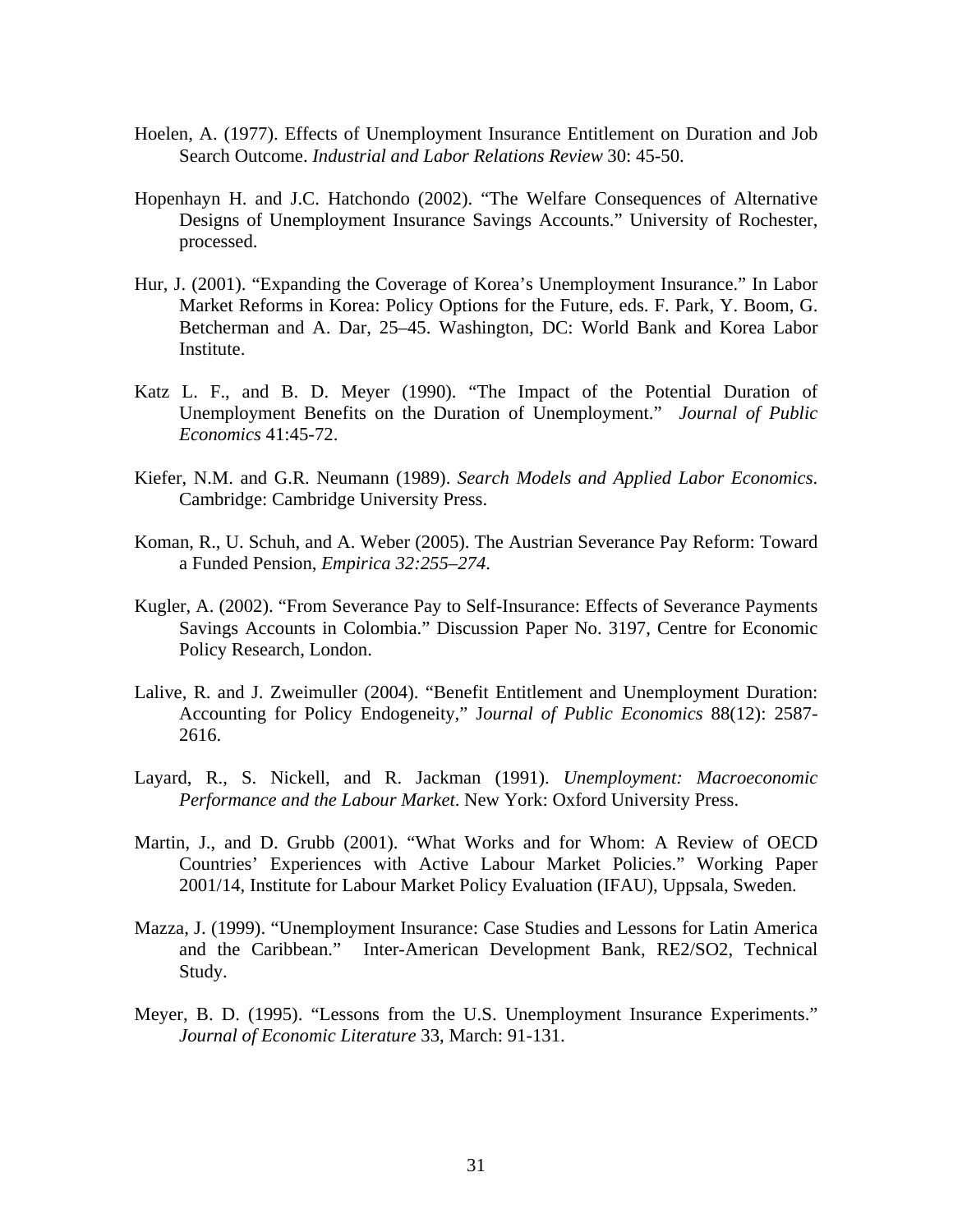- Micklewright, J., and G. Nagy (1998). "The Implications of Exhausting Unemployment Entitlement in Hungary." Budapest Working Papers on the Labour Market, No. 1998/2, Budapest University of Economics, 31 p.
- Mortensen, D. T. (1994). "Reducing Supply-side Disincentives to Job Creation." In Federal Reserve Bank of Kansas City, *Reducing Unemployment: Current Issues and Policy Options*, Proceedings of a symposium, Jackson Hole, Wyoming, August 25- 27, 1994.
- Nickell S., and R. Layard (1999). "Labor Market Institutions and Economic Performance." In Ashenfelter and Card, eds., Handbook *of Labor Economics*, Vol.3. North Holland, 1999.
- OECD (2007). *Employment Outlook*. Paris: OECD.
- O'Leary, C.J. 1997. "Adequacy of the Weekly Benefit Amount." In *Unemployment Insurance in the United States, Analysis of Policy Issues*, eds. C.J. O'Leary and S.A. Wandner, 163–210. Kalamazoo, MI: Upjhon Institute for Employment Research.
- Orszag, J.M., P.R. Orszag, D. J. Snower, and J.E. Stiglitz (1999). "The Impact of Individual Accounts: Piecemeal versus Comprehensive Approaches." Paper presented at the Annual Bank Conference on Development Economics, World Bank, Washington, DC, April 29.
- Orszag, J.M., and D. Snower (2002). "From Unemployment Benefits to Unemployment Accounts." IZA Discussion Paper 532, Bonn.
- Parsons, D. (2003). Savings Accounts as An Alternative to Job Separation Pay: Theoretical Considerations. Paper presented at the World Bank conference "Severance Pay Reform: Toward Unemployment Savings and Retirement Accounts, Laxenberg/Vienna, November 2003.
- Portugal, P. and J.T. Addision (2003). Six Ways to Leave Unemployment. Discussion Paper, no. 954, IZA, Bonn.
- Ravallion, M. (2003). "Targeted Transfers in Poor Countries: Revisiting the Trade-offs and Policy Options." World Bank, Policy Research Working Paper 3048.
- Subbarao, K. (2003). "Systemic Shocks and Social Protection: Role and Effectiveness of Public Works Programs." Social Protection Discussion Paper No. 0302, World Bank, Washington, DC.
- Tatsiramos, K. (2006). The Effect of Unemployment Insurance on Unemployment Duration and Subsequent Employment Stability. Discussion Paper, IZA, Bonn.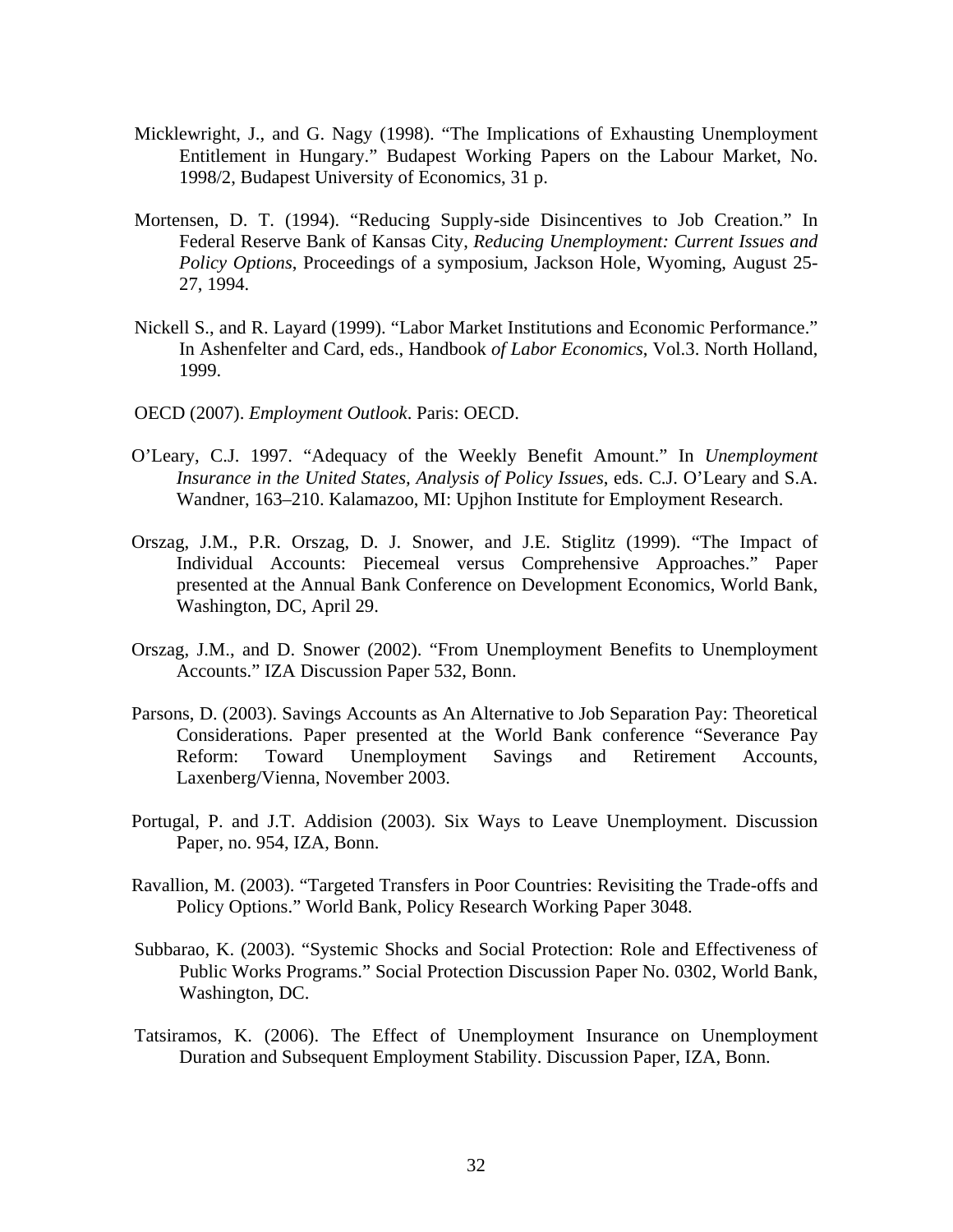- Van Ours, J.C. and M. Vodopivec (2006). "How Shortening the Potential Duration of Unemployment Benefits Affects the Duration of Unemployment: Evidence from a Natural Experiment." *Journal of Labor Economics* 24 (2): 351:378.
- Van Ours, J.C. and M. Vodopivec (2008). "Does Reducing Unemployment Insurance Generosity Reduce Job Match Quality?". *Journal of Public Economics*. 92 (3-4): 684-695.
- Van Ours, J.C., G. Reyes Hartley and M. Vodopivec (2009). "Incentive Effects of Unemployment Insurance Savings Accounts: Evidence from Chile," World Bank, Social Protection Discussion Paper, forthcoming.
- Vodopivec, M. (2004). *Income Support Systems for the Unemployed: Issues and Options*, The World Bank, Regional and Sectoral Studies Series.
- Vodopivec, M. (2008). "How Viable Are Unemployment Insurance Savings Accounts: Simulation Results for Slovenia," IZA Discussion Paper No. 3438.
- Vodopivec, M., A. Woergoetter, and D. Raju (2005). "Unemployment Benefit Systems in Central and Eastern Europe: A Review of the 1990s." *Comparative Economic Studies*, 47(4): 615-651.
- Vodopivec, M., and M. Hang Tong (2008). "China: Improving Unemployment Insurance," World Bank, Social Protection Discussion Paper No. 0820.
- Vodopivec M, D. Robalino and A. Bodor (2009). "Savings for Unemployment: Introducing Unemployment Benefits in Developing Countries." World Bank, Social Protection Employment Primer Series (forthcoming).
- Vroman W. and V. Brusentsev (2005). "*Unemployment Compensation Throughout the World*." Kalamazoo, Michigan: Upjohn Institute.
- World Bank (1999). "Sri Lanka: A Fresh Look at Unemployment." Report. No. 19609-CE, Washington, DC: The World Bank.
- World Bank (2007). *Sri Lanka: Strengthening Social Protection*, World Bank: Human Development Unit, Report No. 38197-LK.
- Yoo, K-S. (2001). "The Feasibility of Introducing an Employment Insurance Scheme in the Philippines." Paper prepared for the World Bank-ILO-JMOL-PDOLE seminar on "Labor Market Policies: Their Implications for East and South East Asia," Manila, March 2001.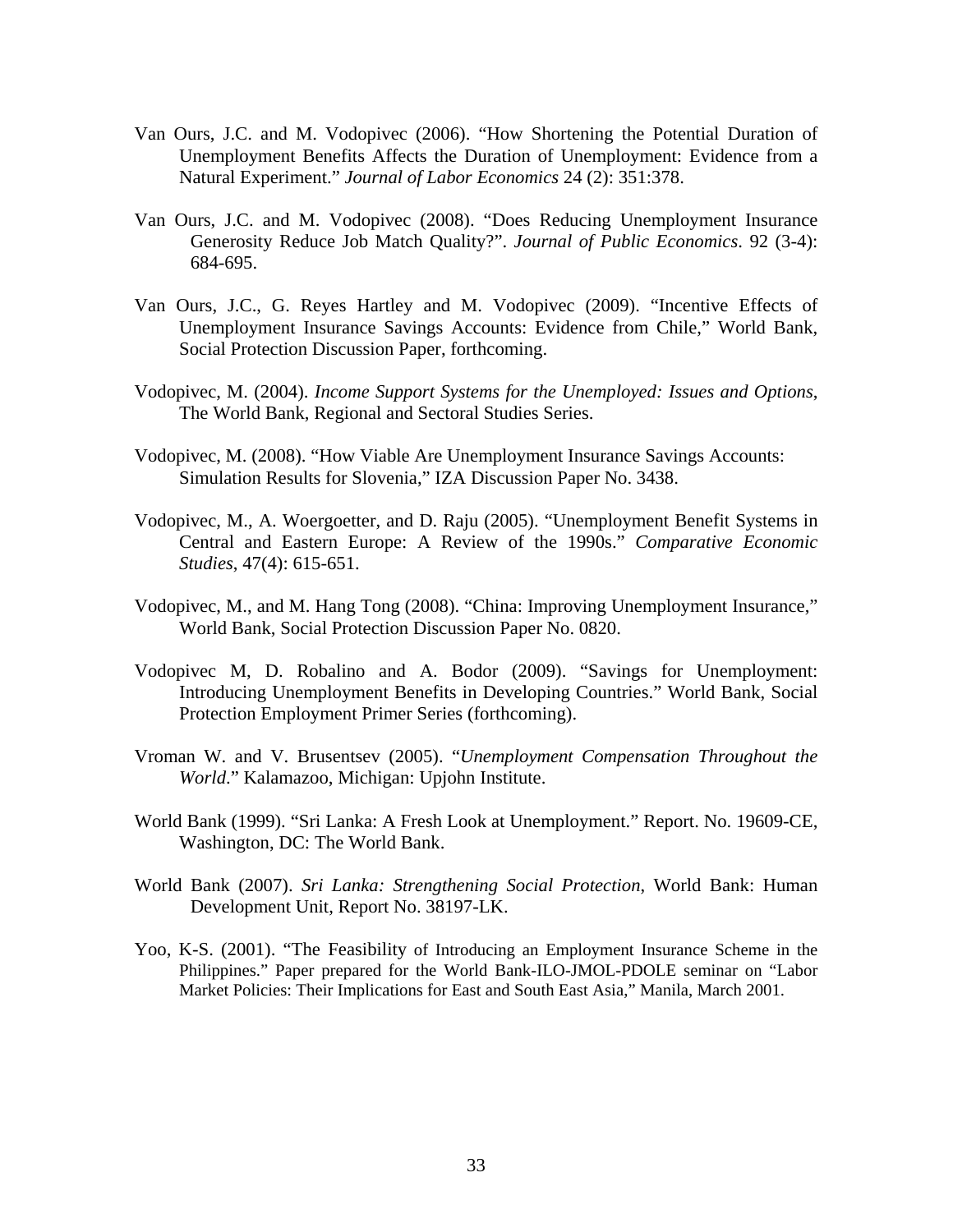| Coverage                                                                                                                                                                                                                                                                                                                                                                                                                                                                                                                                                                                              | Level of benefit                                                                                                                                                                                                                                                                                                                                                                                                                                                                                                                                                                                                                                                                                                                                                                                                                                                                                                                           | <b>Benefit duration</b>                                                                                                                                                                                                                                                                                                                                                                                                                                                                                                        | Initial eligibility<br>conditions                                                                                                                                                                                                                                                                                                                                                                                                                         | Continuing eligibility<br>conditions                                                                                                                                                                                                                                                                                                                                                                                                                                   | Source of financing                                                                                                                                                                                                                                                                                                                                                                                                                                                                                                                                                                                                                                                                                                                                      |
|-------------------------------------------------------------------------------------------------------------------------------------------------------------------------------------------------------------------------------------------------------------------------------------------------------------------------------------------------------------------------------------------------------------------------------------------------------------------------------------------------------------------------------------------------------------------------------------------------------|--------------------------------------------------------------------------------------------------------------------------------------------------------------------------------------------------------------------------------------------------------------------------------------------------------------------------------------------------------------------------------------------------------------------------------------------------------------------------------------------------------------------------------------------------------------------------------------------------------------------------------------------------------------------------------------------------------------------------------------------------------------------------------------------------------------------------------------------------------------------------------------------------------------------------------------------|--------------------------------------------------------------------------------------------------------------------------------------------------------------------------------------------------------------------------------------------------------------------------------------------------------------------------------------------------------------------------------------------------------------------------------------------------------------------------------------------------------------------------------|-----------------------------------------------------------------------------------------------------------------------------------------------------------------------------------------------------------------------------------------------------------------------------------------------------------------------------------------------------------------------------------------------------------------------------------------------------------|------------------------------------------------------------------------------------------------------------------------------------------------------------------------------------------------------------------------------------------------------------------------------------------------------------------------------------------------------------------------------------------------------------------------------------------------------------------------|----------------------------------------------------------------------------------------------------------------------------------------------------------------------------------------------------------------------------------------------------------------------------------------------------------------------------------------------------------------------------------------------------------------------------------------------------------------------------------------------------------------------------------------------------------------------------------------------------------------------------------------------------------------------------------------------------------------------------------------------------------|
| <b>OECD</b> countries                                                                                                                                                                                                                                                                                                                                                                                                                                                                                                                                                                                 |                                                                                                                                                                                                                                                                                                                                                                                                                                                                                                                                                                                                                                                                                                                                                                                                                                                                                                                                            |                                                                                                                                                                                                                                                                                                                                                                                                                                                                                                                                |                                                                                                                                                                                                                                                                                                                                                                                                                                                           |                                                                                                                                                                                                                                                                                                                                                                                                                                                                        |                                                                                                                                                                                                                                                                                                                                                                                                                                                                                                                                                                                                                                                                                                                                                          |
| Offered by most countries.<br>Majority of programs<br>cover all employed<br>individuals irrespective of<br>sector. In Austria.<br>Germany, and<br>Luxembourg, coverage<br>extends to apprentices and<br>training graduates. Many<br>programs exclude the self-<br>employed, either<br>generally, by occupation<br>groups, or based on other<br>conditions. Austria and<br>Canada exclude public<br>sector employees<br>(voluntary provisions exist<br>for provincial government<br>employees). Ireland,<br>Japan, Portugal, Spain,<br>and the United States<br>exclude domestic or<br>casual workers. | Initial replacement rates are usually<br>40–75 percent of recent average<br>earnings. Notable exception is<br>Denmark, with 90 percent replacement<br>rate. However, ceilings on wages and<br>maximum benefit provisions limit<br>range. Ireland, France, and the United<br>Kingdom provide flat-rate benefits.<br>Waiting period is 3–7 days. In some<br>countries, in cases of voluntary<br>quitting or dismissal due to<br>misconduct, waiting period is extended<br>by 6 weeks-6 months. Belgium,<br>Germany, and the United Kingdom<br>provide additional flat-rate benefits or<br>additional percentages of average<br>earnings for workers with spouses or<br>children. Most countries, including<br>Belgium, Canada, Denmark, France<br>the Netherlands, the United Kingdom,<br>and the United States, tax benefits. In<br>some countries, long-term<br>unemployment insurance recipients<br>transit into unemployment assistance. | Most countries limit<br>length of unemployment<br>insurance entitlement.<br>Maximum entitlement<br>period is usually 3–12<br>months, but in some<br>European countries it is<br>much longer (60 months in<br>France, 48 months in<br>Denmark, 36 months in<br>Norway, and 32 months in<br>Germany); in Belgium<br>benefit duration is<br>unlimited. Benefit<br>duration is sometimes<br>related to factors such as<br>duration of social security<br>contribution payments<br>within a certain period,<br>employment, and age. | To qualify, a person must in<br>general be employed at least 6<br>months in past year. Range: 10<br>weeks in last 52 weeks in<br>Iceland to 540 days in last 24<br>months in Portugal. All<br>countries require registration at<br>employment office. France and<br>Iceland have residency<br>requirements. Almost all<br>countries deny benefits in cases<br>of voluntary quitting,<br>misconduct, work stoppage, or<br>refusal of a suitable job offer. | Programs typically require<br>recipient to be able,<br>available, and willing to<br>work, as well as searching<br>for work. Recipients are<br>disqualified if they fail to<br>undergo training,<br>unjustifiably refuse of<br>suitable job offer, or fail to<br>comply with job search<br>requirements. Severity of<br>offense determines period<br>of disqualification (usually<br>1–4 months). Regularly<br>reporting to employment<br>office is typically required. | Most programs financed by<br>contributions from employers<br>and workers, with equal or<br>higher contribution rates levied<br>on employers. In only a few<br>countries do solely employers<br>or solely workers contribute<br>(solely employers contribute in<br>Iceland, Italy, and the United<br>States; solely workers<br>contribute in Luxembourg).<br>Typically, the state covers any<br>deficits that arise. In Italy and<br>Spain, the state provides<br>subsidies. In Italy, Japan, and<br>the United States, the state<br>covers administrative costs.<br>Contribution rates vary<br>significantly across countries.<br>In most, contribution rates are<br>less than 3 percent (but some<br>require contributions of as<br>much as 8 percent). |

# **Table 1. Stylized Features of Unemployment Insurance Programs, by Groups of Countries**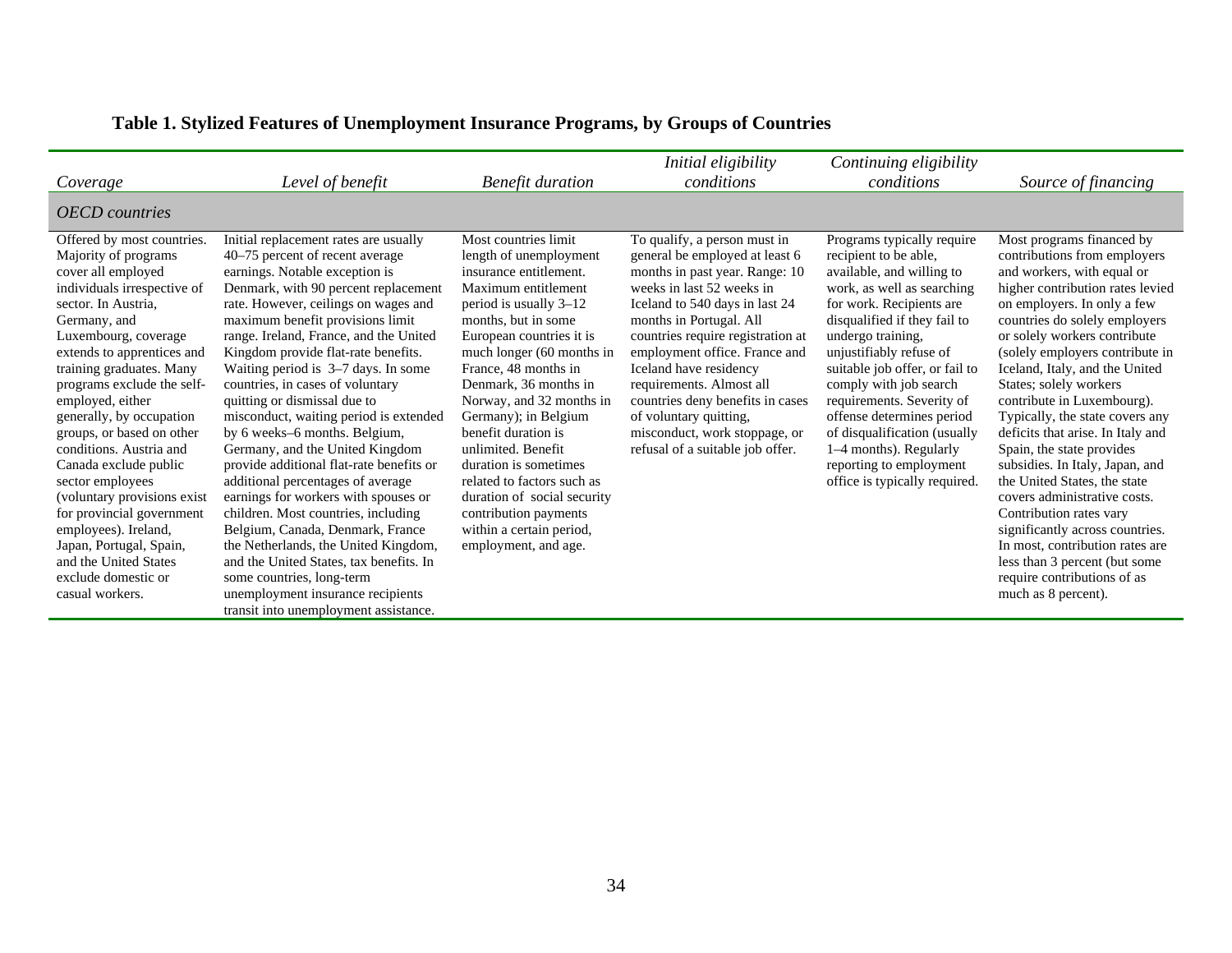#### *Eastern Europe and Central Asia (transition economies)*

Majority of programs cover employed workers (citizenship or residency required). Coverage by age: usually 16–59 for men and 16– 54 for women. In Croatia university or training graduates are also eligible. Domestic and casual workers are usually excluded.

Initial income replacement rates are usually 50–75 percent of recent average wages. Benefits are limited by floors (usually the minimum wage) and ceilings (usually the local, regional, or national average wage). Benefit level sometimes depends on cause of job loss.

Some countries (Albania, Poland) provide flat-rate benefits (usually in proportion to minimum or average wage) instead of or in addition to earnings-related benefits. Earningsrelated or flat-rate benefits can begraduated over time. Sometimes first-time job seekers receive flatrate benefits that are lower than minimum wage. Albania, Azerbaijan, the Kyrgyz Republic, the Russian Federation, Ukraine, and Uzbekistan provide supplements for dependants.

Maximum entitlement duration is 6–24 months. In some countries (Azerbaijan, Bulgaria, Croatia, Poland, the Russian Federation, the Slovak Republic, Slovenia), entitlement duration varies depending on length of employment, contribution period, and/or age. University and training graduates have shorter entitlement periods. Some countries provide extensions for people near retirement age.

Minimum past employment requirement ranges from 3 to 12 months. Registration at employment offices required by all countries. In Latvia, Romania, and Ukraine income level must be below minimum wage. In most countries workers are ineligible if they are dismissed because ofmisconduct.

Programs typically require the recipient to be able, available, and willing to work, as well as searching for work. Recipients are disqualified if they refuse to undergo training. Benefits are reduced, postponed, or terminated if the recipient refuses a suitable job offer or does not comply with labor market requirements (job search, participation in public works or training) or files a fraudulent claim.

Almost all countries require employer contributions; some also require worker contributions. Worker contribution rates range from 0.06 percent (Slovenia) to 1 percent (the Slovak Republic). Employer contributions range from 0.06 percent (Slovenia) to 6 percent (Albania). State subsidies (when needed) or deficit financing is common. In Latvia the state financesunemployment insurance for special groups. In the Slovak Republic the state finances special programs.